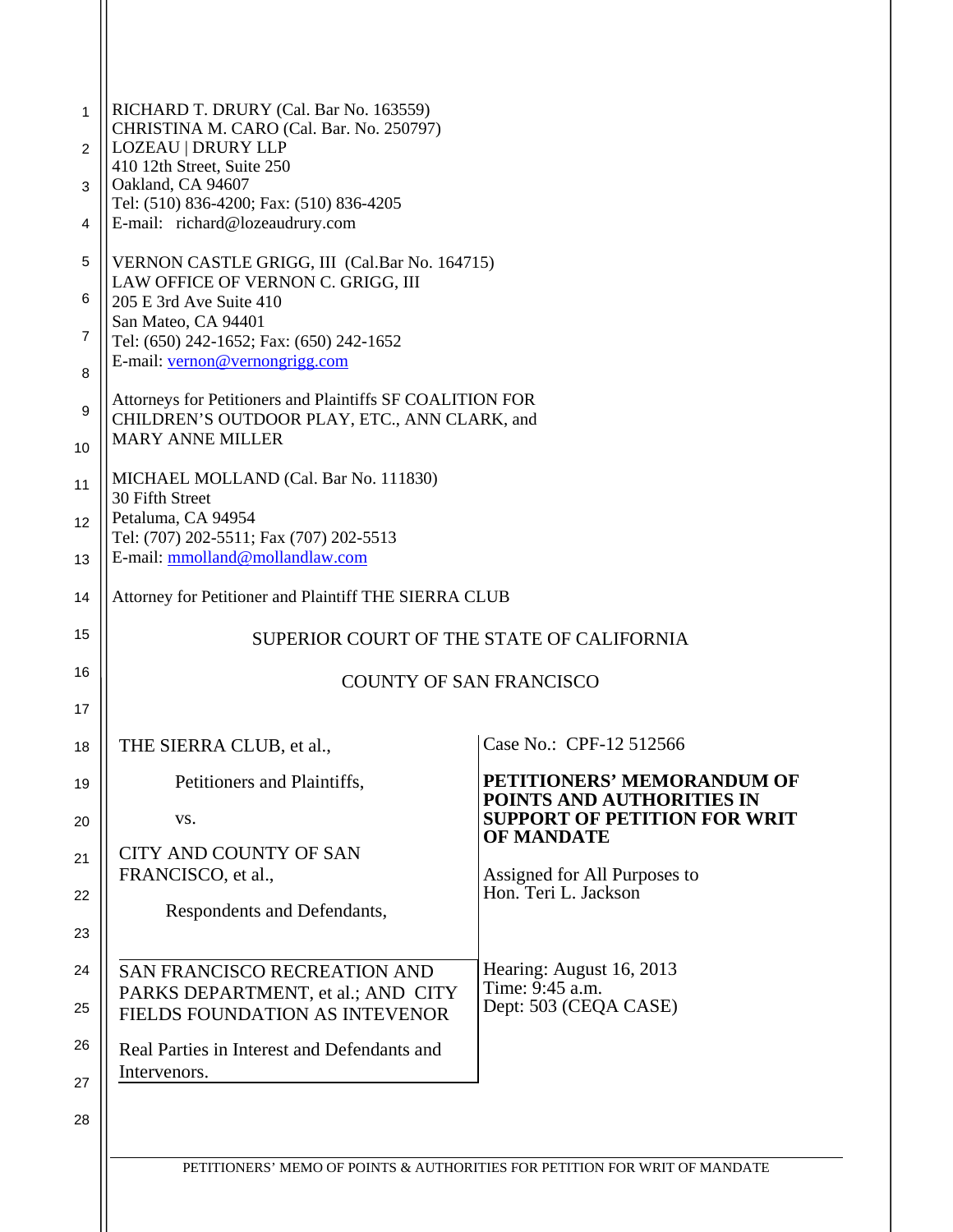| 1                                                                    |                                                                                                                                                                                                                                                                                                                                                                                                                                                                                                                                                                                                                                                                                                                                                                                                                                                                                |
|----------------------------------------------------------------------|--------------------------------------------------------------------------------------------------------------------------------------------------------------------------------------------------------------------------------------------------------------------------------------------------------------------------------------------------------------------------------------------------------------------------------------------------------------------------------------------------------------------------------------------------------------------------------------------------------------------------------------------------------------------------------------------------------------------------------------------------------------------------------------------------------------------------------------------------------------------------------|
| 2                                                                    |                                                                                                                                                                                                                                                                                                                                                                                                                                                                                                                                                                                                                                                                                                                                                                                                                                                                                |
| 3                                                                    | <b>Table of Contents</b>                                                                                                                                                                                                                                                                                                                                                                                                                                                                                                                                                                                                                                                                                                                                                                                                                                                       |
| 4                                                                    | I.                                                                                                                                                                                                                                                                                                                                                                                                                                                                                                                                                                                                                                                                                                                                                                                                                                                                             |
| 5                                                                    | Π.                                                                                                                                                                                                                                                                                                                                                                                                                                                                                                                                                                                                                                                                                                                                                                                                                                                                             |
| 6                                                                    | III.                                                                                                                                                                                                                                                                                                                                                                                                                                                                                                                                                                                                                                                                                                                                                                                                                                                                           |
| $\overline{7}$                                                       | IV.                                                                                                                                                                                                                                                                                                                                                                                                                                                                                                                                                                                                                                                                                                                                                                                                                                                                            |
| 8                                                                    | The EIR Failed to Disclose that SBR Turf Exceeds CEQA Toxicity Standards.  8<br>A.                                                                                                                                                                                                                                                                                                                                                                                                                                                                                                                                                                                                                                                                                                                                                                                             |
| 10<br>11<br>12<br>13<br>14<br>15<br>16<br>17<br>18<br>19<br>20<br>21 | 1. The City Failed to Proceed in a Manner Required by Law Because it Failed to Disclose<br>that there is no Dispute that SBR Turf Exceeds the CEQA Acute Hazard Index by<br>2. The City Failed to Proceed in a Manner Required by Law Because it Failed to<br>Disclose that there is no Dispute that SBR Turf Exceeds the CEQA Cancer Risk<br>a. Petitioners Provided Expert Testimony and Other Substantial Evidence that SBR<br>b. The City Lacks Substantial Evidence to Rebut Petitioners' Expert Evidence 14<br><b>B.</b><br>The City Abused its Discretion and Failed to Proceed in a Manner Required by<br>Law by Refusing to Consider Widely-Used Non-Toxic Alternatives to SBR.  18<br>$\mathcal{C}$ .<br>EIR is Legally Inadequate Because it Fails to Analyze the Feasible Hybrid<br>CEQA Requires Discussion of Alternatives that would Feasibly Attain Most<br>1. |
| 22                                                                   |                                                                                                                                                                                                                                                                                                                                                                                                                                                                                                                                                                                                                                                                                                                                                                                                                                                                                |
| 23<br>24                                                             | 3. Barring Consideration of the Hybrid Alternative, the Off-Site Alternative Should                                                                                                                                                                                                                                                                                                                                                                                                                                                                                                                                                                                                                                                                                                                                                                                            |
| 25                                                                   | The City Illegally Deferred Development of Mitigation Measures.  24<br>D.                                                                                                                                                                                                                                                                                                                                                                                                                                                                                                                                                                                                                                                                                                                                                                                                      |
| 26                                                                   |                                                                                                                                                                                                                                                                                                                                                                                                                                                                                                                                                                                                                                                                                                                                                                                                                                                                                |
| 27                                                                   |                                                                                                                                                                                                                                                                                                                                                                                                                                                                                                                                                                                                                                                                                                                                                                                                                                                                                |
| 28                                                                   |                                                                                                                                                                                                                                                                                                                                                                                                                                                                                                                                                                                                                                                                                                                                                                                                                                                                                |
|                                                                      | PETITIONERS' MEMO OF POINTS & AUTHORITIES FOR PETITION FOR WRIT OF MANDATE                                                                                                                                                                                                                                                                                                                                                                                                                                                                                                                                                                                                                                                                                                                                                                                                     |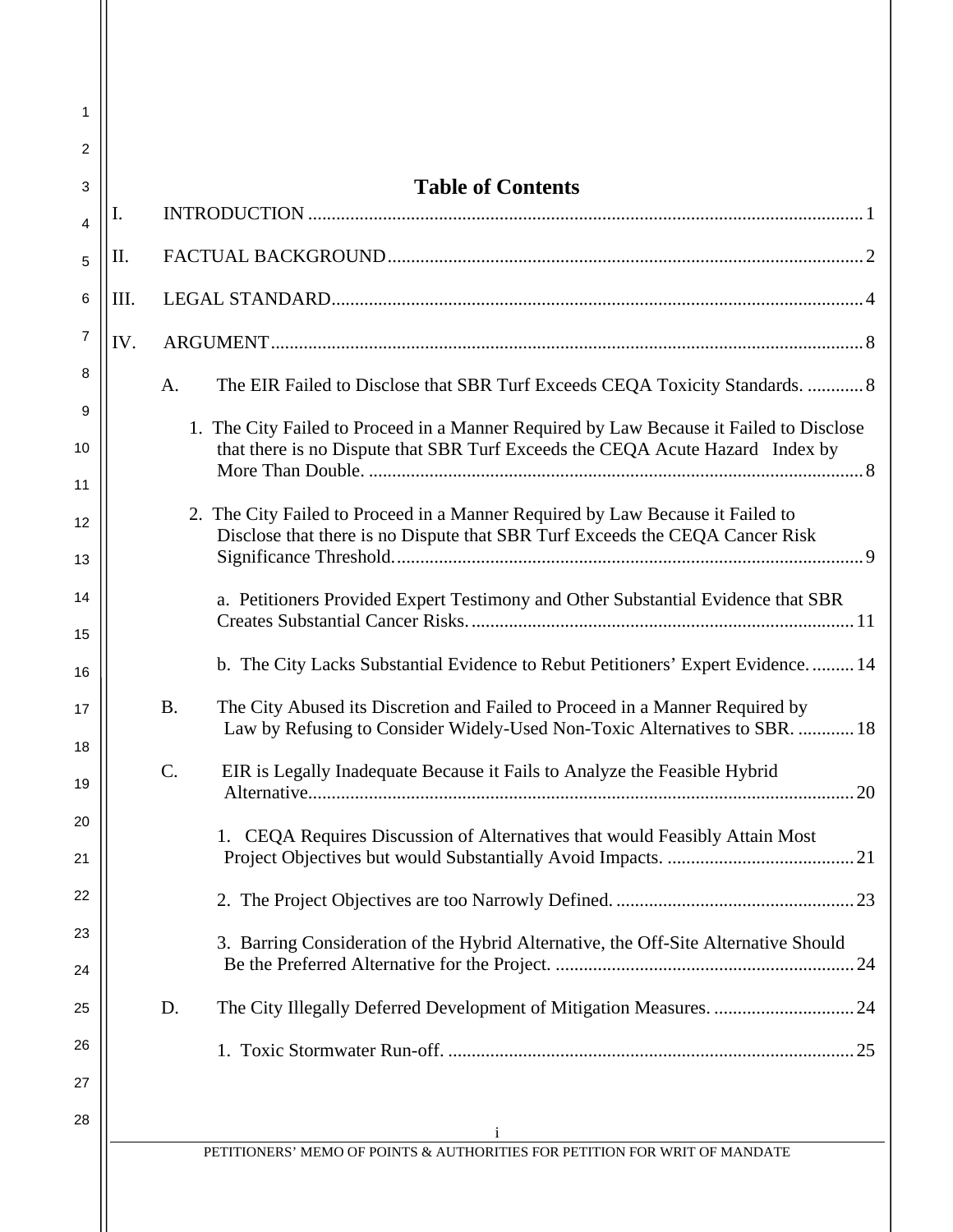| 1<br>2<br>3<br>4 | E. | 2. The EIR Improperly Defers Mitigation for Disposal of Toxic SBR Turf at the<br>The City's Decision Must be Set Aside Because the City Refuses to Produce the<br>1. The Board of Supervisors Correspondence Is Properly Part of the Administrative |
|------------------|----|-----------------------------------------------------------------------------------------------------------------------------------------------------------------------------------------------------------------------------------------------------|
| 5                |    | .29                                                                                                                                                                                                                                                 |
| 6<br>7           |    | 2. Emails from Planning Department and Rec & Park Staff are Properly Part of the                                                                                                                                                                    |
| 8                | F. | The City Has Violated Government Code §34090 By Destroying Documents in<br>Less than Two Years, and by Maintaining a Policy Allowing Such Document                                                                                                  |
| 9                |    |                                                                                                                                                                                                                                                     |
| 10               | G. |                                                                                                                                                                                                                                                     |
| 11               | V. |                                                                                                                                                                                                                                                     |
| 12               |    |                                                                                                                                                                                                                                                     |
| 13               |    |                                                                                                                                                                                                                                                     |
| 14               |    |                                                                                                                                                                                                                                                     |
| 15               |    |                                                                                                                                                                                                                                                     |
| 16               |    |                                                                                                                                                                                                                                                     |
| 17               |    |                                                                                                                                                                                                                                                     |
| 18               |    |                                                                                                                                                                                                                                                     |
| 19               |    |                                                                                                                                                                                                                                                     |
| 20               |    |                                                                                                                                                                                                                                                     |
| 21               |    |                                                                                                                                                                                                                                                     |
| 22               |    |                                                                                                                                                                                                                                                     |
| 23               |    |                                                                                                                                                                                                                                                     |
| 24               |    |                                                                                                                                                                                                                                                     |
| 25               |    |                                                                                                                                                                                                                                                     |
| 26               |    |                                                                                                                                                                                                                                                     |
| 27               |    |                                                                                                                                                                                                                                                     |
| 28               |    | ii<br>PETITIONERS' MEMO OF POINTS & AUTHORITIES FOR PETITION FOR WRIT OF MANDATE                                                                                                                                                                    |
|                  |    |                                                                                                                                                                                                                                                     |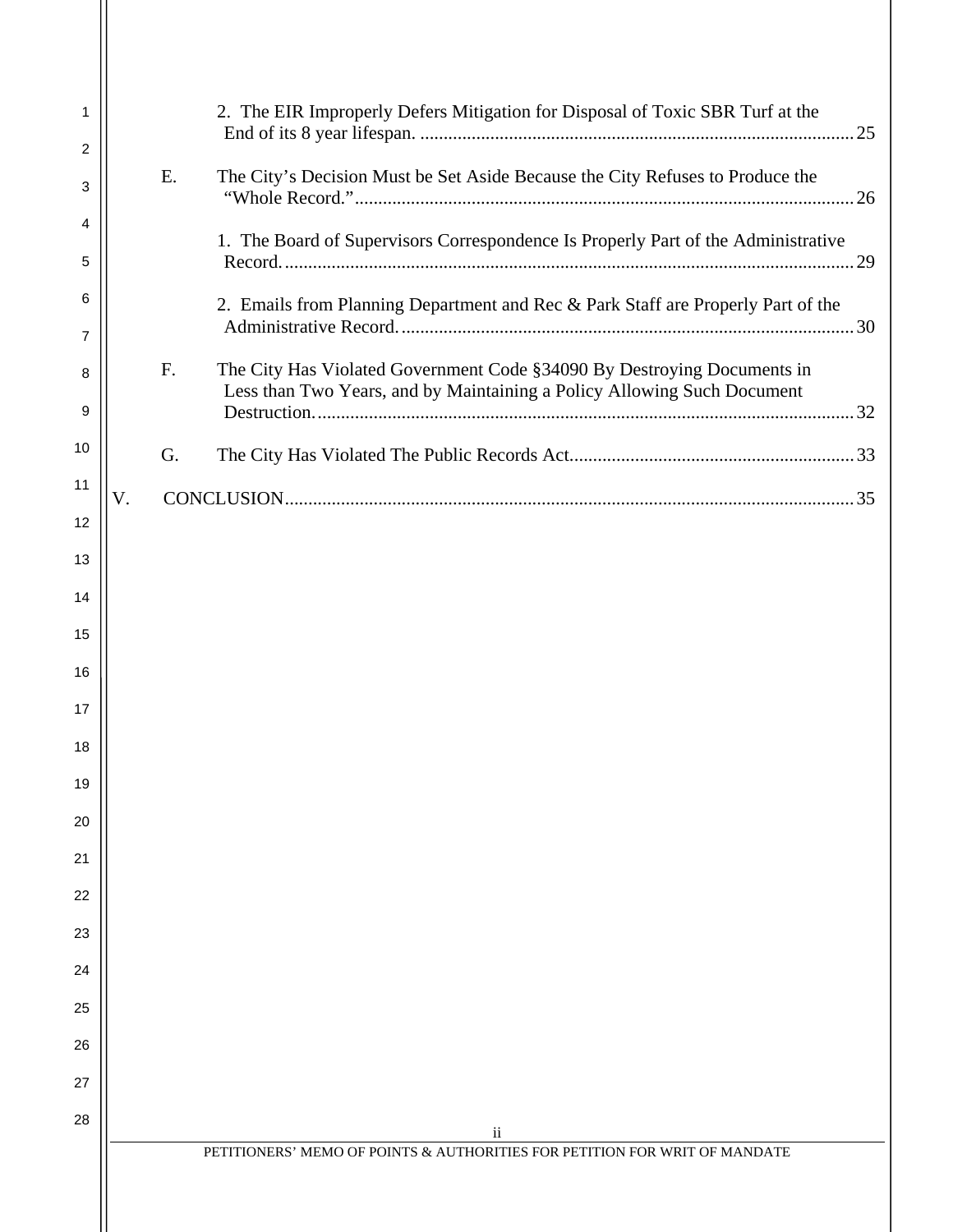# **TABLE OF AUTHORITIES**

| 2              | TABLE OF AUTHORITIES                                                                                 |
|----------------|------------------------------------------------------------------------------------------------------|
| 3              | Bakersfield Citizens for Local Control v. City of Bakersfield (2004) 124 Cal.App.4th 1184  6         |
| 4              | Berkeley Jets over the Bay Com. v. Board of Port Comrs. (2001) 91 Cal.App.4th 11344 6, 18, 28        |
| 5              |                                                                                                      |
| 6              |                                                                                                      |
| $\overline{7}$ |                                                                                                      |
| 8              | Citizens for Open Government v. City of Lodi ("Lodi") (2012) 205 Cal.App.4th 296. 28, 29, 31, 35, 36 |
| 9              | Citizens of Goleta Valley v. Bd. of Supervisors (1988) 197 Cal.App.3d 1167  21, 22, 24               |
| 10             |                                                                                                      |
| 11             |                                                                                                      |
| 12             |                                                                                                      |
| 13             | Commission on Peace Officer Standards & Training v. Superior Court (2007) 42 Cal. 4th 278 34         |
| 14             | Communities for a Better Environment v. Cal. Resources Agency (2002) 103 Cal.App.4th 98  8           |
| 15             | Communities for a Better Environment v. City of Richmond (2010) 184 Cal.App.4th 70  25               |
| 16             | Communities for a Better Environment v. So. Coast Air Quality Man. Dist. (2010) 48 Cal.4th 310 8     |
| 17             | County of Amador v. El Dorado County Water Agency (1999) 76 Cal.App.4th 931 7                        |
| 18             |                                                                                                      |
| 19             |                                                                                                      |
| 20             | County of San Diego v. Grossmont-Cuyamaca Comm'y. College Dist. (2006) 141Cal.App.4th 86  19         |
| 21             |                                                                                                      |
| 22             | El Morro Community Ass'n v. Cal. Dep't of Parks & Rec. (2004) 122 Cal. App. 4th 1341 29              |
| 23             |                                                                                                      |
| 24             | Eureka Citizens for Responsible Gov't v. City of Eureka ("Eureka") (2007) 147 Cal. App. 4th          |
| 25             |                                                                                                      |
| 26             | Friends of the Eel River v. Sonoma County Water Agency (2003) 108 Cal.App.4th 859                    |
| 27             |                                                                                                      |
| 28             | iii                                                                                                  |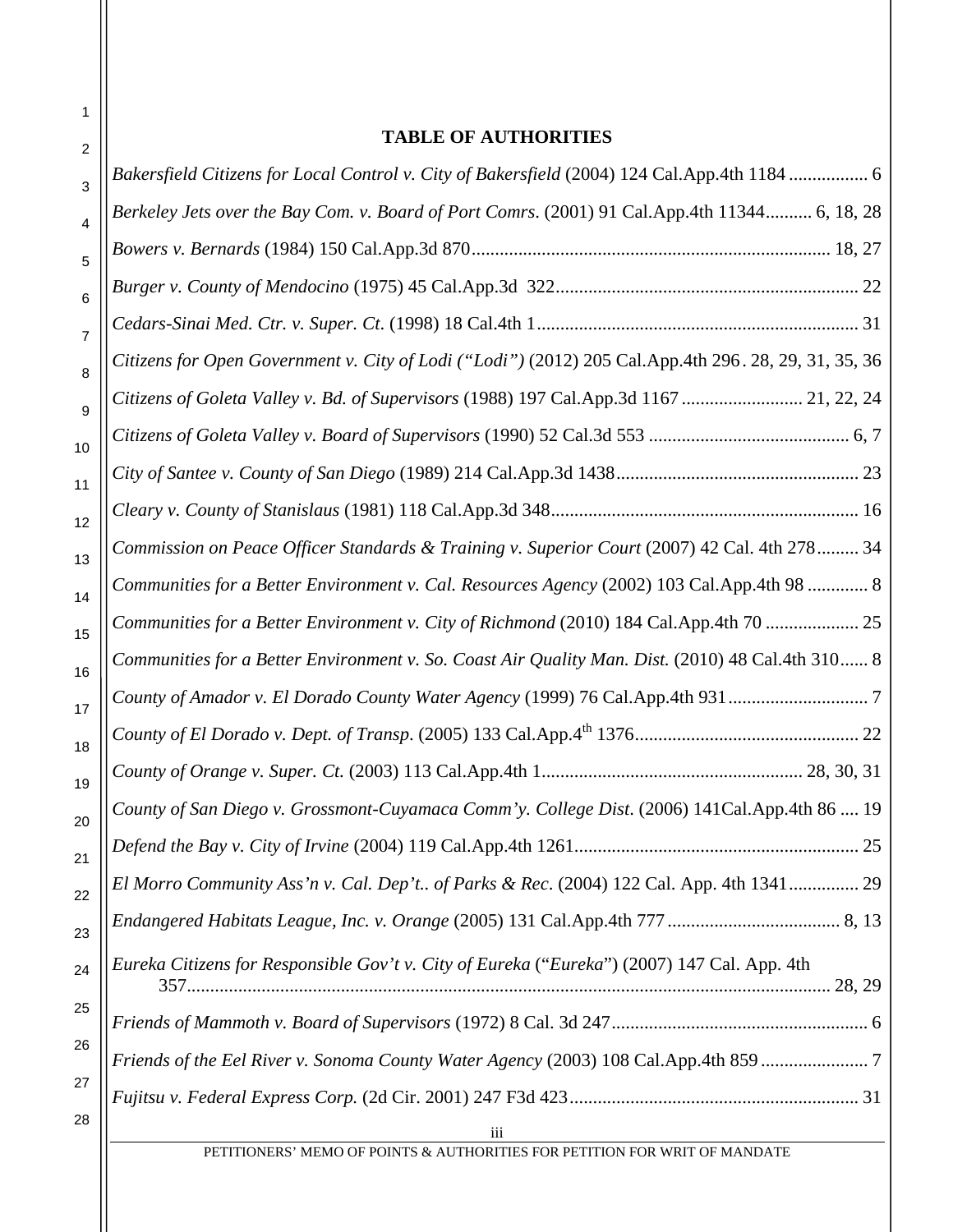| 1        |                                                                                                         |
|----------|---------------------------------------------------------------------------------------------------------|
| 2        | Habitat & Watershed Caretakers v. City of Santa Cruz (2013) 213 Cal. App. 4th 1277 19, 21               |
| 3        | Kings County Farm Bureau v. City of Hanford (1990) 221 Cal.App.3d 692 5, 7, 16, 21, 24                  |
| 4        |                                                                                                         |
| 5        | Laurel Heights Impr. Assn. v. Regents of Univ. of Calif. (1988) 47 Cal. 3d 376  5, 18, 23               |
| 6        |                                                                                                         |
| 7        | Lucas Valley Homeowners Association v. County of Marin (1991) 233 Cal.App.3d 130  18, 27                |
| 8        |                                                                                                         |
| 9        |                                                                                                         |
| 10       |                                                                                                         |
| 11       |                                                                                                         |
| 12       |                                                                                                         |
| 13       | Preservation Action Council v. City of San Jose (2006) 141 Cal.App.4th 1336 19, 22, 24                  |
| 14       |                                                                                                         |
| 15       |                                                                                                         |
| 16       | San Joaquin Raptor Rescue Center v. County of Merced (2007) 149 Cal.App.4th 645  25                     |
| 17       | San Joaquin Raptor/Wildlife Rescue Center v. County of Stanislaus (1996) 42 Cal.App.4th 608  27         |
| 18       |                                                                                                         |
| 19       | Save Our Peninsula Committee v. Monterey County Bd. of Supervisors (2001) 87 Cal.App.4th 99 7           |
| 20       |                                                                                                         |
| 21<br>22 |                                                                                                         |
|          | Stanislaus Audubon Society, Inc. v. County of Stanislaus (1994) 33 Cal.App.45h 144 18, 27               |
| 23       |                                                                                                         |
| 24       |                                                                                                         |
| 25<br>26 | Vedanta Society of So. California v. California Quartet, Ltd. (2000) 84 Cal.App.4th 517  5              |
| 27       | Vineyard Area Citizens For Responsible Growth, Inc. v. City of Rancho Cordova (2007) 40<br>Cal.4th 412. |

28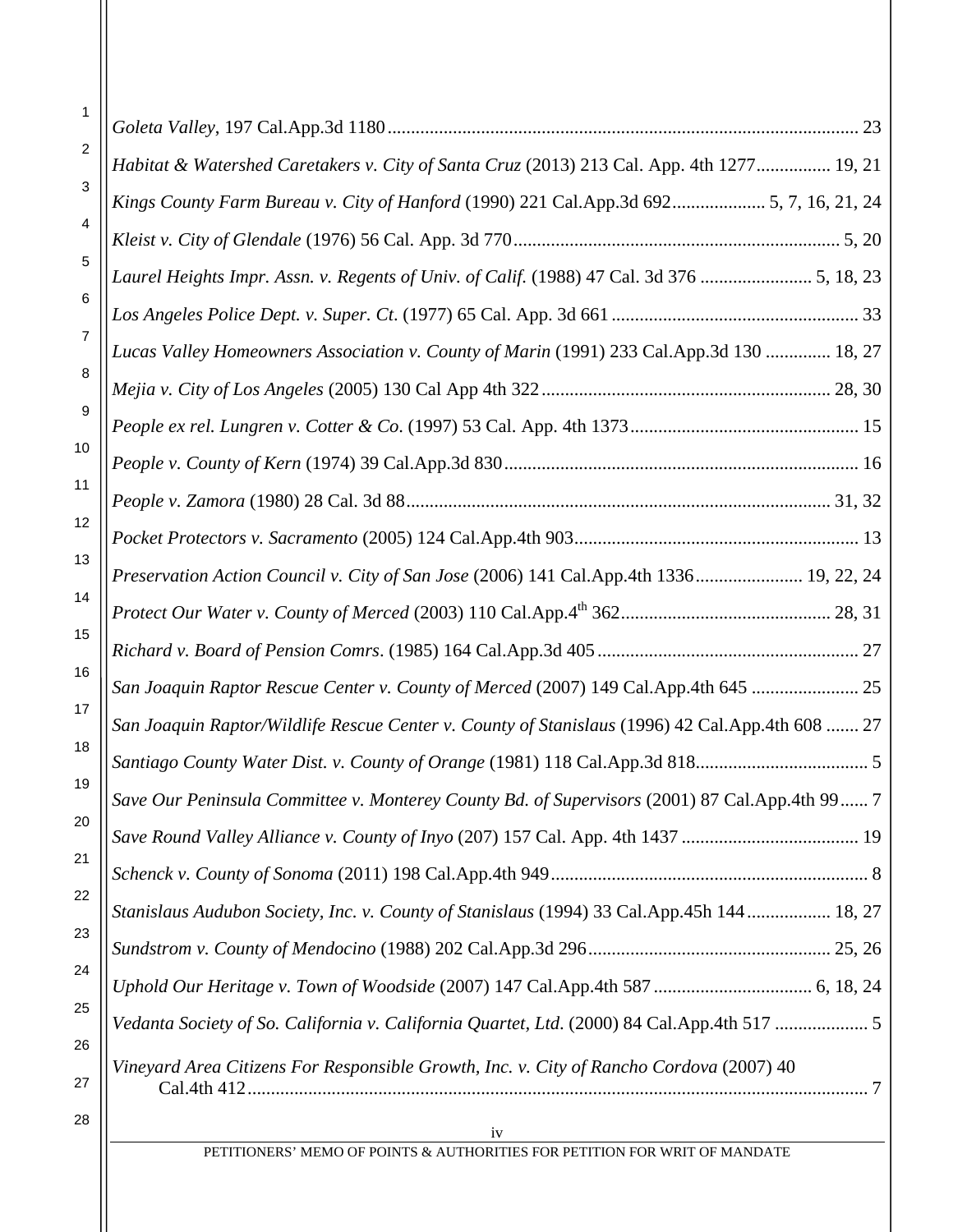| 1              | Western States Petroleum Assn. v. Superior Court ("WSPA") (1995) 9 Cal. 4th 559 27, 28 |
|----------------|----------------------------------------------------------------------------------------|
| 2              |                                                                                        |
| 3              |                                                                                        |
| 4              |                                                                                        |
| 5              |                                                                                        |
| 6              | <b>Statutes</b>                                                                        |
| $\overline{7}$ |                                                                                        |
| 8              |                                                                                        |
| 9              |                                                                                        |
| 10             |                                                                                        |
| 11             |                                                                                        |
| 12             |                                                                                        |
| 13             |                                                                                        |
| 14             |                                                                                        |
| 15             |                                                                                        |
| 16             |                                                                                        |
| 17             |                                                                                        |
| 18             |                                                                                        |
| 19             |                                                                                        |
| 20             |                                                                                        |
| 21             |                                                                                        |
| 22             |                                                                                        |
| 23             |                                                                                        |
| 24             |                                                                                        |
| 25             |                                                                                        |
| 26             |                                                                                        |
| 27             |                                                                                        |
| 28             |                                                                                        |

#### $\mathbf{V}$ PETITIONERS' MEMO OF POINTS & AUTHORITIES FOR PETITION FOR WRIT OF MANDATE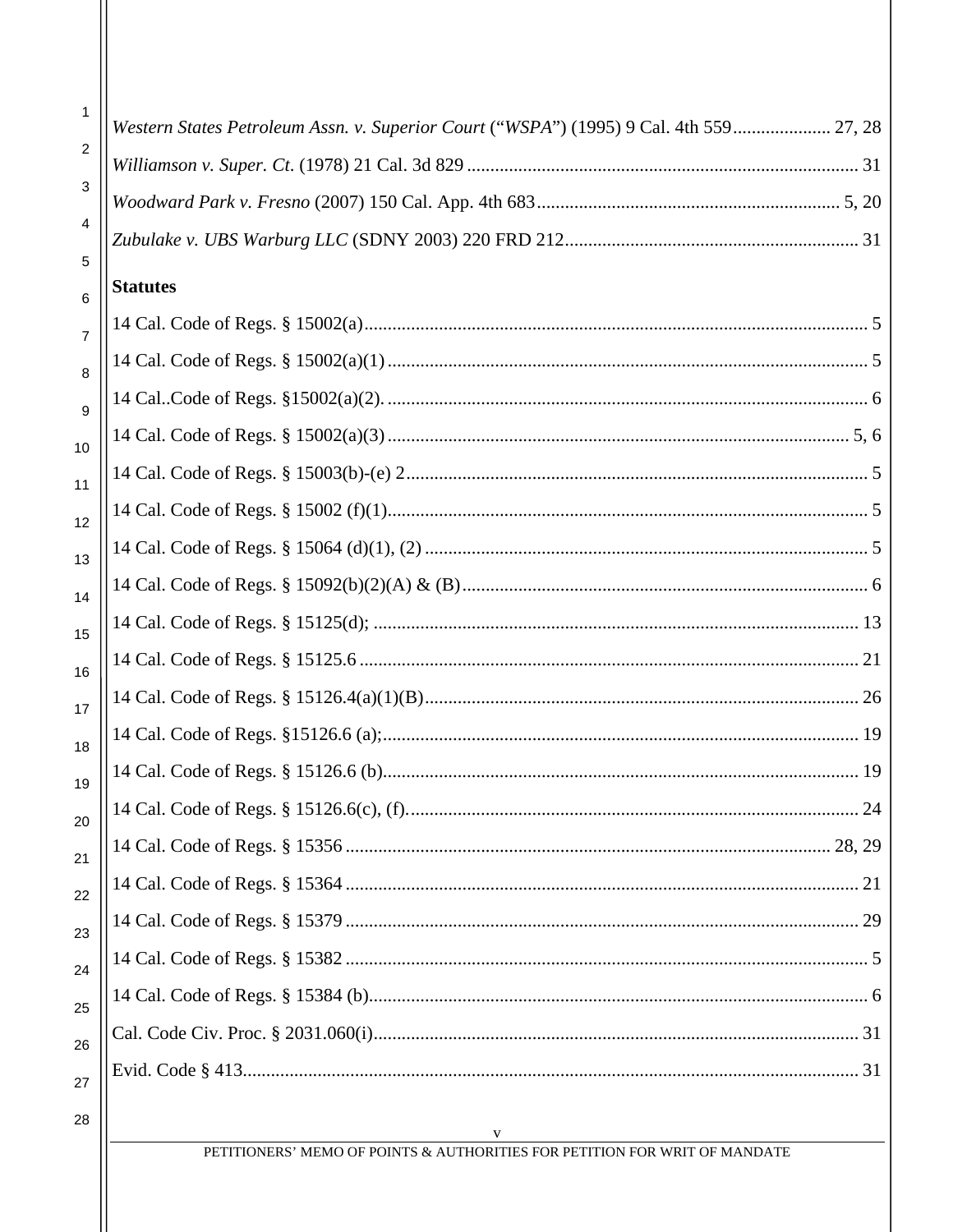| 1              |                                                                                  |
|----------------|----------------------------------------------------------------------------------|
| 2              |                                                                                  |
| 3              |                                                                                  |
| 4              |                                                                                  |
| 5              |                                                                                  |
| 6              |                                                                                  |
| $\overline{7}$ |                                                                                  |
| 8              |                                                                                  |
| 9              |                                                                                  |
| 10             |                                                                                  |
| 11             |                                                                                  |
| 12             |                                                                                  |
| 13             |                                                                                  |
| 14             |                                                                                  |
| 15             |                                                                                  |
| 16             |                                                                                  |
| 17             |                                                                                  |
| 18             |                                                                                  |
| 19             |                                                                                  |
| 20             |                                                                                  |
| 21             |                                                                                  |
| 22             |                                                                                  |
| 23             |                                                                                  |
| 24             |                                                                                  |
| 25             |                                                                                  |
| 26             |                                                                                  |
| 27             |                                                                                  |
| 28             | vi<br>PETITIONERS' MEMO OF POINTS & AUTHORITIES FOR PETITION FOR WRIT OF MANDATE |
|                |                                                                                  |
|                |                                                                                  |
|                |                                                                                  |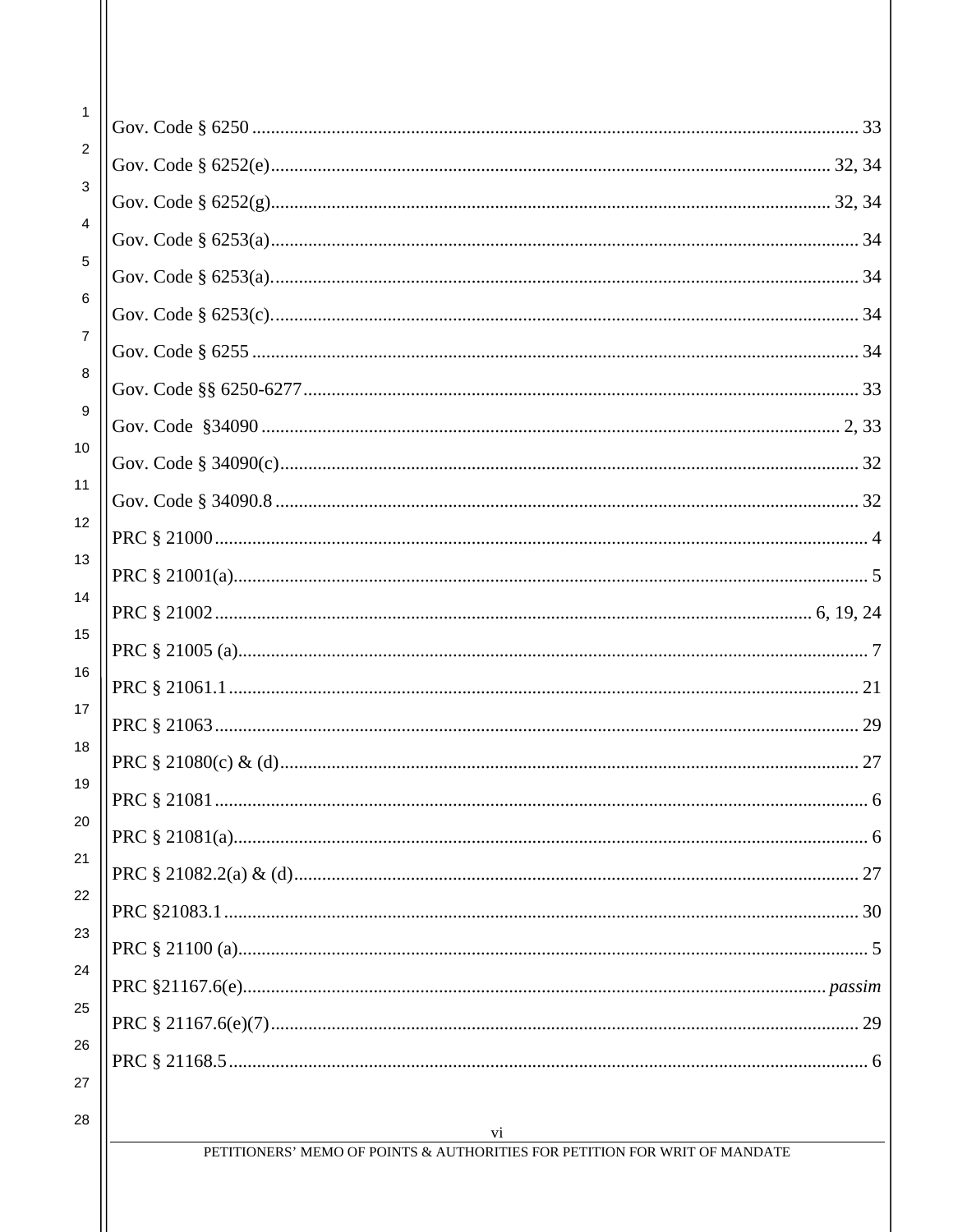| $\mathbf{1}$        | <b>Other Authorities</b>                                                    |
|---------------------|-----------------------------------------------------------------------------|
| $\sqrt{2}$<br>3     | <b>Treatises</b>                                                            |
| $\overline{4}$<br>5 | Remy, Thomas, Moose & Manley, Guide to CEQA (Solano Books, 2007), at 589 24 |
| 6                   | <b>Constitutional Provisions</b>                                            |
| $\boldsymbol{7}$    |                                                                             |
| $\, 8$              |                                                                             |
| 9                   |                                                                             |
| 10                  |                                                                             |
| 11                  |                                                                             |
| 12                  |                                                                             |
| 13                  |                                                                             |
| 14                  |                                                                             |
| 15                  |                                                                             |
| 16                  |                                                                             |
| 17                  |                                                                             |
| 18<br>19            |                                                                             |
| 20                  |                                                                             |
| 21                  |                                                                             |
| 22                  |                                                                             |
| 23                  |                                                                             |
| 24                  |                                                                             |
| 25                  |                                                                             |
| 26                  |                                                                             |
| 27                  |                                                                             |
| 28                  | vii                                                                         |
|                     | PETITIONERS' MEMO OF POINTS & AUTHORITIES FOR PETITION FOR WRIT OF MANDATE  |
|                     |                                                                             |
|                     |                                                                             |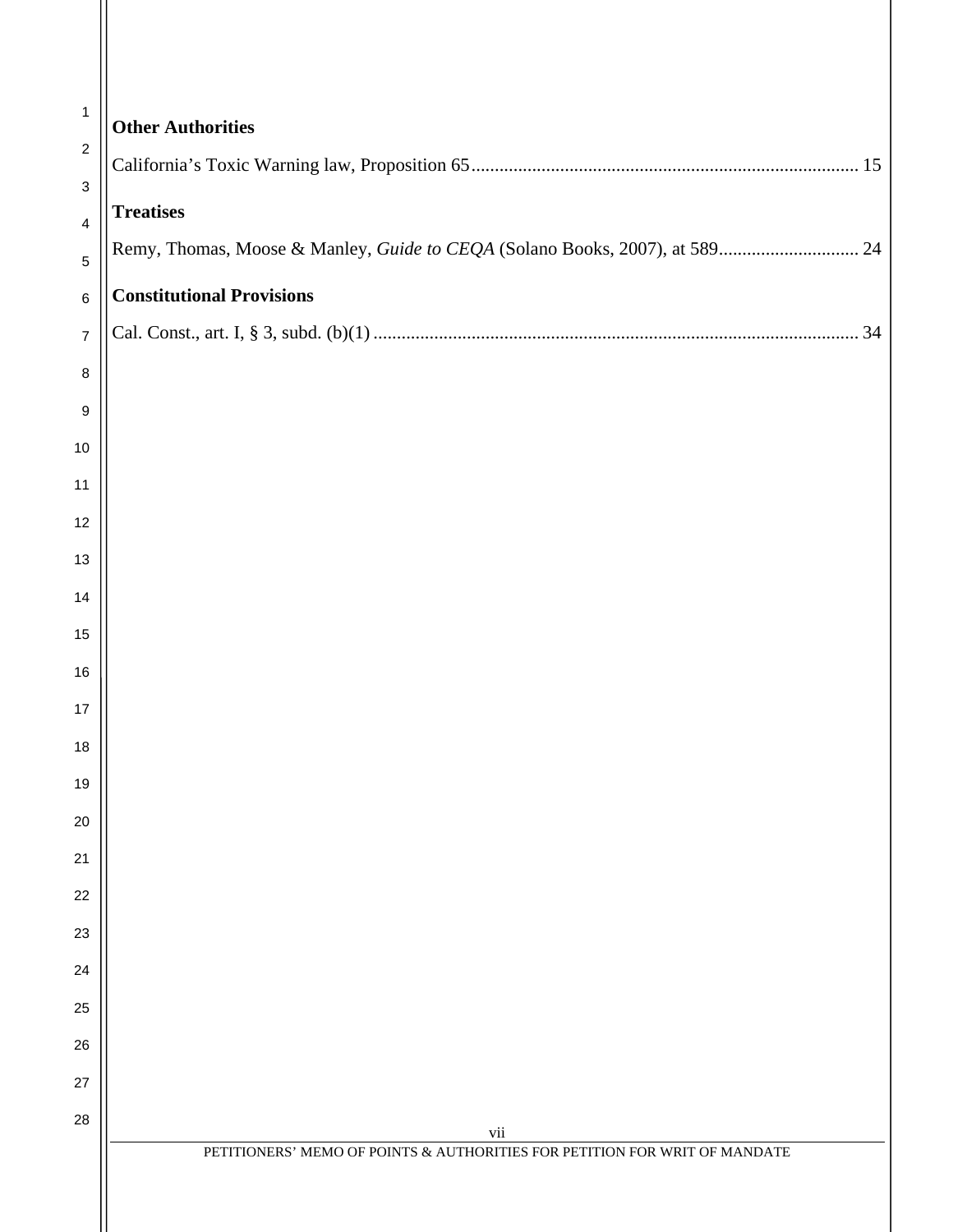1 2

3

4

5

6

7

8

9

10

11

12

13

14

15

16

17

18

19

20

21

22

23

24

25

26

27

#### **I. INTRODUCTION**

 There is no dispute that children need safe, good quality athletics fields. The question presented in this case is not whether children need athletic fields, but rather: (1) whether the City should be building new fields using the most highly toxic materials possible, when non-toxic alternatives are available and in widespread use throughout the country; and (2) whether the City should be building a project that will have admittedly significant impacts on the historic values of Golden Gate Park when an alternate, environmentally superior location is available only eight blocks away.

 This case concerns the decision of the City and County of San Francisco ("City") to use the most highly toxic form of artificial turf – styrene butadiene crumb rubber ("SBR" or "SBR Turf") – at the Beach Chalet Athletic Fields ("Beach Chalet Project" or "Project"), and its refusal even to consider either natural grass or many less toxic artificial turf alternatives in wide use in New York, Los Angeles, Piedmont, San Carlos, Utah and hundreds of other locations. AR7938, 9563, 9688, 26039. The City ignored expert evidence presented by some of the world's leading scientists and scientific journals concluding that SBR turf exposes children to significant levels of highly toxic chemicals, and refused to consider non-toxic alternatives being used at hundreds of fields throughout the country. Although SBR has been rejected in New York, Los Angeles and many other areas, AR1636, 7938, 26039, San Francisco stubbornly refuses even to consider non-toxic alternatives. CEQA may allow agencies to make "bad" decisions, but it requires them to do so in public. CEQA requires the agency to disclose all significant impacts to the public, and analyze all feasible alternatives and mitigation measures in the EIR so the public can know the environmental values of its decision-makers if they chose not to implement an environmentally superior alternative.. The City failed do so in this case and therefore abused its discretion as matter of law because it failed to disclose the fact that SBR turf exceeds CEQA significance thresholds for toxicity.

 This case also challenges the refusal of the City to consider the environmentally superior "Hybrid Alternative" involving restoration of the Beach Chalet with natural grass, good drainage, and gopher-mesh, removal of over 150,000 watts of night lights from the plans, preservation of trees, and retention of many significant historic elements of the site, and installation of safe, non-toxic artificial turf at the West Sunset Playground only 8 blocks away. The Hybrid Alternative would meet all of the project objectives while reducing admittedly significant environmental impacts.

 This case also challenges the decision of the City to defer mitigation of significant impacts of the Project. The City admits that the SBR turf is so highly toxic that stormwater run-off will have to be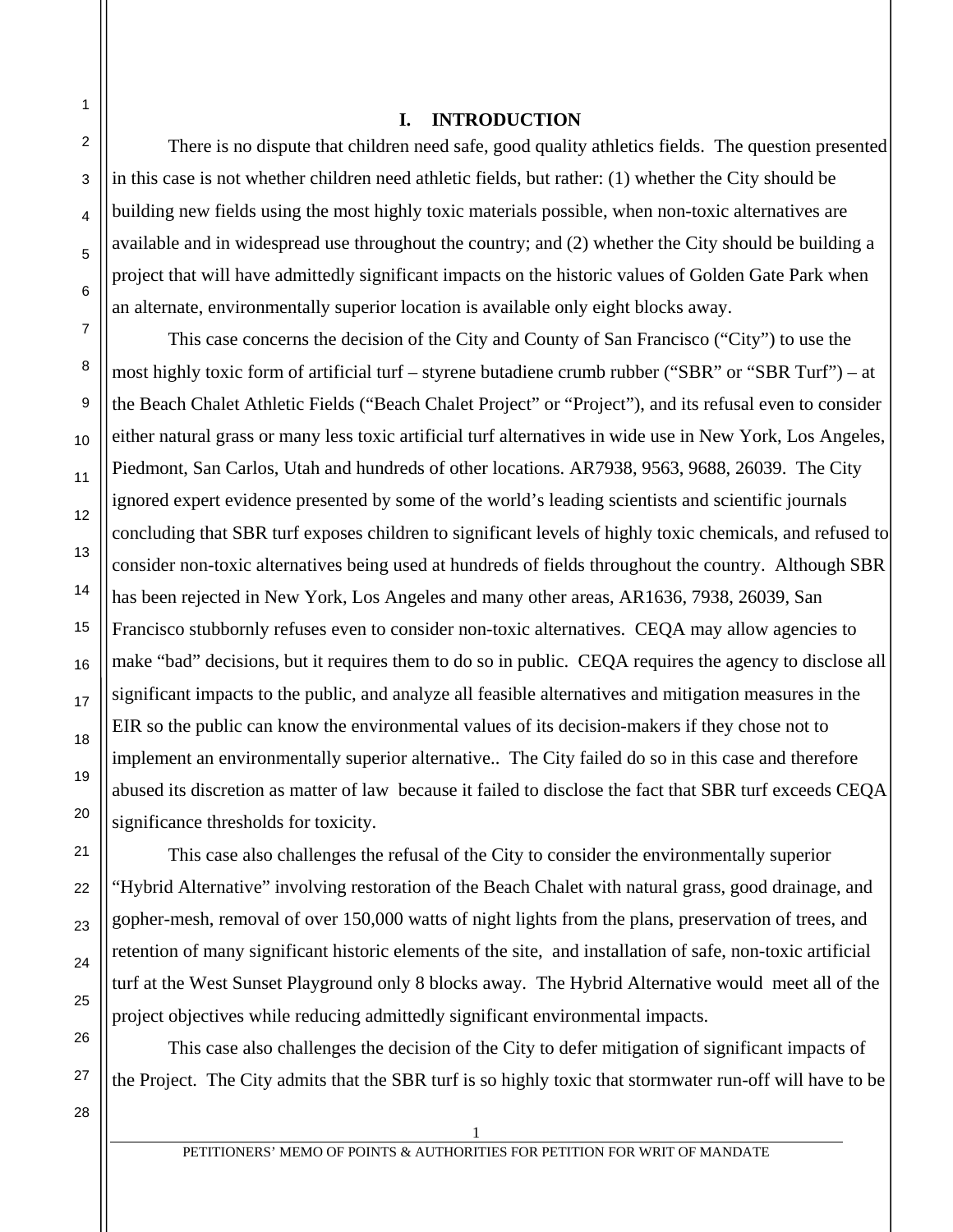captured and treated so that the toxic chemicals will not leach into groundwater or surface water, risking harm to fish, wildlife and drinking water. While the City will allow children to be directly exposed to the toxic SBR, it admits that soil and drinking water must be protected from toxic rain-water that will run-off of the SBR playing fields. The City also admits that the SBR turf is so highly toxic that there is no known way to recycle it. Despite this, the City defers its decision for up to seven years on how the toxic turf will be recycled or disposed, and defers decisions on how to treat the toxic runoff. CEQA prohibits such deferred mitigation.

 Finally, the City failed to maintain an adequate administrative record to support its decision. CEQA requires that all documents considered by the City in relation to the Project be included in the administrative record. Here, the City lost or destroyed numerous emails and other documents related to the Project, rendering the administrative record legally inadequate. This violates both CEQA and Government Code §34090, which requires government to retain all documents for at least two years.

 For all of these reasons, the City's decision to certify the EIR and approve the Project should be set aside and the City should be directed to prepare a legally adequate environmental impact report ("EIR") analyzing all Project impacts, alternatives and mitigation measures. The City has abused its discretion by failing to proceed in a manner required by law.

#### **II. FACTUAL BACKGROUND**

 With the assistance of Intervenor City Fields Foundation, ("City Fields") the City has embarked upon a campaign to replace many of its natural grass athletic fields with artificial turf, including the large fields at the Beach Chalet, adjacent to the Pacific Ocean, at the Western end of Golden Gate Park. The Beach Chalet Project would replace the existing naturally-growing grass athletic fields and adjacent trees with artificial turf. The Project includes the installation of 150,000 watts of stadium lighting on ten 60-foot tall towers and seating for up to 1,000 spectators. The Project would also expand the existing parking lot, replace dirt and grass paths with pavement, renovate a building on site, and install additional amenities for visitors, including night-lighting of paths. AR166-7.

 The City initially proposed to approve the Project with absolutely no CEQA review, stating it was merely a renovation to an existing sports field. (a categorical exemption). AR101. In response to community opposition from major environmental organizations, including the Sierra Club, Northern California Chapter and Golden Gate Audubon Society, the City agreed to prepare an Environmental Impact Report. The Project raised many issues, including the following: over 7 acres of natural grass would be replaced with toxic artificial turf; stadium lighting with over 150,000 watts of lights would be

1

2

3

4

5

6

7

8

PETITIONERS' MEMO OF POINTS & AUTHORITIES FOR PETITION FOR WRIT OF MANDATE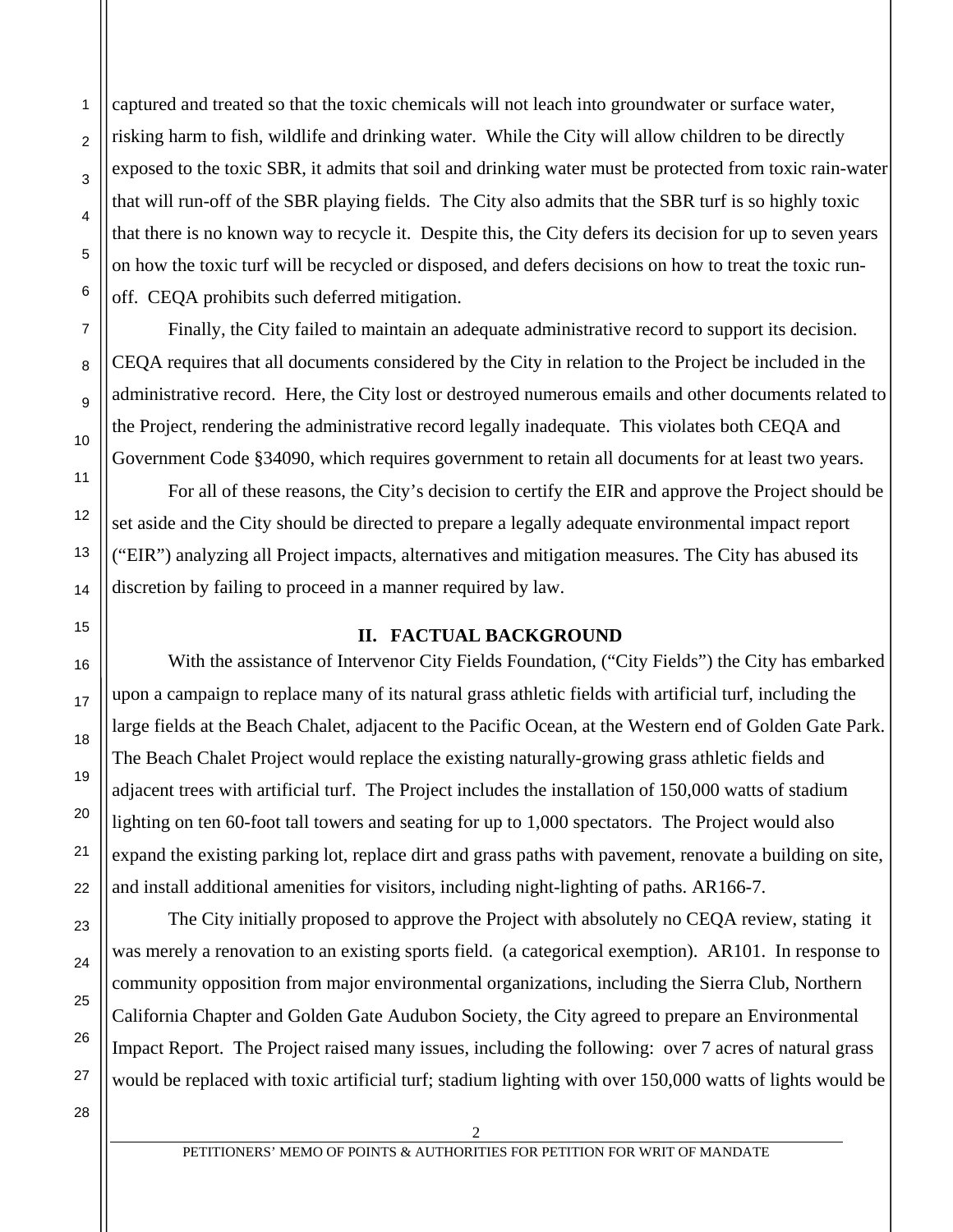shining on the Park and the adjoining Ocean Beach until 10:00 pm every night of the year; the project is inconsistent with the Golden Gate Master Plan; the Project would endanger local wildlife; the historical nature of this area of Golden Gate Park would be permanently altered. In sum, the Project far exceeded a simple renovation, and instead proposed a significant construction project involving extensive excavation and replacement of the existing soil with layers of engineered fill and drainage pipes and the addition of sports lighting. Not only that, the Project called for extensive paving of other natural surfaces, the addition of concrete bleachers and a significant enlargement of a parking lot.

 On October 26, 2011, the City published the Draft EIR for the Beach Chalet Athletic Fields Renovation Project. AR150. The EIR admitted that the Project would have significant, unavoidable environmental impacts on historic resources of Golden Gate Park. AR168. The comment period for the Draft EIR was between October 26, 2011 and December 12, 2011. On December 1, 2011, the Planning Commission held a public hearing on the Draft EIR. AR4311-4493. On May 7, 2012, the City released Comments and Responses for the Draft EIR, also known as the Final EIR (FEIR) . AR1028. On May 24, 2012, the San Francisco Planning Commission and the San Francisco Recreation and Park Commission ("Rec & Park") held a joint hearing to review the Project. The Planning Commission reviewed the Draft EIR and the Comments and Responses for the Draft EIR for Final EIR certification. AR4516-4792. The Planning Commission: (1) adopted findings of fact related to the certification of a Final EIR (Planning Commission Motion No. 18637; Case No. 2010.0016E); (2) adopted findings under CEQA including findings rejecting alternatives as infeasible and adopting a statement of overriding considerations (Planning Commission Motion No. 18638; Case No. 2010.0016E); (3) adopted findings of consistency with the General Plan and other policies and CEQA findings (Planning Commission Motion No. 18639; Case No. 2010.0016R); and (4) adopted findings related to the approval of a Coastal Zone Permit application (Planning Commission Motion No. 18640; Case No. 2010.0016P). AR53-80.

 At this May 24, 2012, joint hearing the San Francisco Recreation and Park Commission adopted CEQA findings and the statement of overriding considerations set forth in Planning Commission Motion 18637 to approve the conceptual plan for the Project (Recreation and Park Commission Resolution No. 1205-020; Case No. 2010.0016R). On July 10, 2012, the Board of Supervisors affirmed the certification by the San Francisco Planning Commission of the Final EIR (File No. 120692). AR81-86. On August 1, 2012, the Board of Appeals denied appeals protesting the May 24, 2012 approval of the Coastal Zone Permit granted to Recreation and Park Department and made the following findings (among others): (1) there are no project changes or new information that would

1

 $\mathfrak{p}$ 

3

4

5

6

7

8

9

10

11

12

13

14

15

16

17

18

19

20

21

22

23

24

25

26

27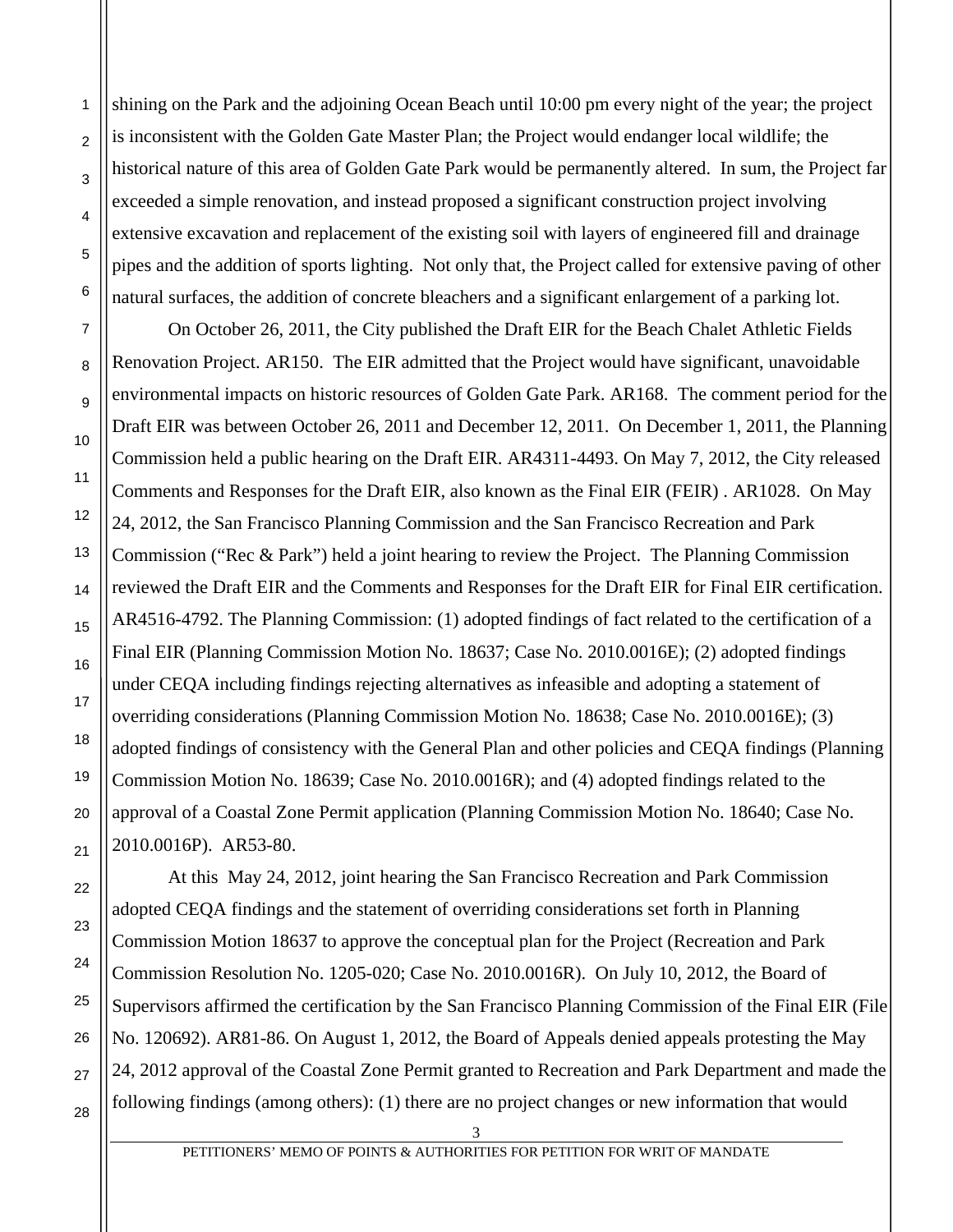change the conclusions of the Planning Commission's CEQA determination; and (2) the Project is consistent with the San Francisco Local Coastal Program. AR97. On September 12, 2012, the Board of Appeals denied a rehearing request. On September 12, 2012, the City issued a Notice of Determination ("NOD") that was filed with the San Francisco Clerk on September 13, 2012. AR1.

 Petitioners and over one hundred other interested groups and individuals participated in the administrative proceedings leading up to the Respondents' approval of the Project and certification of the EIR, either by participating in hearings thereon or by submitting letters commenting on Respondent's Draft EIR and Final EIR. AR1042-1050. Petitioners attempted to persuade Respondents that its environmental review and approvals did not comply with the requirements of CEQA, to no avail. Petitioners submitted extensive public comment letters supported by expert testimony from some of the nation's leading experts in toxic chemical health risks, and peer-review scientific journal articles. AR7854-8144; 9424-9785; 11094-11136; 11162-11408; 11436-11440; 11457; 11463-11476; 15584- 15641; 052515-052520.

 Hundreds of public comment letters and e-mails were submitted commenting on the Project. The majority of public comments were in opposition to the Project. AR4538. Organizations including Petitioner Sierra Club, Audubon Society, Center for Environmental Health, Golden Gate Park Preservation Alliance, Planning Association for the Richmond, San Francisco Ocean Edge, Sunset Parkside Education and Action Committee, AR1043,4531, 4812, and many other nationallyrecognized organizations opposed the Project and raised concerns about many elements of the Project, including the toxicity of artificial turf with SBR infill ("SBR Turf"), unwillingness to consider the winwin hybrid alternative at nearby West Sunset Playground; night sports lighting; removal of trees; inconsistency with the Golden Gate Park Master Plan; and impact on the historical nature of this part of the Park . Support for the Project came almost entirely from the organized soccer community. AR4570, et seq. This action was timely filed on October 12, 2012.

### **III. LEGAL STANDARD**

 In 1970 the California Legislature enacted the California Environmental Quality Act (CEQA) (Public Resources Code § 21000 et. seq.) as a means of establishing a framework for the evaluation and documentation of the environmental impacts of proposed projects by lead agencies. CEQA requires that public agencies fully inform the public and decision-makers of the significant environmental impacts of proposed projects. Disclosure of relevant information is a cornerstone of CEQA. (14 Cal.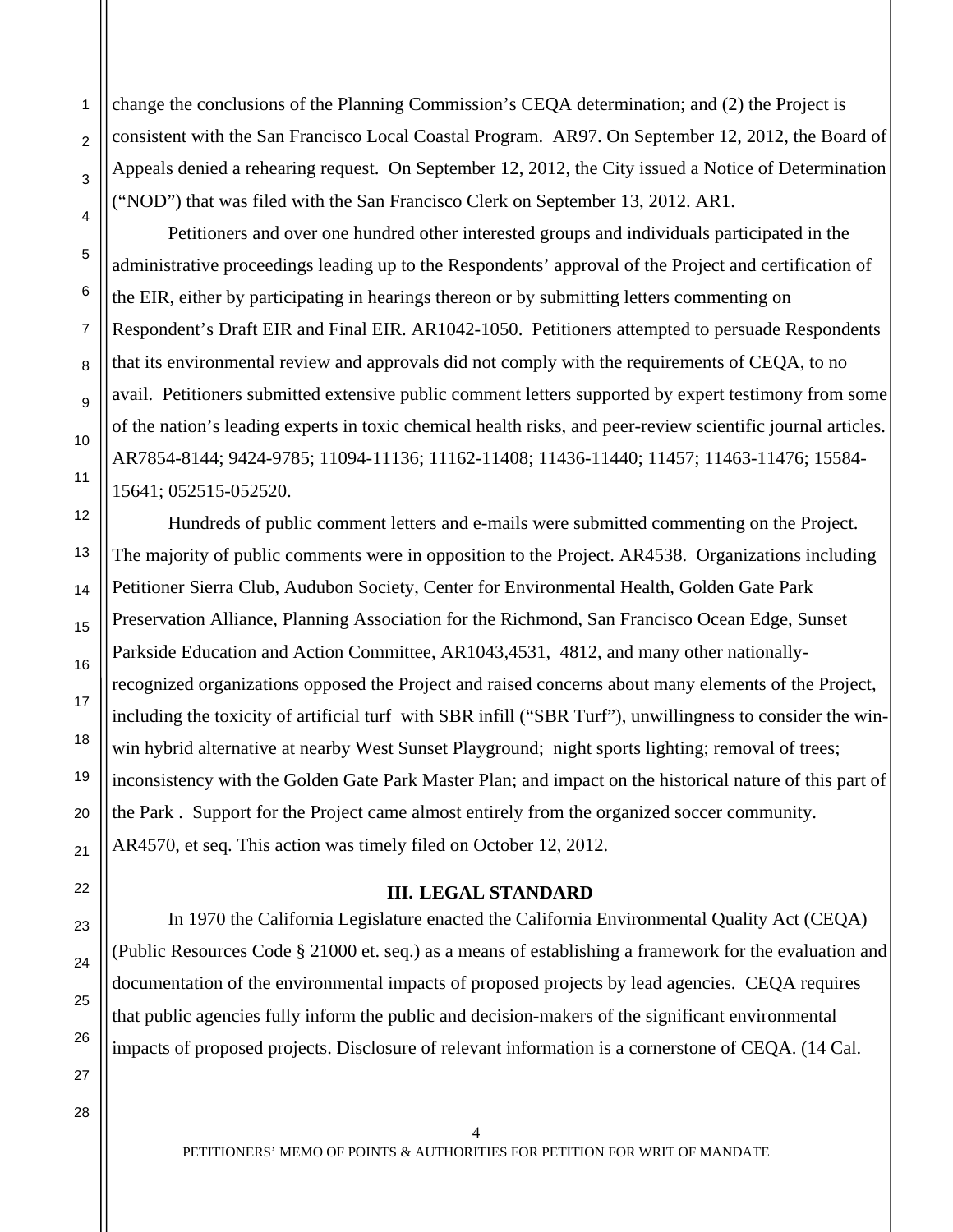Code of Regs. ("Guidelines")<sup>1</sup> § 15002 (a), 15003 (b)-(e) 2). CEQA also imposes the requirement that agencies shall adopt feasible mitigation measures and alternatives to lessen the significant effects of such projects. Pub.Res.Code ("PRC") §§ 21000 (a), (g), 21002, 21002.1; Guidelines § 15002 (a)(3).

1

 $\overline{2}$ 

3

4

5

6

7

8

9

10

11

12

13

14

15

16

17

18

19

20

21

22

23

24

25

26

27

 $\overline{a}$ 

28

 The Environmental Impact Report (EIR) is the primary means of achieving the California Legislature's declaration that it is the policy of the state to "take all action necessary to protect, rehabilitate, and enhance the environmental quality of the state." Pub.Res.Code § 21001(a).

 CEQA has two primary purposes. First, CEQA is designed to inform decision makers and the public about the potential, significant environmental effects of a project. Guidelines  $\S 15002(a)(1)$ . CEQA requires the preparation of an EIR for any project which may have a significant environmental effect. PRC § 21100 (a); Guidelines § 15002 (f)(1). A "significant" effect is defined as a "substantial, or potentially substantial, adverse change in any of the physical conditions within the area affected by the project…" and includes direct and reasonably foreseeable indirect effects of proposed projects. Guidelines §§ 15382, 15064 (d)(1), (2). The lead agency may deem a particular impact to be insignificant only if it produces rigorous analysis and concrete substantial evidence justifying the finding. *Kings County Farm Bureau v. City of Hanford* (1990) 221 Cal.App.3d 692, 732.

 The analysis and disclosure of impacts through an EIR must be done before a Project is approved. An EIR is an "environmental 'alarm bell' whose purpose it is to alert the public and its responsible officials to environmental changes before they have reached ecological points of no return." *Santiago County Water Dist. v. County of Orange* (1981) 118 Cal.App.3d 818, 822; Guidelines § 15003 (e). The purpose of an EIR is "to inform the public and its responsible officials of the environmental consequences of their decisions before they are made." *Laurel Heights Improvement Assn. v. Regents of Univ. of Cal.* (1993) 6 Cal. 4th 1112, 1123.

 "There is a sort of grand design in CEQA: Projects which significantly affect the environment can go forward, but only after the elected decision makers have their noses rubbed in those environmental effects, and vote to go forward anyway." *Woodward Park v. Fresno* (2007) 150 Cal. App. 4th 683, 720, quoting, *Vedanta Society of So. California v. California Quartet, Ltd*. (2000) 84 Cal.App.4th 517, 530. In this way, CEQA holds decision-makers politically accountable since it subjects them to "public awareness and possible reaction to the individual members' environmental and economic values." *Kleist v. City of Glendale* (1976) 56 Cal. App. 3d 770, 779.

<sup>1</sup> Courts are to award the CEQA Guidelines "great weight." *Laurel Heights Improvement Assn v. Regents of Univ. of Cal*. (1988) 47 Cal. 3d 376, 391, fn 2.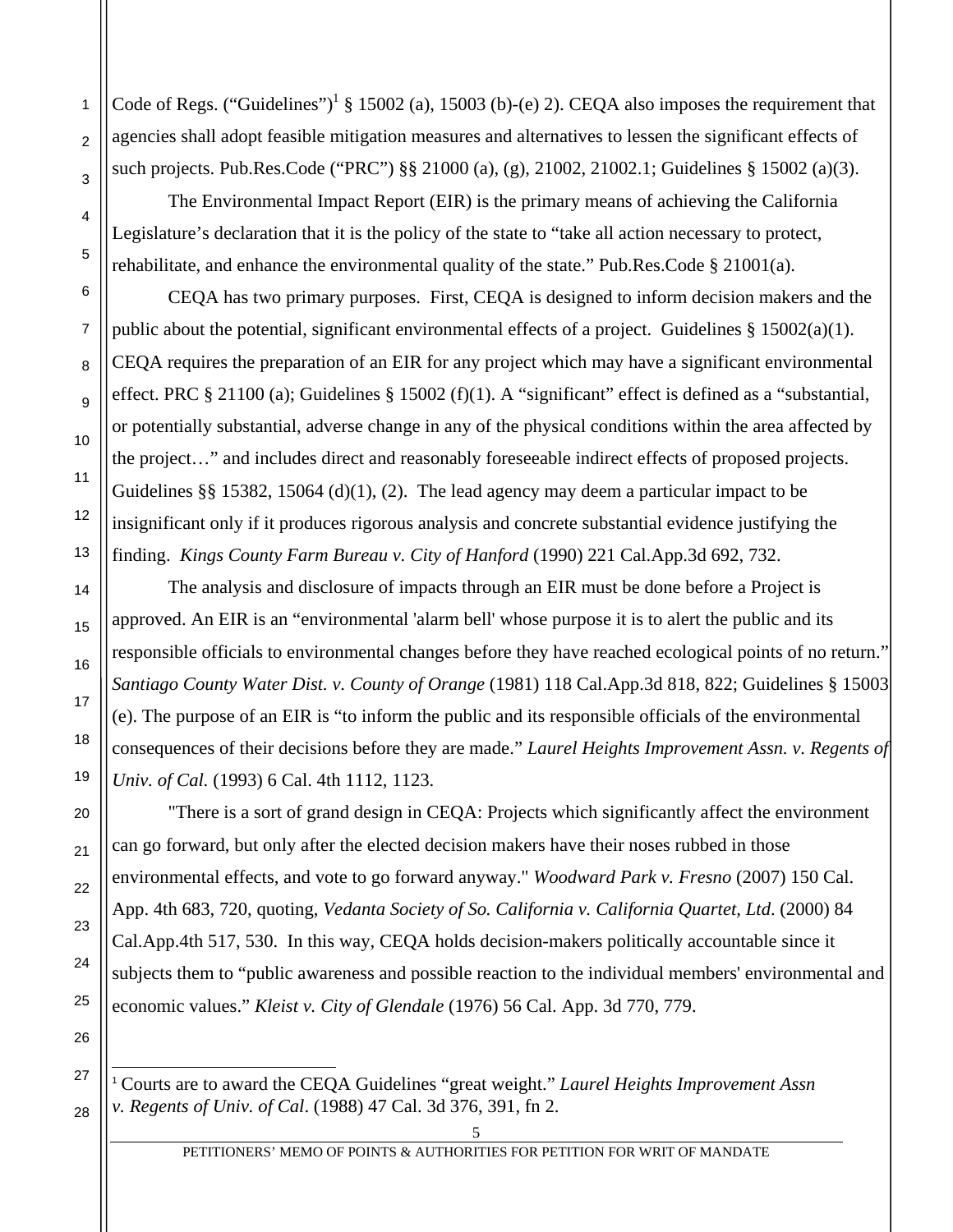Second, CEQA requires public agencies to avoid or reduce environmental damage when "feasible" by requiring "environmentally superior" alternatives and all feasible mitigation measures. CEQA Guidelines § 15002(a)(2) and (3); See also, *Berkeley Jets*, 91 Cal. App. 4th 1344, 1354; *Citizens of Goleta Valley v. Board of Supervisors* (1990) 52 Cal.3d 553, 564. In accordance with CEQA's policy that the agency identify ways to avoid or significantly reduce environmental damage, the mitigation and alternative sections have been described as the "core" of a legally adequate EIR. *Citizens of Goleta Valley v. Board of Supervisors* (1990) 52 Cal.3d 553, 564. Importantly the lead agency under CEQA may not approve a proposed project if feasible alternatives exist. PRC § 21002. "Our Supreme Court has described the alternatives and mitigation sections as the 'core' of an EIR ... In furtherance of this policy, section 21081, subdivision (a) contains a 'substantive mandate' requiring public agencies to refrain from approving projects with significant environmental effects if 'there are feasible alternatives … that can substantially lessen or avoid those effects'." *Uphold Our Heritage v. Town of Woodside* (2007) 147 Cal.App.4th 587, 597.

 The EIR serves to provide the public with information about the environmental impacts of a proposed project and to "identify ways that environmental damage can be avoided or significantly reduced." Guidelines §15002(a)(2). If the project will have a significant effect on the environment, the agency may approve the project only if it finds that it has "eliminated or substantially lessened all significant effects on the environment where feasible" and that any unavoidable significant effects on the environment are "acceptable due to overriding concerns." PRC § 21081; Guidelines §  $15092(b)(2)(A) & (B).$ 

 A Court's inquiry in an action to set aside an agency's decision under CEQA shall extend to whether there was a prejudicial abuse of discretion. *Bakersfield Citizens for Local Control v. City of Bakersfield* (2004) 124 Cal.App.4th 1184, 1197. Abuse of discretion is established if *either*: (1) the agency has not proceeded in a manner required by law, *or* (2) the determination is not supported by substantial evidence. PRC § 21168.5. In reviewing a project for compliance with CEQA, Courts are guided by the policy that the Legislature intended CEQA "to be interpreted in such a manner as to afford the fullest possible protection to the environment within the reasonable scope of the statutory language." *Friends of Mammoth v. Board of Supervisors* (1972) 8 Cal. 3d 247, 259. When applying the substantial evidence test, the Court may not substitute its independent judgment for that of the people or their local representatives. "Substantial evidence" includes facts, reasonable assumptions predicated upon facts, and expert opinion supported by facts. Guidelines § 15384 (b). However, a claim that an agency failed to act in a manner required by law presents other considerations. Noncompliance with the

25

26

27

28

1

2

PETITIONERS' MEMO OF POINTS & AUTHORITIES FOR PETITION FOR WRIT OF MANDATE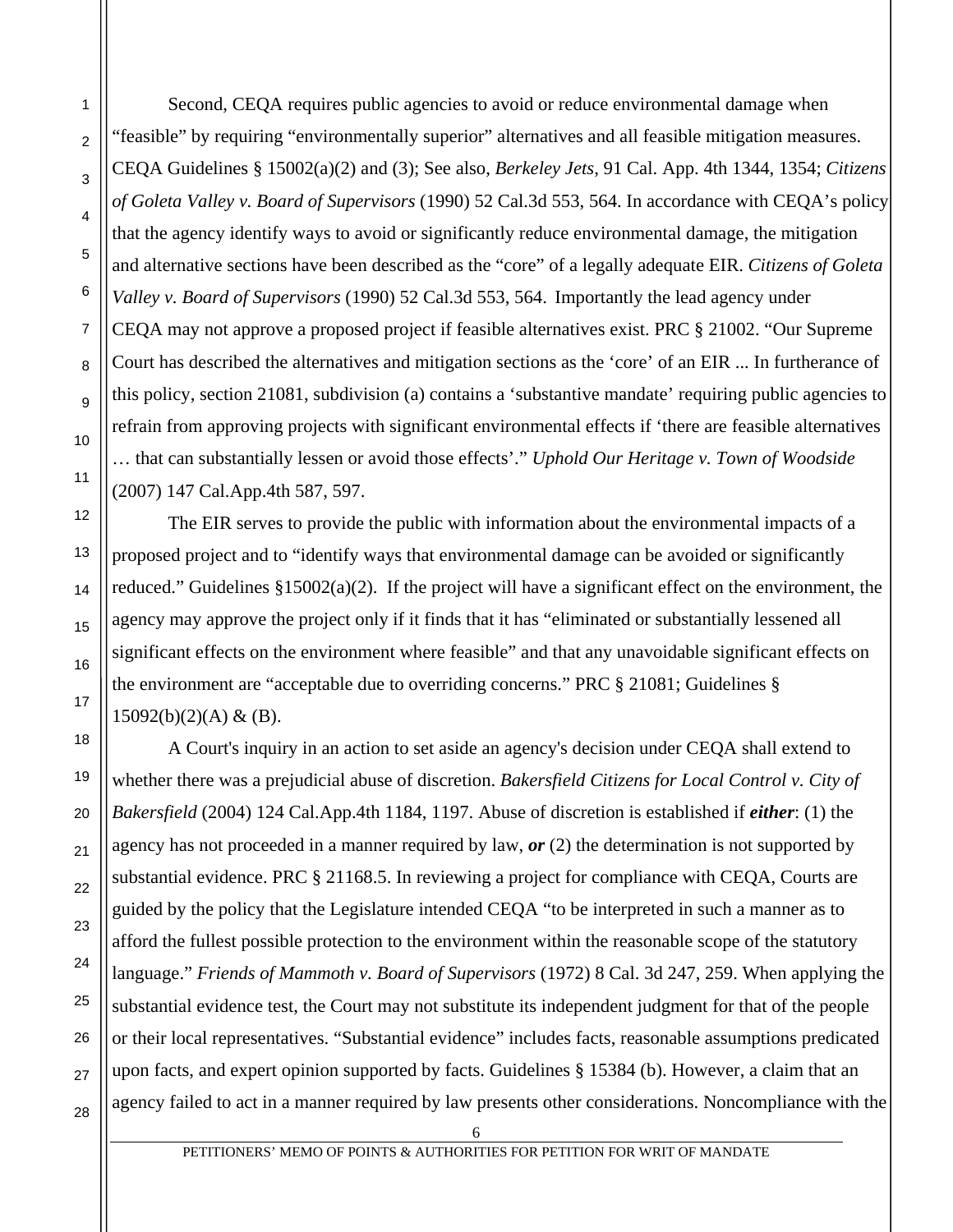substantive requirements or information disclosure provisions of CEQA "which precludes relevant information from being presented to the public agency … may constitute a prejudicial abuse of discretion within the meaning of [CEQA] regardless of whether a different outcome would have resulted if the public agency had complied with those provisions." PRC § 21005 (a). The failure to comply with the law subverts the purposes of CEQA if it omits material necessary to informed decision making and informed public participation. *Kings County*, 221 Cal.App.3d at 712. In such cases, the error is prejudicial. *County of Amador v. El Dorado County Water Agency* (1999) 76 Cal.App.4th 931, 946. Stated differently, "[T]he ultimate decision of whether to approve a project, be that decision right or wrong, is a nullity if based upon an EIR that does not provide the decision-makers, and the public, with the information about the project that is required by CEQA." *Friends of the Eel River v. Sonoma County Water Agency* (2003) 108 Cal.App.4th 859, 872.

1

2

3

4

5

6

7

8

9

10

11

12

13

14

15

16

17

18

19

20

21

22

23

24

25

26

27

28

 In this case, the City has abused its discretion by failing to proceed in a manner required by law. In determining whether the agency has proceeded according to the law "the court must scrupulously enforce all legislatively mandated CEQA requirements." *Citizens of Goleta Valley, supra*, 52 Cal. 3d at 564. These are questions of law and not fact. "Although the agency's factual determinations are subject to deferential review, questions of interpretation or application of the requirements of CEQA are matters of law." *Save Our Peninsula Committee v. Monterey County Bd. of Supervisors* (2001) 87 Cal.App.4th 99, 118. "In evaluating an EIR for CEQA compliance, then, a reviewing court must adjust its scrutiny to the nature of the alleged defect, depending on whether the claim is predominately one of procedure or a dispute over the facts." *Vineyard Area Citizens For Responsible Growth, Inc. v. City of Rancho Cordova* (2007) 40 Cal.4th 412, 435.

 In light of these standards, Plaintiff is entitled to a writ of mandate directing the City to prepare a new CEQA document because the City refused entirely to disclose the toxicity of SBR, refused even to consider feasible non-toxic turf materials, and refused to consider the feasible "hybrid alternative" of improving Beach Chalet with natural grass and gopher-proofing and West Sunset with non-toxic turf. Additionally, the City improperly deferred development of mitigation measures for dealing with toxic stormwater run-off and disposal of the artificial turf . The EIR therefore fails as an informational document.

7 PETITIONERS' MEMO OF POINTS & AUTHORITIES FOR PETITION FOR WRIT OF MANDATE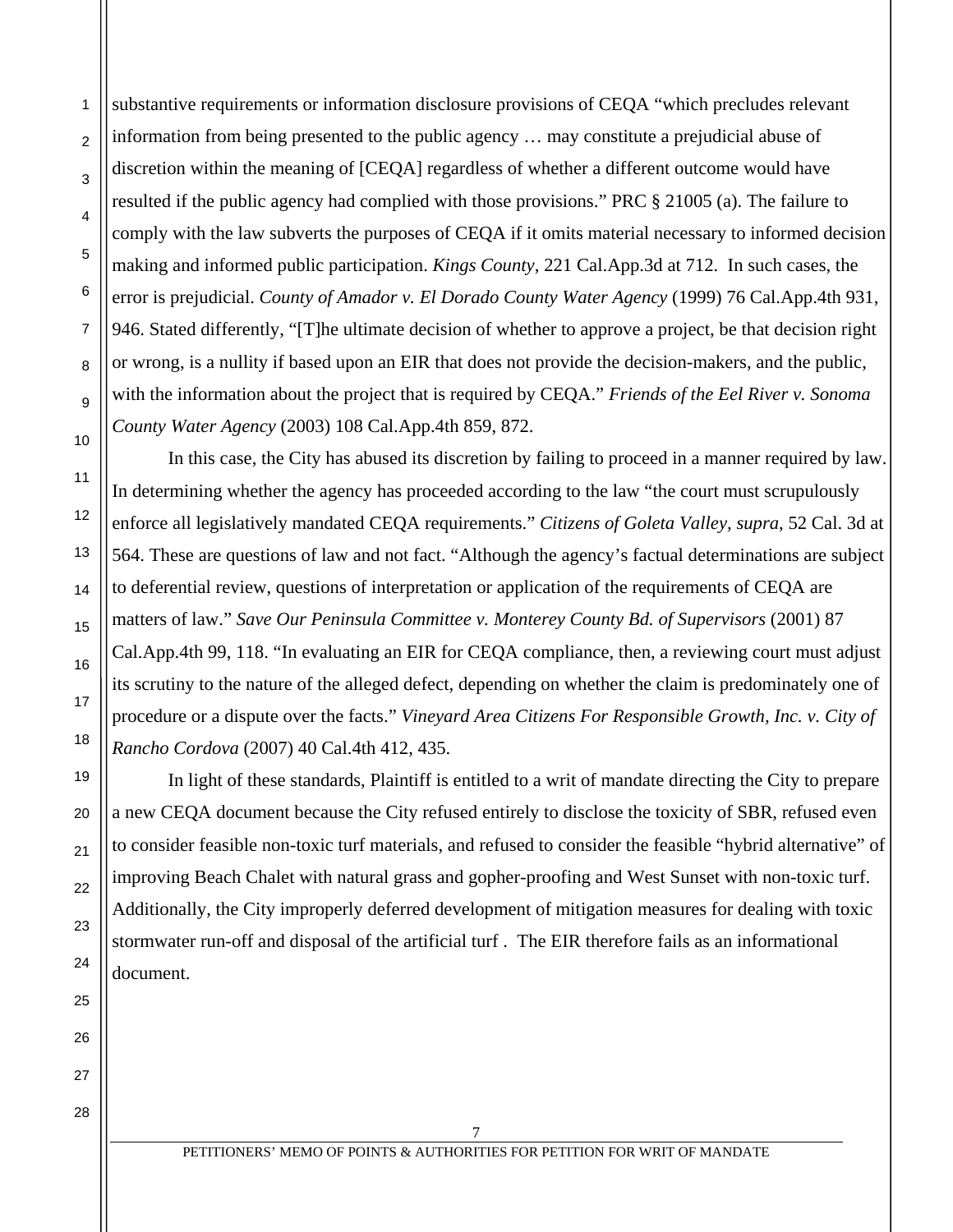### **IV. ARGUMENT**

**A. The EIR Failed to Disclose that SBR Turf Exceeds CEQA Toxicity Standards.** 

## **1. The City Failed to Proceed in a Manner Required by Law Because it Failed to Disclose that there is no Dispute that SBR Turf Exceeds the CEQA Acute Hazard Index by More Than Double.**

 The EIR explains that under CEQA the significance threshold for Acute Hazard Index is 1.0. AR774. Thus, if an acute hazard exceeds 1.0, it is significant under CEQA, and if it is below that level, it is insignificant. When an impact exceeds a CEQA significance threshold, the agency must disclose in the EIR that the impact is significant. *Communities for a Better Environment v. Cal. Resources Agency* (2002) 103 Cal.App.4th 98, 110-111 ("A 'threshold of significance' for a given environmental effect is simply that level at which the lead agency finds the effects of the project to be significant"); *Schenck v. County of Sonoma* (2011) 198 Cal.App.4th 949, 960 (County applies BAAQMD's "published CEQA quantitative criteria" and "threshold level of cumulative significance"); *Communities for a Better Environment v. So. Coast Air Quality Man. Dist.* (2010) 48 Cal.4th 310, 327 (impact is significant because it exceeds "established significance threshold for NO<sub>x</sub> ... constitute [ing] substantial evidence supporting a fair argument for a significant adverse impact"). The EIR must then analyze mitigation measures and alternatives to reduce the impact. *CBE v. SCAQMD*, supra.

 The City's Final Staff Report to the Board of Supervisors, and the Final EIR stated, "When tested using a gastric simulation, which is considered more representative of actual conditions, *the hazard index was 2.2,* sufficiently close to a hazard index of 1." AR3665; AR1671 (emphasis added). Of course, *2.2 is not "close to" 1.0*. *An acute hazard index of 2.2 is more than double the undisputed CEQA significance threshold of 1.0.* Since there is no dispute that the Acute Hazard risk of SBR Turf is more than double the CEQA significance threshold, the City abused its discretion and failed to proceed in a manner required by law because the EIR failed to disclose this significant impact. See, *Endangered Habitats League, Inc. v. Orange* (2005) 131 Cal.App.4th 777, 783-4 (when impact exceeds significance threshold, EIR must disclose impact).

 The City therefore abused its discretion by failing to proceed in a manner required by law. CEQA required the City to acknowledge that SBR Turf poses a significant risk of acute toxicity, since the City admits that the Acute Hazard Index exceeds the CEQA significance threshold by more than double. The EIR is therefore legally inadequate for its failure to disclose that SBR Turf will have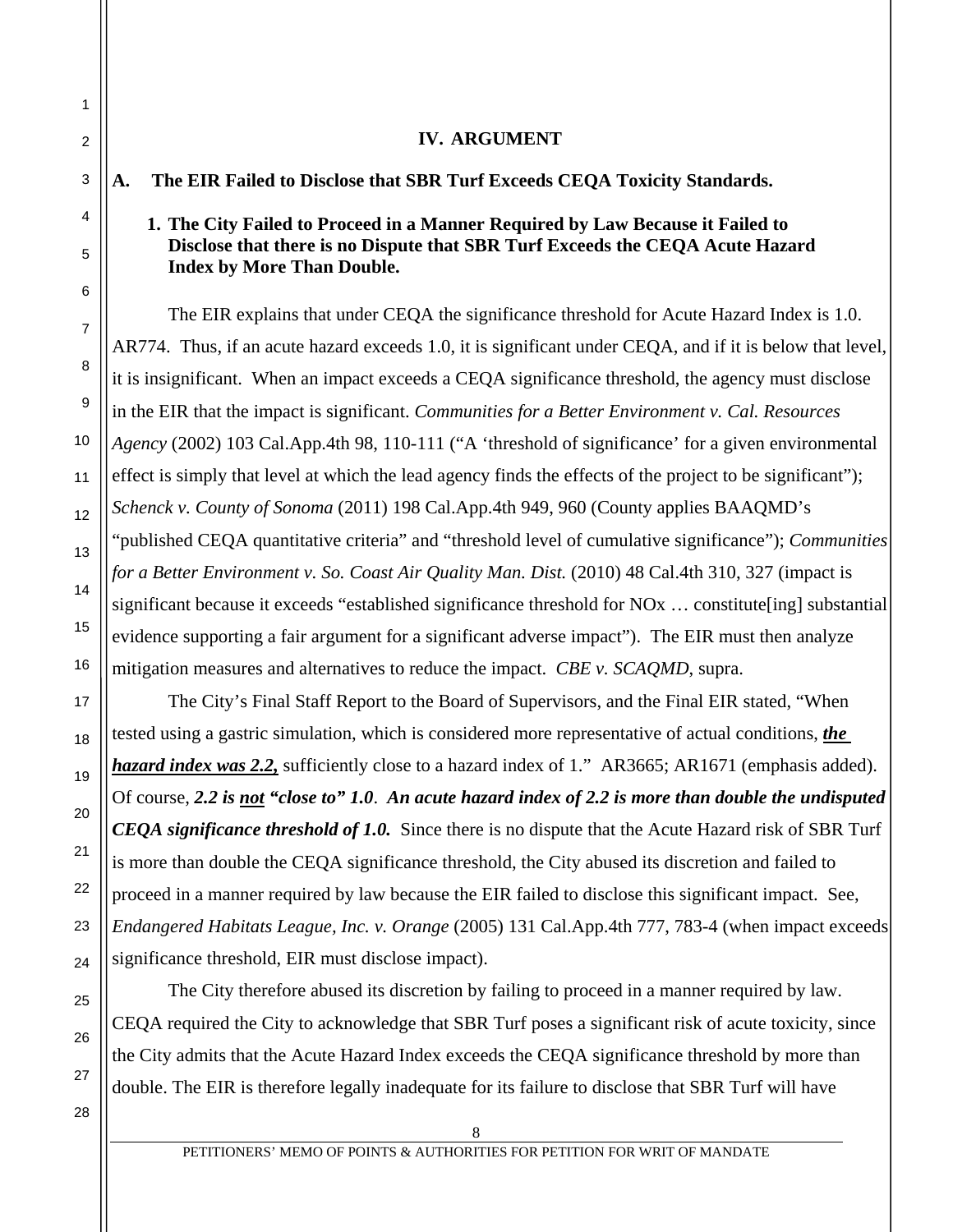significant risks related to acute toxicity, and for its resultant failure to consider feasible alternatives and mitigation measures to reduce these risks.

 The Acute Hazard Index, measures non-cancer health risks. AR774. The EIR explains, "To address potential additive noncancer effects, the individual hazard quotient for each chemical and exposure route is summed to calculate a hazard index." *Id*. The EIR explains that under CEQA the significance threshold for Acute Hazard Index is 1.0. AR774. Thus, if an acute hazard exceeds 1.0, it is significant under CEQA, and if it is below that level, it is insignificant.

 Petitioners presented expert testimony to the City concluding that children playing on SBR will be exposed to Acute Hazard Index of 6.9 -- far above the 1.0 CEQA significance threshold. Mathew Hagemann, C. Hg., former director of the United States Environmental Protection Agency's West Coast Regional Superfund program, AR7926, concluded that:

Non-cancer risks also exceed the acute hazard index of 1.0, the level which is typically considered to be significant. OEHHA found that a one‐time ingestion of a 10g piece of shredded tire resulted in a non‐cancer risk of 6.9, almost 7 times the threshold. Ingestion of infill material may occur as players contact the synthetic turf surface. Zinc is the chemical which is the primary driver of the risk. Ingestion of zinc, even for a short time, can result in stomach cramps, nausea, and vomiting. The Connecticut Department of Public Health warns that children are likely to swallow infill material. The acute hazard index, based on all chemicals, is 2.2, more than twice the 1.0 threshold. Although the non‐cancer risks exceed the hazard index and pose potentially significant impacts to human health, the DEIR does not identify these findings nor provide adequate mitigation.

AR7920-1.

1

 $\overline{2}$ 

3

4

5

6

7

8

9

10

11

12

13

14

15

16

17

18

19

20

21

22

23

24

25

26

27

28

 In response to Mr. Hagemann's expert comments that the Acute Hazard Index is 6.9, the final staff report to the Board of Supervisors, and the Final EIR stated, "When tested using a gastric simulation, which is considered more representative of actual conditions, the hazard index was 2.2, sufficiently close to a hazard index of 1." AR3665; AR1671. However, since the City admits that the Acute Hazard Index is 2.2, which is more than double the significance threshold of 1.0, the City has failed to proceed in a manner required by law since the EIR failed to disclose that SBR Turf has significant toxic risks exceeding the CEQA significance threshold.

## **2. The City Failed to Proceed in a Manner Required by Law Because it Failed to Disclose that there is no Dispute that SBR Turf Exceeds the CEQA Cancer Risk Significance Threshold.**

 The EIR states, "Cancer health risks are defined in terms of the probability of an individual developing cancer as the result of exposure to a given chemical at a given concentration. To address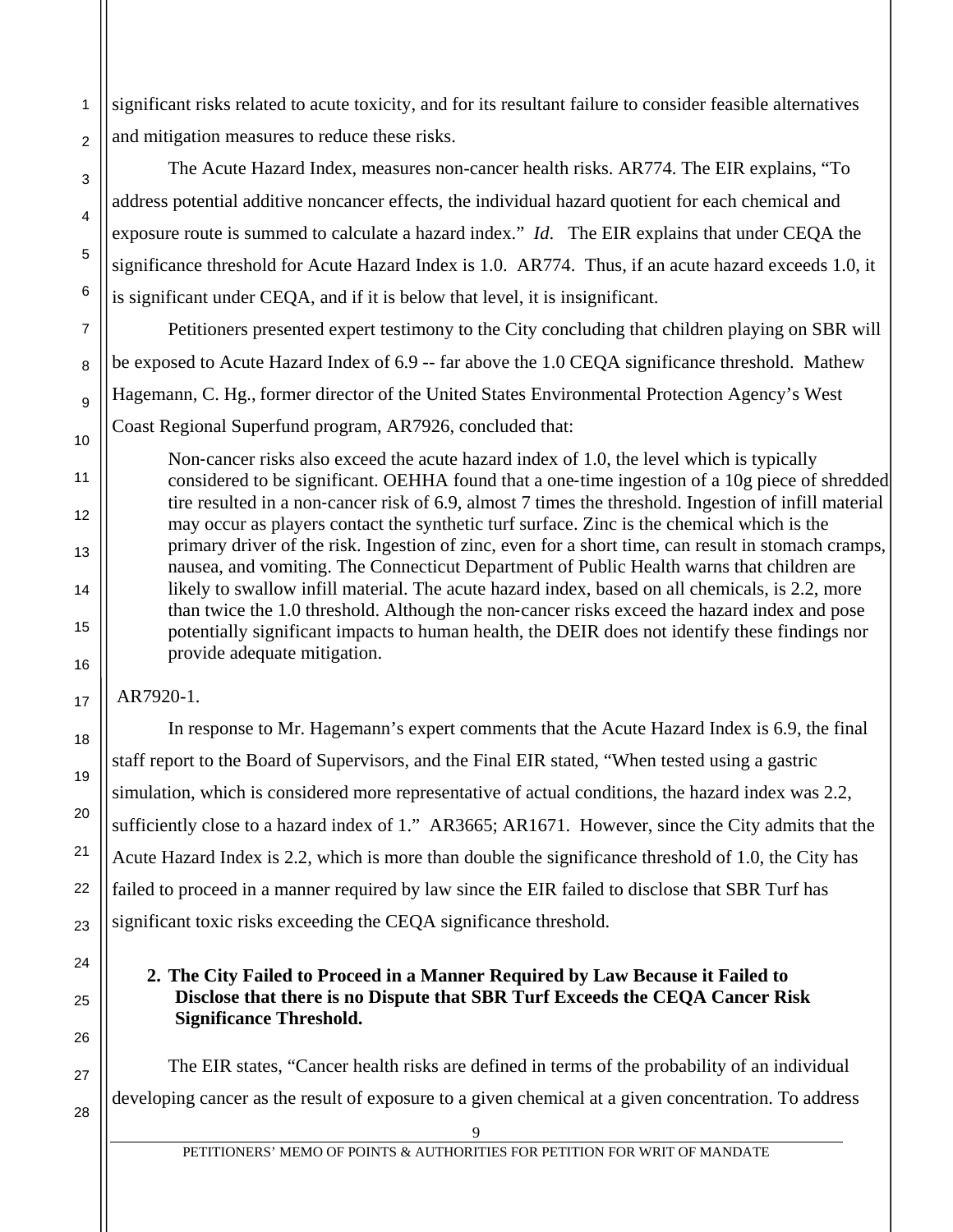potential additive effects, the estimated cancer risks for each chemical and exposure route are summed to estimate the total excess cancer risk for the exposed individual. The U.S. Environmental Protection Agency (USEPA) considers estimates of theoretical excess cancer risk of less than 1 in 1,000,000 (1 x 10‐6) [one per million] to be de minimis, or acceptable." AR774-5. Thus, the City relies upon a 1 x 10- 6, or one per million CEQA significance threshold. AR775.

 The Final EIR ultimately concludes, "The only cancer risk that exceeded the de minimus level of one in a million was the increased cancer risk of 2.9 in a million related to hand-to-surface-to-mouth activity." AR1671. Of course, this is almost *three times* above the CEQA significance threshold of 1.0 per million. Thus, by the City's own admission, the EIR should have disclosed that SBR Turf poses a significant cancer risk. The final EIR also admits cancer risks of up to 8 per million have been found in outdoor fields. AR1670. The City therefore abused its discretion and failed to proceed in a manner required by law since it failed to disclose that SBR Turf exposes children to cancer risks at least three to eight times above the CEQA significance threshold. Furthermore, as explained by expert testimony the actual cancer risk of SBR Turf is 19 per million.

 The SBR Turf the City will use consists of plastic blades of grass interspersed with infill material that cushions the turf. AR773-4. The infill material the City will use is highly toxic material – styrene butadiene crumb rubber ("SBR"). AR7920. SBR artificial turf infill contains a large array of toxic and cancer-causing chemicals including polycyclic aromatic hydrocarbons ("PAHs"), carbon black, dioxin, phthalates, antioxidants, benzothiazole and derivatives, heavy metals, benzene, formaldehyde, naphthalene, nitromethane, and styrene, among other chemicals. AR7920; 9738-9, 11468-76.. Most of these chemicals are listed by the California Office of Environmental Health Hazard Assessment ("OEHHA") as chemicals known to cause cancer. AR7920, 7952.

 SBR infill consists of tiny, loose pellets of ground-up rubber tires of an almost talcum-powderlike consistency. AR7936-7. The SBR is placed *on top* of the plastic grass – not underneath. *Id*. Thus, children playing on the artificial turf are directly exposed to the SBR. *Id*. Rubber crumbs get into children's mouths, lungs, shoes, ears, eyes, hair and clothing, and is tracked into cars and homes. *Id*. When balls and feet hit the surface of the turf, clouds of black SBR rise in the air and are inhaled and swallowed. When children slide on the turf, they come in direct contact with the SBR. *Id*. AR7948-54.

 Petitioners submitted expert testimony on the health risks of SBR infill. Certified hydrogeologist Matthew Hagemann, C. Hg., the former Director of the U.S. Environmental Protection Agency's West Coast Superfund Program, calculated that a child playing on SBR crumb rubber as few

28

1

2

3

4

5

6

7

8

9

10

11

12

13

14

15

16

17

18

19

20

21

22

23

24

25

26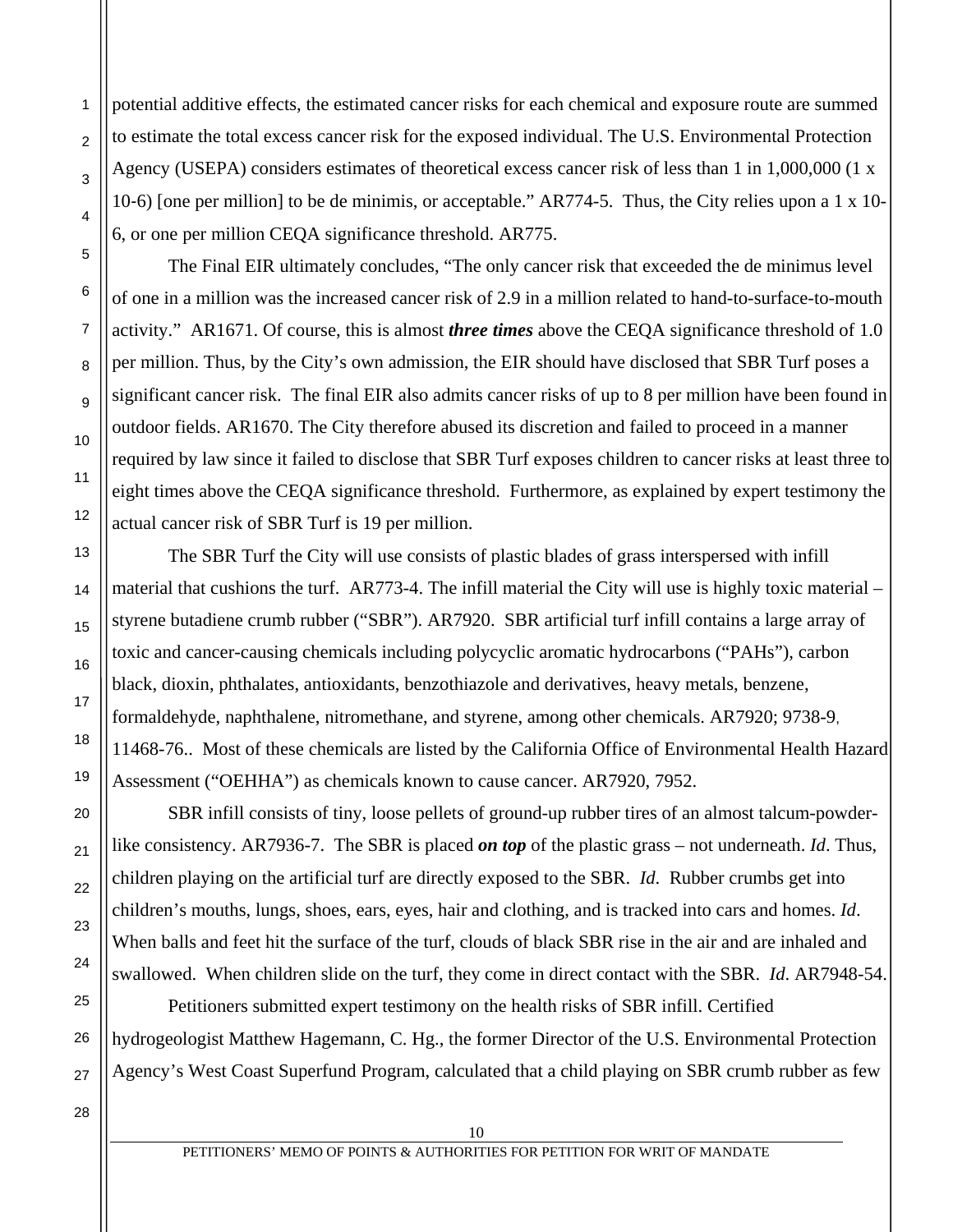as 30 times per year (less than once per week) would experience a cancer risk of 19 per million – almost 20 times higher than the CEQA significance threshold of 1 per million. AR7920.

 Dr. Phillip Landrigan, M.D., epidemiologist and Director of the Mount Sinai School of Medicine Children's Environmental Health Center in New York submitted written comments to the City expressing his concerns that the major chemical components of crumb rubber, styrene and butadiene, are a neurotoxin and proven human carcinogen, respectively, and that the types of exposure risks have not been adequately studied. AR7935-8.

 Petitioners also presented the City with numerous peer-reviewed scientific journal articles concluding that SBR presents significant human health risks. AR7942-78, 7980, 7982, 8066, 8106, 9605. The City relied primarily on a non-expert, non-peer-reviewed internal study conducted by the City's Synthetic Playfields Task Force in 2008 – long before the expert evidence presented by Petitioners. AR777; 20579. The City even ignored the fact that the City of Piedmont published a contemporaneous EIR concluding that the "potential hazardous effects from the use of the proposed [SBR] synthetic turf field … would be … a significant and unavoidable impact" AR8060.

 The City refused even to consider widely-used non-toxic alternatives to SBR such as padding made from cork and coconut husks ("corkonut") (used in Piedmont and San Carlos), rubber "carpetpad" cushion (used in New York), AR7938, silicon-based infill, elastomer-coated sand (used in Los Angeles), or other non-toxic materials. AR8062-4, 26039.

Matthew Hagemann, C.Hg., former director of US EPA's West Coast Superfund program,

concludes that the Project will have significant cancer and non-cancer health risks. Mr.

Hagemann stated:

1

 $\mathfrak{p}$ 

3

4

5

6

7

8

9

10

11

12

13

14

15

16

17

18

19

20

21

22

23

24

25

26

27

28

The new synthetic turf would consist of four basic components: fiber, infill, backing, and underlayment. The infill typically consists of crumb rubber, finely ground rubber from recycled or scrap tires.

Toxins from tire crumb can enter the body through inhalation of particulates, fibers, and volatile organic compounds (VOCs). VOCs can cause organ damage, irritation of eyes, throat, and airways, and nervous system impairments. Synthetic turf can be heated to high temperatures when exposed to sunlight which, in turn, can lead to further release of VOCs.

AR7919-20.

**a. Petitioners Provided Expert Testimony and Other Substantial Evidence that SBR Creates Substantial Cancer Risks.** 

Petitioners submitted tremendous amounts of expert evidence demonstrating that SBR

Turf exposes children to significant cancer risks. Dr. Phillip Landrigan, MD, epidemiologist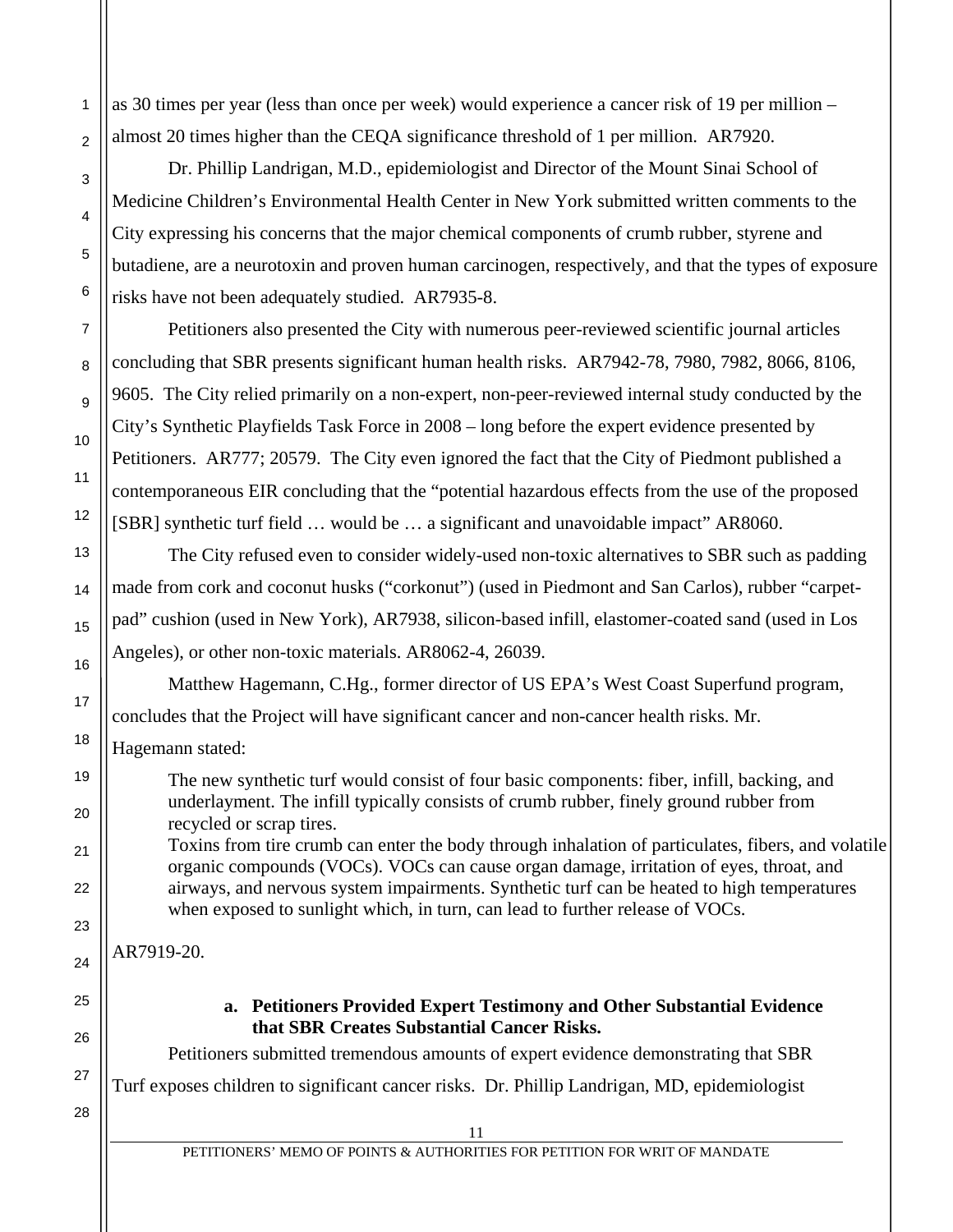| 1                   | and Director of the Mount Sinai School of Medicine Children's Environmental Health Center in                                                                                                                                                                              |
|---------------------|---------------------------------------------------------------------------------------------------------------------------------------------------------------------------------------------------------------------------------------------------------------------------|
| $\overline{2}$      | New York, submitted a letter to the City Planning Department on May 8, 2012, stating:                                                                                                                                                                                     |
| 3                   | The major chemical components of crumb rubber are styrene and butadiene, the<br>principal ingredients of the synthetic rubber used for tires in the United States. Styrene                                                                                                |
| 4                   | is neurotoxic. Butadiene is a proven human carcinogen. It has been shown to cause                                                                                                                                                                                         |
| 5                   | leukemia and lymphoma. The crumb rubber pellets that go into synthetic turf fields also<br>contain lead, cadmium and other metals. Some of these metals are included in tires<br>during manufacture, and others picked up by tires as they roll down the nation's streets |
| 6<br>$\overline{7}$ | and highways. There is a potential for all of these toxins to be inhaled, absorbed through<br>the skin and even swallowed by children who play on synthetic turf fields. AR7936.                                                                                          |
|                     | Former EPA Senior Science advisor, Matthew Hagemann, C.Hg., stated:                                                                                                                                                                                                       |
| 8                   |                                                                                                                                                                                                                                                                           |
| 9<br>10             | The DEIR includes references to synthetic turf studies that have shown risks to human<br>health from inhalation of VOCs to exceed a commonly accepted threshold of one<br>additional cancer incidence in a population of a million people ("one in a million or 10-       |
| 11                  | 6"). Although this is disclosed in the DEIR, the DEIR fails to identify this as a<br>significant impact and fails to mitigate the risk.                                                                                                                                   |
| 12                  | One study cited in the DEIR, a 2009 study prepared by the California Office of                                                                                                                                                                                            |
| 13                  | Environmental Health Hazard Assessment (OEHHA), concludes that soccer players<br>with inhalation exposure to vapors from a theoretical scenario of playing for 51 years on                                                                                                |
| 14                  | synthetic turf would have increased "lifetime cancer risks that exceeded the<br>insignificant risk level of 10-6" from breathing benzene, formaldehyde, naphthalene,                                                                                                      |
| 15                  | nitromethane and styrene, chemicals associated with VOC vapors from synthetic turf.                                                                                                                                                                                       |
| 16                  | The OEHHA finding of significant health risks was corroborated by a 2011 Italian<br>study which showed the risk to be in excess of 10-6 from particle-bound polycyclic                                                                                                    |
| 17                  | aromatic hydrocarbons. Another 2011 study found that benzothiazole, a chemical that<br>causes respiratory irritation and dermal sensitization, volatilizes from crumb rubber                                                                                              |
| 18                  | resulting in inhalation exposure. The latter two studies are not mentioned in the DEIR.                                                                                                                                                                                   |
| 19                  | The individual risks from benzene, formaldehyde, naphthalene, nitromethane and<br>styrene each exceed the one in a million threshold. When summed, the cancer risk                                                                                                        |
| 20                  | from chemicals identified in the OEHHA study equals 1.9 in 100,000 which exceeds a<br>10-5 level (or one in a hundred thousand) risk level (19 in a million). AR7920-1; 9545                                                                                              |
| 21                  | (emphasis added).                                                                                                                                                                                                                                                         |
| 22                  | Mr. Hagemann also pointed out that the City's "Precautionary Principle requires the selection of                                                                                                                                                                          |
| 23                  | the alternative that presents the least potential threat to human health and the City's natural systems                                                                                                                                                                   |
| 24                  | Simply put, the Precautionary Principle means "Safety First." AR1643; AR7924. "Where there are                                                                                                                                                                            |
| 25                  | reasonable grounds for concern, the precaution approval to decision-making is meant to help reduce                                                                                                                                                                        |
|                     | harm by triggering a process to select the least potential threat." AR1640. Since SBR turf poses                                                                                                                                                                          |
| 26                  | significant human health risks, non-toxic alternatives should be considered as a feasible alternative that                                                                                                                                                                |
| 27                  | poses less human health risk in accordance with the Precautionary Principle. A conflict with a duly                                                                                                                                                                       |
| 28                  | 12                                                                                                                                                                                                                                                                        |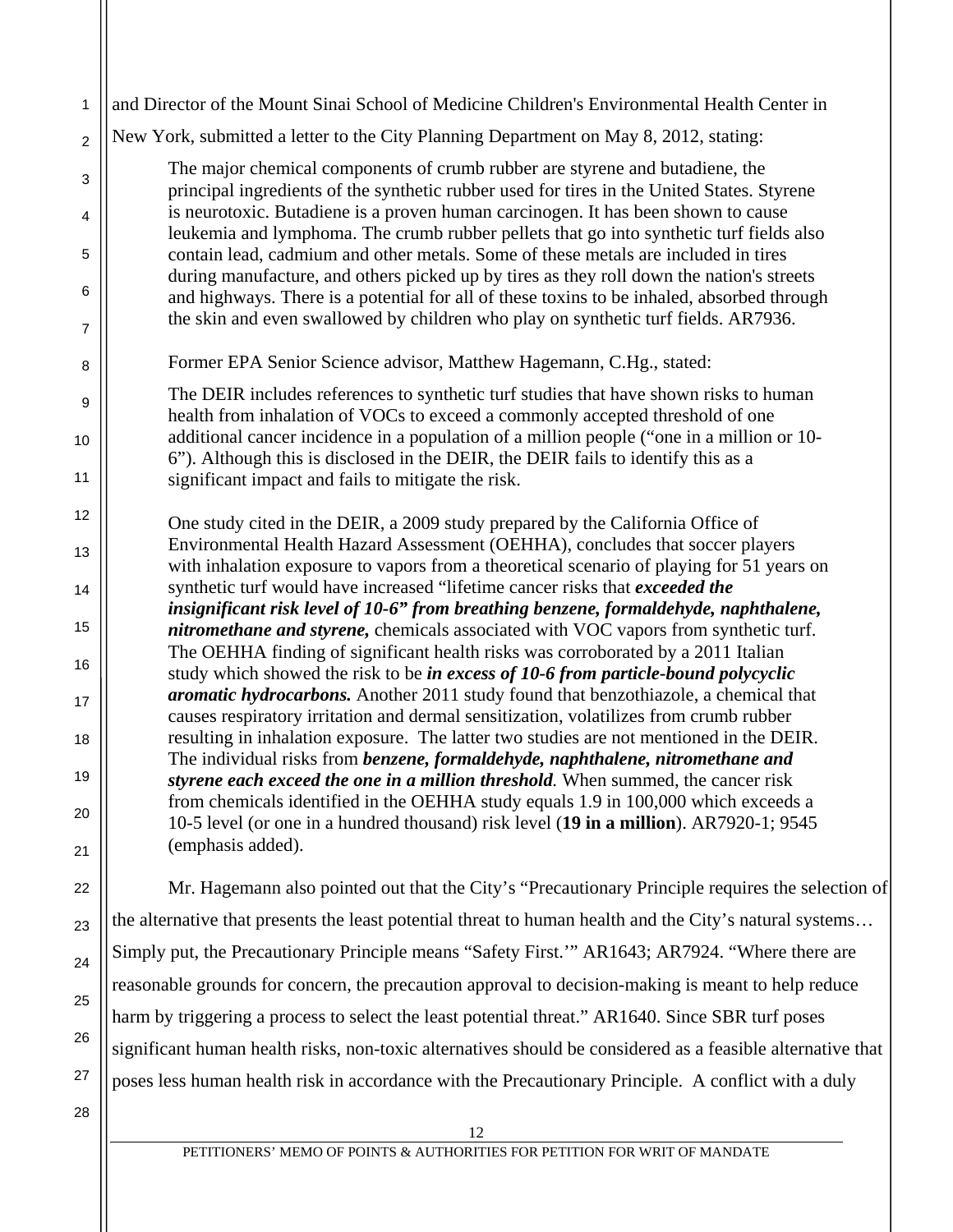adopted policy intended to protect the environment is itself evidence of a significant impact that must be disclosed in the EIR. 14 CCR § 15125(d); *Pocket Protectors v. Sacramento* (2005) 124 Cal.App.4th 903; *Endangered Habitats League, Inc. v. Orange* (2005) 131 Cal.App.4th 777, 783-4.

 Petitioners cited a study by the California EPA Office of Environmental Health Hazard Assessment (OEHHA) in 2009, that concludes that SBR crumb rubber fields, create a cancer risk of *18.8 per million*. The OEHHA Study concludes: "*Estimated inhalation exposures of soccer players to five of these (benzene, formaldehyde, naphthalene, nitromethane and styrene) gave theoretical increased lifetime cancer risks that exceeded the insignificant risk level of 10-6*." The study cites the following cancer risks: *Benzene 2.8/million; Formaldehyde 1.6/million; Naphthalene 3.8/million; Nitromethane 8.7/million; Styrene 1.9/million.* AR9452; 9636-39 (emphasis added).

 Petitioners provided hundreds of pages of peer-reviewed scientific journal articles and studies establishing that SBR Turf creates significant cancer risks. See, AR1599-1682; 7854-8144; 9424-9785; 11094-11136; 11162-11408; 11436-11440; 11457; 11463-11476; 15584-15641. For example, Petitioners provided the City with a published 2011 study concluding that SBR exposes children to dioxin at levels exceeding 1x10-6 cancer risk. AR9605. Petitioners also provided a 2012 study from the highly respected journal, *Chemosphere*. The study revealed that the used tires on sport fields and playground surfaces contain a large number of hazardous substances including polycyclic aromatic hydrocarbons (PAHs), phthalates, antioxidants, benzothiazole and derivatives, among other chemicals. Many of these hazardous substances were at high or extremely high levels. In addition, vapor studies revealed that many of the organic compounds are volatile even at room temperature. The study concludes that because of the "presence of a high number of harmful compounds, frequently at high or extremely high levels, in these recycled rubber materials…they should be carefully controlled, and their final use should be restricted or even prohibited in some cases."AR11468-76.

 Miriam Pinchuk, a medical editor for the British Medical Journal and the World Health Organization, submitted comments documenting numerous peer-reviewed studies finding that SBR Turf poses significant human health risks. AR1659. Ms. Pinchuk pointed out that the City relied almost entirely on out-dated studies from 2008 or earlier that have been disproven by later research. AR1661. Ms. Pinchuk cites eight peer-reviewed journal articles published after from 2009 through 2011 that identify significant health risks from toxic chemicals SBR Turf, including dioxins, PAHs, benzothiozole, heavy metals, and other toxins. AR1661-1665.

 Extensive public comments were also submitted on the issue of Carbon Black. AR1599; 15584- 15641. Carbon Black constitutes over 20% of the content of SBR. AR1603. The EIR states, "The SBR

1

 $\mathfrak{p}$ 

3

4

5

6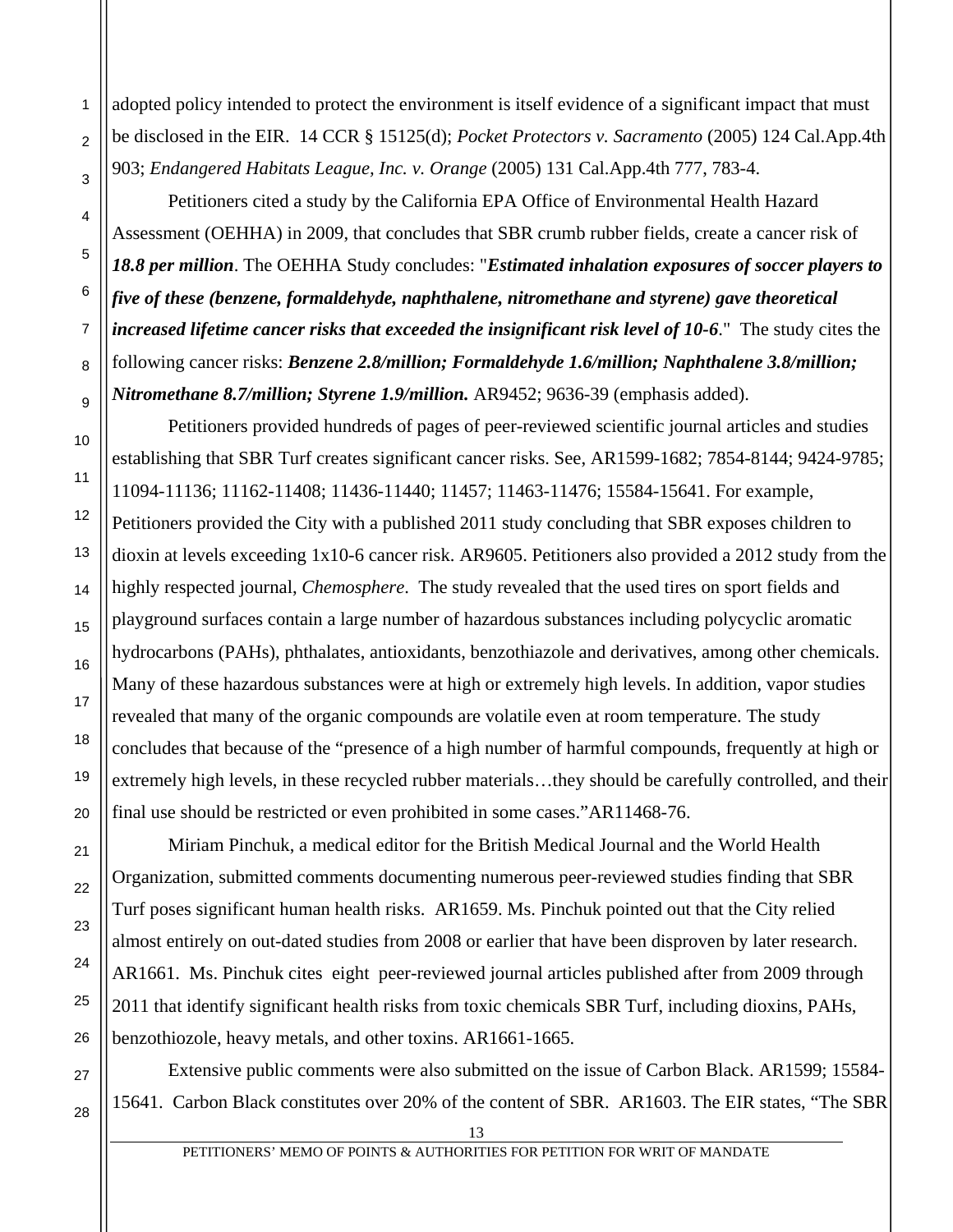12 material also contains carbon black, an industrial chemical used in the manufacturing of automobile tires and other plastic materials…It, [Carbon Black], is composed of nanoparticles that are much smaller than PM10 and PM2.S (nanoparticles vary in size from 1 to 100 nanometers, with a billion nanometers forming a meter)." AR774. Carbon Black is listed by the California Office of Environmental Health Hazard Assessment (OEHHA) as a substance known to the State to cause cancer in humans. AR1604. The Beach Chalet DEIR reports, "Fine particulates small enough to be inhaled into the deepest parts of the human lung can cause adverse health effects, and studies have shown that elevated particulate levels contribute to the death of approximately 200 to 500 people per year in the Bay Area. High levels of particulates have also been known to exacerbate chronic respiratory ailments, such as bronchitis and asthma, and have been associated with increased emergency room visits and hospital admissions." AR775. "Laboratory research indicates that there can be health risks associated with the inhalation of these particles, (nanoparticles)." AR775. One commenter cited a published study concluding that "Carbon nanotubes are frequently likened to asbestos. In a recent study that introduced carbon nanotubes into the abdominal cavity of mice, results demonstrated that carbon nanotubes showed the same effects as asbestos fibers, raising concerns that exposure to carbon nanotubes may lead to pleural abnormalities such as mesothelioma. (Poland C, et al.(2008))" AR1605, 28016-28017. In fact, the Los Angeles Unified School District sued SBR Turf manufacturers under California's Proposition 65 for exposing children to cancer-causing carbon black. (Declaration of Richard T. Drury (Drury Decl., Exh. A.)

 Despite this mountain of substantial evidence, the City's EIR steadfastly refused to admit that SBR Turf poses significant health risks. Unlike the City of Piedmont, which ultimately admitted in its EIR that the "potential hazardous effects from the use of the proposed [SBR] synthetic turf field … would be … a significant and unavoidable impact," AR8060, the City refused to reach the same conclusion. Obviously, if SBR poses a significant and unavoidable impact to the children of Piedmont, the children of San Francisco will be exposed to the same risks and are entitled to the same protections.

#### **b. The City Lacks Substantial Evidence to Rebut Petitioners' Expert Evidence.**

 In response to this mountain of scientific evidence documenting the fact that SBR exposes children to cancer risks far above the CEQA significance threshold, the City continued to refuse to disclose the risk to the public or consider alternatives. The final EIR spends almost 100 pages summarizing the public comments on cancer risk from SBR. AR1599-1684. But the Final EIR dismisses these extensive comments with a single brief conclusion that the comments do not change the

28

1

2

3

4

5

6

7

8

9

10

11

13

14

15

16

17

18

19

20

21

22

23

24

25

PETITIONERS' MEMO OF POINTS & AUTHORITIES FOR PETITION FOR WRIT OF MANDATE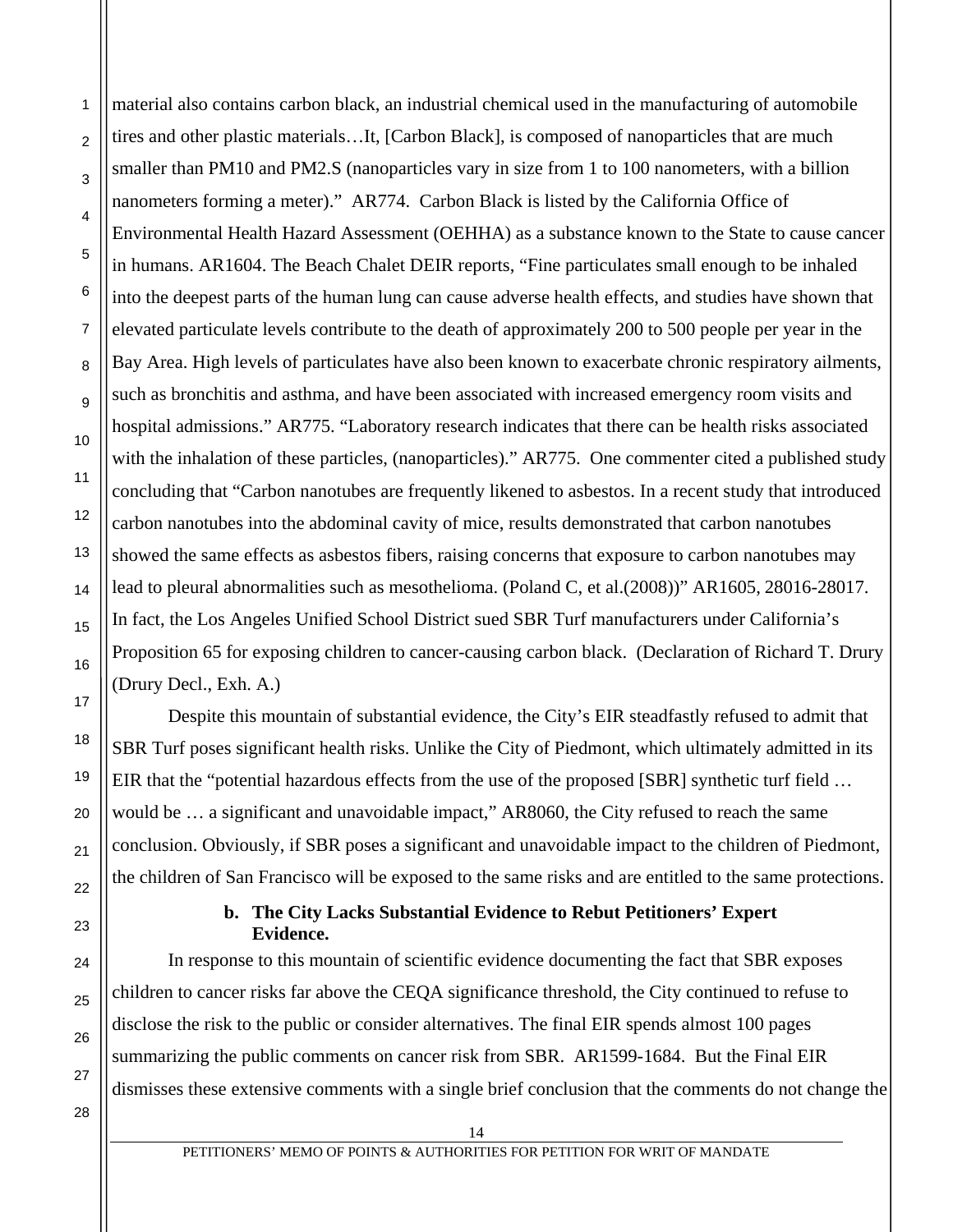1  $\overline{2}$ City's decision. AR1668, 1682. The Final EIR dismisses the significant expert comments and scientific journal articles as "unsubstantiated narratives or opinions." AR1669.

 However, the Final EIR ultimately concludes, "The only cancer risk that exceeded the de minimus level of one in a million was the increased cancer risk of 2.9 in a million related to hand-tosurface-to-mouth activity." AR1671. Of course, this is almost *three times* above the CEQA significance threshold of 1.0 per million. Thus, by the City's own admission, the EIR should have disclosed that SBR Turf poses a significant cancer risk. The final EIR also admits cancer risks of up to 8 per million have been found in outdoor fields. AR1670.

 The final EIR relies almost entirely on older studies that pre-date much of Petitioners' evidence. The City relies on a 2008 study<sup>1</sup> conducted by an in-house task force composed largely of non-experts. AR1660, 1669. Of course, a 2008 study cannot rebut research conducted in 2009 through 2012. Furthermore, the 2008 SF Turf Task Force Report is far from an endorsement of SBR Turf. The Task Force Report includes no calculation of cancer risk, and no calculation of Acute Hazard Index. The Report expressly only analyzes risks related to lead and zinc, AR2949, and does not analyze other toxic chemicals at all. AR2949. Thus, the Report cannot form the basis of a response to the expert comments on styrene, butadiene, benzene, dioxin, nitromethane, carbon black, etc. The Report recommends consideration of turf materials that "do not include zinc," AR2933, which would exclude SBR due to its high zinc content. The Report recommends additional study of risks of particulate matter. AR2934. "The group could not find data on the concentrations of chemicals released in outdoor settings. To accurately assess the potential for human health toxicity, accurate measurements of particulate matter, specifically PM10, PM2.5 and ultra fine particles are required. Currently, the literature does not address this, though it does for indoor particulates from artificial turf… The study group identified the current gaps in research and made recommendations for how the methodologies of several studies could be improved to yield more conclusive outcomes. In addition, *determining if the recycled tire infill is a pollution source and health risk in the outdoors requires further research*." AR2951 (emphasis added). The Report states, "Chemical release by rubber crumb used in synthetic fields is likely to be

 $\overline{a}$ 

3

<sup>28</sup>  $1$  To the extent that the City may attempt to rely on conclusions of federal agencies, those conclusions are irrelevant to CEQA. The State of California has a long history of adopting more stringent environmental standards than federal law, particularly in the area of public information. For example, California's Toxic Warning law, Proposition 65, requires public notification of cancer risks at levels far below that required by federal law. See, *People ex rel. Lungren v. Cotter & Co*. (1997) 53 Cal. App. 4th 1373, 1388. Similarly, CEQA requires public disclosure of health risks, but does not ban products outright. CEQA, like Proposition 65 requires the agency to inform the public and decision-makers of health risks so that they can make informed decisions on how and whether to avoid those risks.

PETITIONERS' MEMO OF POINTS & AUTHORITIES FOR PETITION FOR WRIT OF MANDATE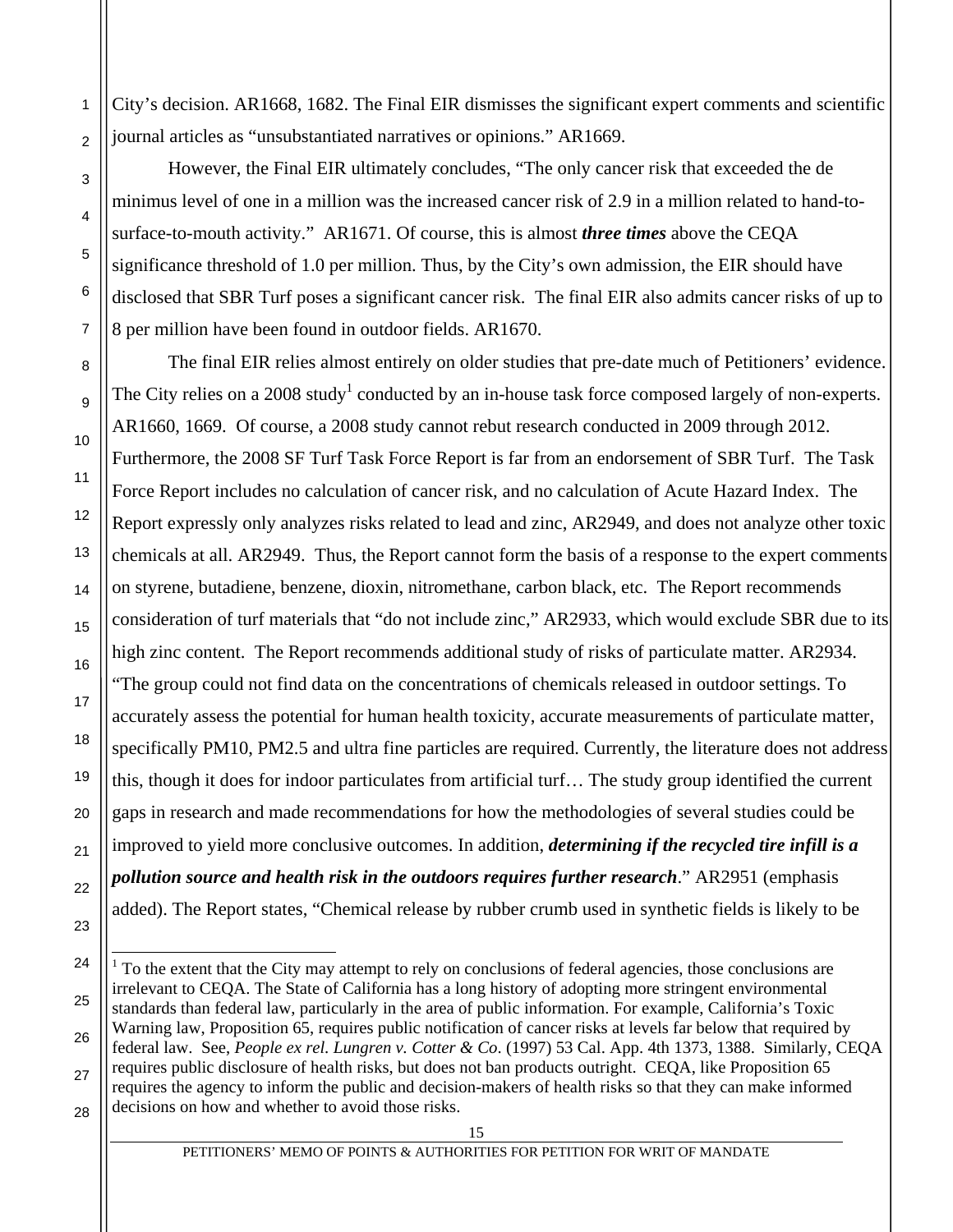greater since the surface area/weight of rubber crumb is greater than that for rubber shreds." AR2951. Finally, the Report concludes that "New York and New Jersey are leading the way" on alternative turf products and San Francisco should follow their lead. AR2934. Of course, New York has banned SBR Turf. AR7938, 26039. Petitioners agree that San Francisco should follow New York's lead. Thus, to the extent that the City relies primarily on the 2008 Task Force Report, it does not provide substantial evidence to rebut Petitioners' expert evidence.

 In response to detailed research on Carbon Black, the City's Final EIR states merely that, "because wind would disperse the nanoparticles, if generated, it is expected that exposure to nanaoparticles as a result of play on synthetic turf fields that use SBR infill would be minimal." AR1672. However, in making this bald assertion, the City cites no study, no expert evidence and no substantial evidence at all.

 The City's response to comments falls far short of the CEQA's requirement for a substantive response to substantive comments. An agency's responses to comments must specifically explain the reasons for rejecting suggestions received in comments and for proceeding with a project despite its environmental impacts. Such explanations must be supported with specific references to empirical information, scientific authority, and/or explanatory information. *Cleary v. County of Stanislaus* (1981) 118 Cal.App.3d 348, 357. The responses, moreover, must manifest a good faith, reasoned analysis; conclusory statements unsupported by factual information will not suffice. *People v. County of Kern* (1974) 39 Cal.App.3d 830, 841. Here the City responded without any scientific substantial evidence with only the most conclusory of responses. The City's response falls far short of the rigorous analysis and substantial evidence CEQA requires before an impact is dismissed as insignificant. *Kings County Farm Bureau,* 221 Cal.App.3d 692, 732.

 In fact, the final City Staff Report admits that the OEHHA study found that "the increased risk of cancer from off-gassing was *above* the de minimus level for five of the eight chemicals tested." AR3663 (emphasis added). Since the de minimus level is one per million, AR9636, which is the same as the CEQA significance threshold, AR774, this should have lead the City to disclose that SBR poses significant cancer risks – particularly since the OEHHA study found a single chemical (nitromethane) to pose a cancer risk of 8.7 per million. AR 9636. Despite this, the Staff Report makes the bizarre conclusion that the cancer risk is insignificant. AR3663.

 The final Staff Report also erroneously states that Mr. Hagemann erred by "adding-up" the cancer risk posed by the numerous toxic chemicals in SBR. Instead the Staff Report stated that each

26 27

28

1

 $\mathfrak{p}$ 

3

4

5

6

7

8

9

10

11

12

13

14

15

16

17

18

19

20

21

22

23

24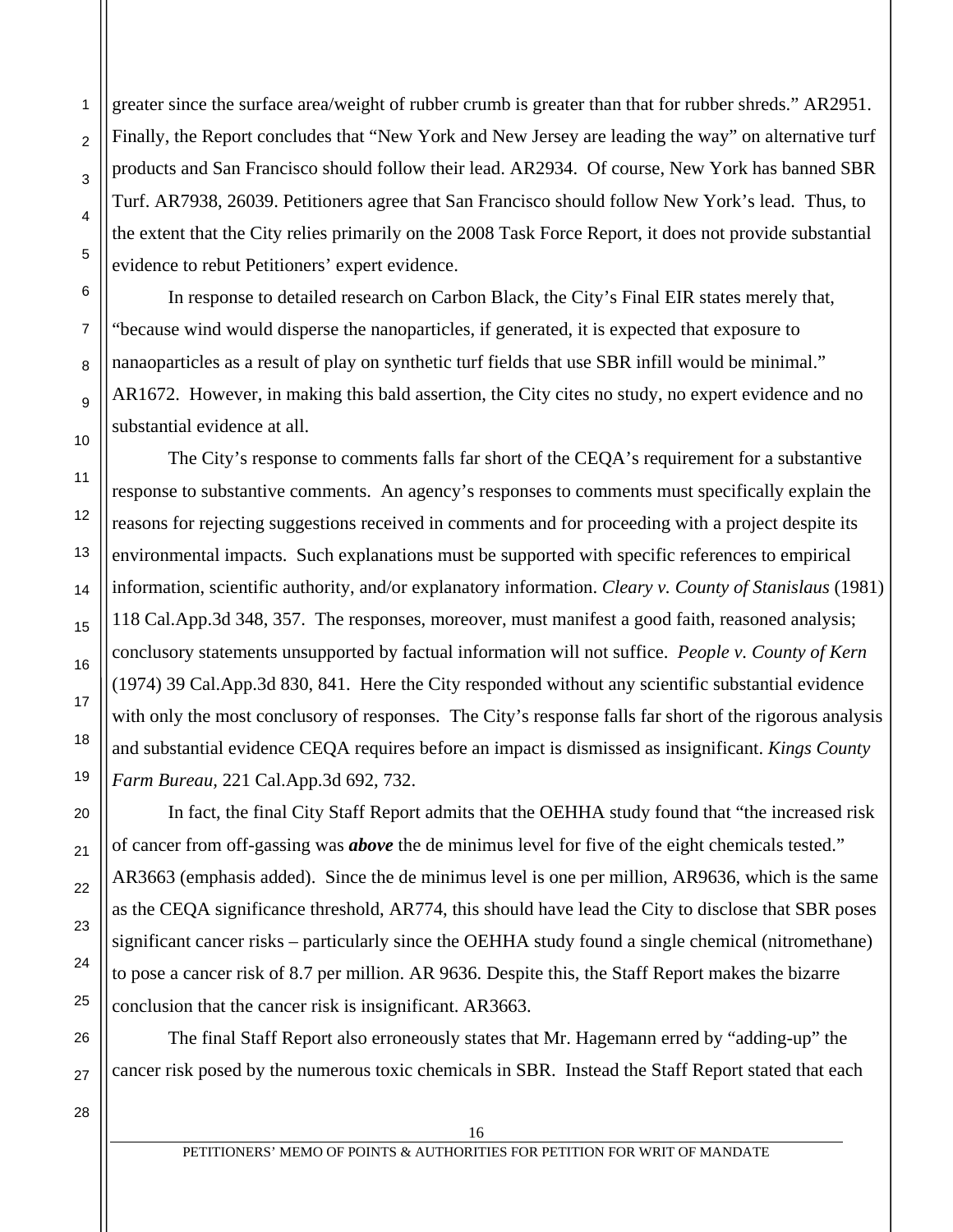1  $\overline{2}$ chemical should be analyzed separately. AR3663. City staffer Sarah Jones stated in her presentation to the Board of Supervisors:

"The sort of cumulative methodology of adding up the cancer risks that was presented in the appeal letter is not something that our Department of Public Health considers the appropriate methodology for assessing cancer risk… It's essentially evaluating the various carcinogens and toxins that would be found. It's not a cumulative or additive situation. *This is, I have to say, not my area of expertise.* Unfortunately, we don't have a representative from the Department of Public Health here today. We were hoping to have somebody." AR4954-5 (emphasis added).<sup>1</sup>

 First, this position is simply scientifically incorrect, which is not surprising since the position is articulated by a self-professed non-expert who is questioning the former director of EPA's Superfund program. Even the EIR stated, "*To address potential additive effects, the estimated cancer risks for each chemical and exposure route are summed to estimate the total excess cancer risk for the exposed individual*." AR774-5. Thus, the non-expert Ms. Jones is contradicted by the City's own EIR. Furthermore, California EPA's Guidance on the Evaluation of Human Cancer Risks, which is cited by by Petitioner's experts and the EIR, states, "Risks posed by exposure to multiple chemicals with similar health affects are considered to be additive or 'cumulative.' For example, the total excess lifetime risk of cancer posed by the presence of several carcinogenic chemicals in all exposure media is the sum of the risk posed by each individual chemical." (Petitioners' Motion to Augment, Exh. A, Cal. EPA, Use of California Human Health Screening Levels (CHHSLs) in Evaluation of Contaminated Properties.)

 Second, even if Ms. Jones were correct, it would be irrelevant since the studies show that at least five individual chemicals each exceed the cancer risk level of one per million. In particular, nitromethane poses a cancer risk of 8.7 per million – more than 8 times above the CEQA significance threshold. AR 9636. Thus, even if cancer risk were not additive (which it is), the City would still have to disclose that SBR creates a significant cancer risk. Also, the final Staff Report admits that dioxin risks exceed one per million. AR3664. The Staff Report attempts to dismiss Petitioner's evidence, stating that many of the studies relied upon by Petitioners were conducted indoors, but the Staff Report goes on to admit that studies have found butadiene cancer risks on *outdoor* fields as high at 8 per million – which is approximately the same level as in the indoor studies. AR3665.

28

3

4

5

6

7

8

9

10

11

12

13

14

15

16

17

18

19

20

21

22

23

 $\overline{a}$ 

<sup>24</sup> 25 26 27 <sup>1</sup> Despite City Staff's assertion that the Department of Public Health (DPH)) had no concerns on SBR, AR4955, the record reveals to the contrary. DPH recognized the SBR Turf includes toxic chemicals and that children should avoid "hand-to-mouth" exposure. DPH also recommended that toxic run-off should be kept out of the water table. AR2939. Similarly, the San Francisco Department of the Environment concluded that SBR exposure creates a cancer risk of 2.9 per million, which "is slightly higher than the di minimis risk level of l case per one million" AR3152. "SFE recognizes the potential for aquatic toxicity from synthetic turf leachate." AR3152.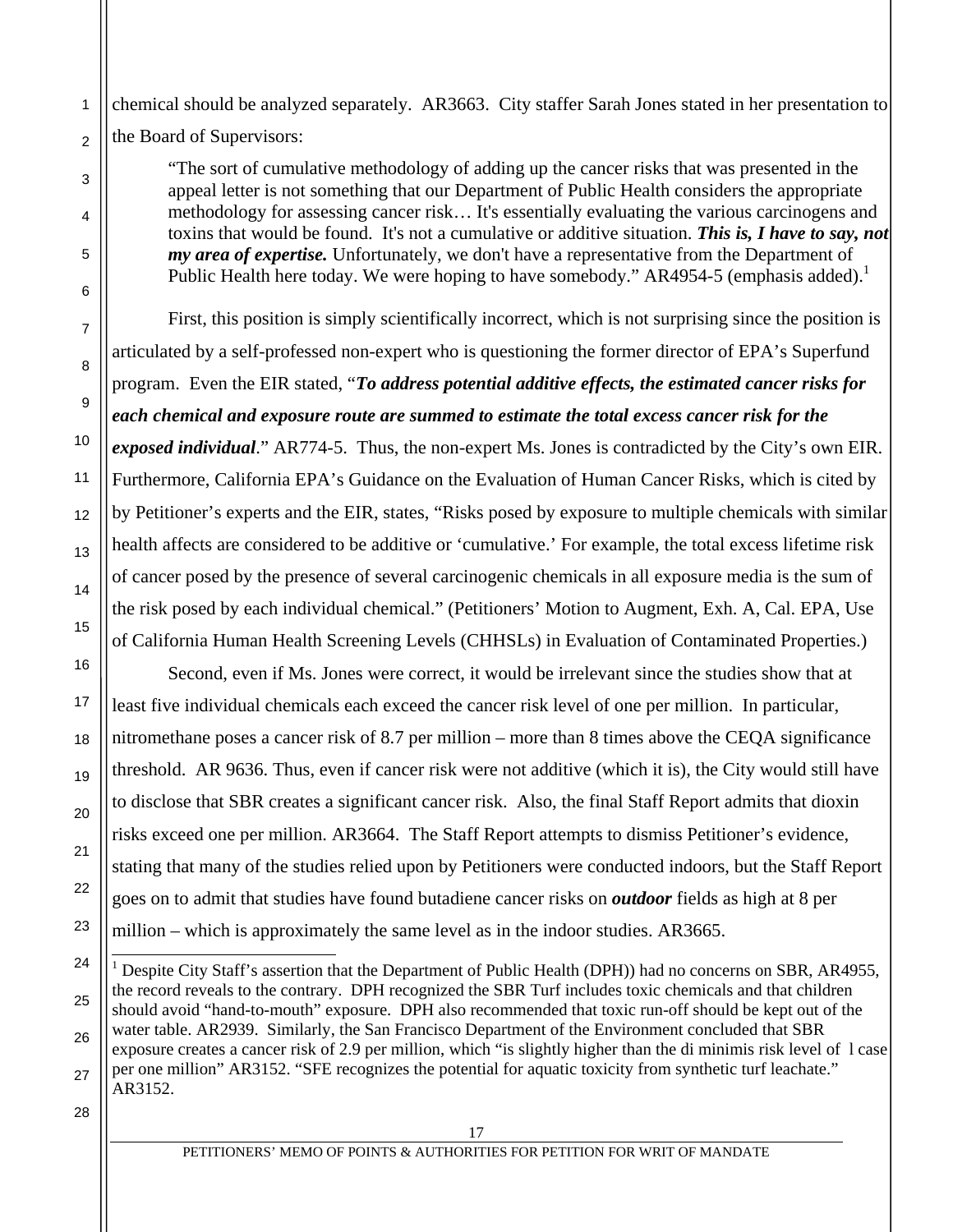While the courts review an EIR using an "abuse of discretion" standard, "the reviewing court is not to 'uncritically rely on every study or analysis presented by a project proponent in support of its position. A 'clearly inadequate or unsupported study is entitled to no judicial deference.'" *Berkeley Jets*, 91 Cal. App. 4th 1344, 1355, quoting, *Laurel Heights Impr. Assn. v. Regents of Univ. of Calif.* (1988) 47 Cal. 3d 376, 391 409, fn. 12. In determining whether any particular piece of evidence is "substantial," a reviewing court must look at "the entire record," rather than "isolated bits of evidence" selected by one of the parties. *Bowers v. Bernards* (1984) 150 Cal.App.3d 870, 873-874. "[C]ontrary evidence is considered in assessing the weight of the evidence supporting the asserted environmental impact." *Stanislaus Audubon Society, Inc. v. County of Stanislaus* (1994) 33 Cal.App.4th 144, 151. "[T]he court must consider all relevant evidence, including evidence detracting from the decision, a task which involves some weighing to fairly estimate the worth of the evidence." *Lucas Valley Homeowners Association v. County of Marin* (1991) 233 Cal.App.3d 130, 142.

 Given the overwhelming evidence presented by Petitioners, and the lack of sound evidence presented by the City, it is clear in light of the whole record that substantial evidence does not support the City's conclusion that SBR Turf does not present a significant cancer risk. In this case, there is no substantial evidence to support the City's conclusions. Even the studies that the City purports to rely upon conclude that SBR creates cancer risks far above the CEQA significance threshold. *There is no evidence in the record concluding that the cancer risk of SBR is below 1.0 per million.* The EIR was therefore legally inadequate due to its failure to disclose this risk to the public and to the City's decision-makers. If the public and the Board of Supervisors were informed that SBR poses significant toxic risks to children, it is highly likely that the Board would have considered and selected non-toxic alternatives such as those in use in Los Angeles, New York and dozens of other cities.

**B. The City Abused its Discretion and Failed to Proceed in a Manner Required by Law by Refusing to Consider Widely-Used Non-Toxic Alternatives to SBR.** 

 CEQA requires an agency to consider feasible alternatives to reduce a Project's significant impacts. *Uphold Our Heritage v. Town of Woodside* (2007) 147 Cal.App.4th 587, 597. The City abused its discretion by failing to proceed in a manner required by law by refusing to consider non-toxic alternatives to SBR Turf. Petitioners suggested that the City should consider several widely used nontoxic alternatives to toxic SBR Turf. AR7885. The City abused its discretion and failed to proceed in a manner required by law by refusing even to consider these alternatives, and the EIR contains no analysis whatsoever of the non-toxic turf alternatives. AR780-1. This renders the EIR legally inadequate as an informational document.

1

 $\overline{2}$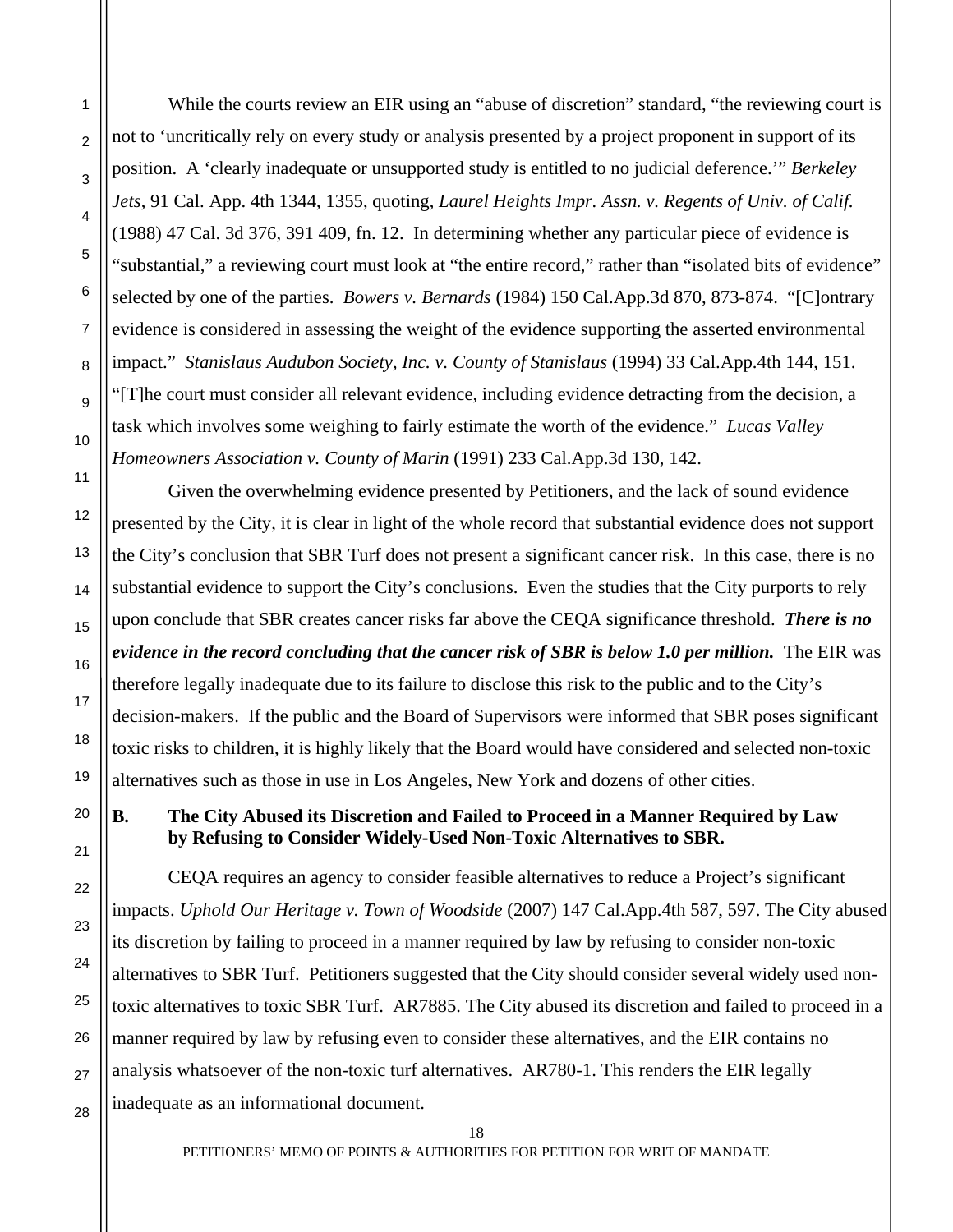Petitioners provided substantial evidence that non-toxic alternatives to SBR Turf are feasible, widely available, and in widespread use. Dr. Philip Landrigan commented that the City of New York has banned SBR Turf and is successfully using rubber "carpet-pad" style turf. AR7938. Petitioners provided the City with a study analyzing several widely-used non-toxic alternatives to SBR, including Thermoplastic Elastomers (TPEs), Ethylene Propylene Diene Monomer rubber (EPDM), organic cork and coconut ("corkonut"), and acrylic coated sand. AR8062-4. The study notes that TPEs are "specified by the City of New York School Construction Authority," and is "free of heavy metals and toxins." AR8063, 26039. The study states, EDPM "is durable, non-toxic and environmentally friendly." AR8063. Brigham Young University in Provo, Utah has successfully installed an EDPM field. *Id*. The study notes that organic materials, such as Corkonut, are being used as turf material. Corkonut is a completely natural combination of used corks and corcknut husks. The City of Piedmont in the East Bay has installed Corkonut at athletic fields. AR8064. Finally, the study notes that there are several producers of Acrylic Coated Sand infill, which is free of toxins. The Los Angeles Unified School District has installed Acrylic Coated Sand and "they are pleased with its performance." AR8064. Even key Planning Department Staff in charge of the Beach Chalet Project admitted in internal emails that non-toxic alternatives to SBR are available. AR051312-51320.

Despite substantial evidence that non-toxic turf alternatives are feasible and in widespread use, the EIR refused even to consider any non-toxic alternatives. CEQA requires that the agency evaluate "potentially" feasible alternatives. Guidelines §15126.6 (a); *Save Round Valley Alliance v. County of Inyo* (207) 157 Cal. App. 4th 1437, 1457-1458. CEQA provides that "the discussion of alternatives shall focus on alternatives to the project … which are capable of avoiding or substantially lessening any significant effects of the project, even if these alternatives would impede to some degree the attainment of the project objectives, or would be more costly." Guidelines § 15126.6 (b) (emphasis added); *Preservation Action Council v. City of San Jose* (2006) 141 Cal.App.4th 1336, 1354. "CEQA contains a 'substantive mandate' requiring public agencies to refrain from approving projects with significant environmental effects if 'there are feasible alternatives or mitigation measures' that can substantially lessen or avoid those effects." *County of San Diego v. Grossmont-Cuyamaca Comm'y. College Dist*. (2006) 141Cal.App.4th 86, 98-100. The lead agency under CEQA has an affirmative duty to adopt all feasible alternatives. Pub.Res. Code § 21002. In the recent case of *Habitat & Watershed Caretakers v. City of Santa Cruz* (2013) 213 Cal. App. 4th 1277, 1304-1305 the court held:

CEQA does not permit a lead agency to omit any discussion, analysis, or even mention of any alternatives that feasibly might reduce the environmental impact of a project on the unanalyzed

27

1

 $\overline{2}$ 

3

4

5

6

7

8

9

10

11

12

13

14

15

16

17

18

19

20

21

22

23

24

25

26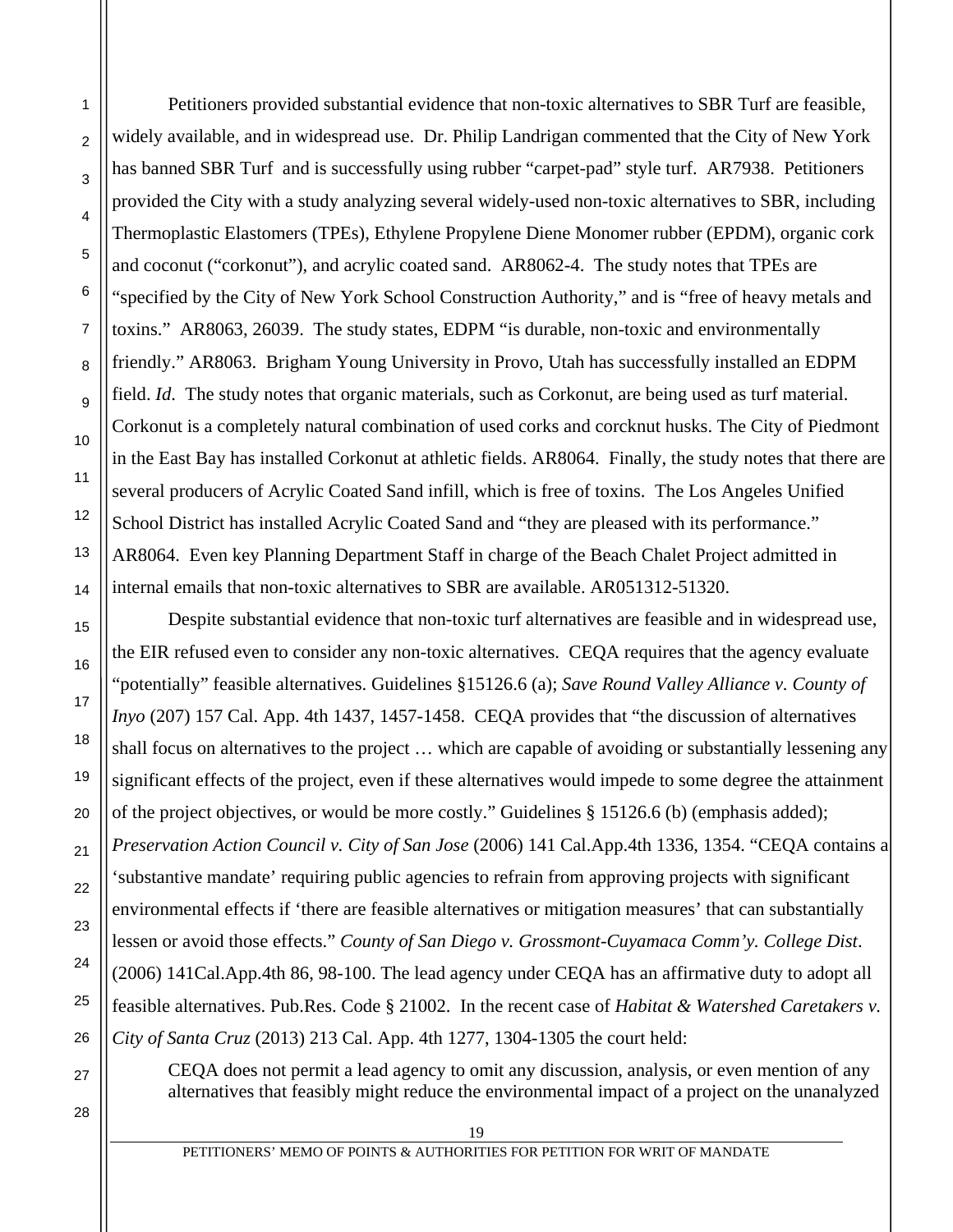theory that such an alternative might not prove to be environmentally superior to the project. The purpose of an EIR is to provide the facts and analysis that would support such a conclusion so that the decision maker can evaluate whether it is correct. By failing to mention, discuss, or analyze any feasible alternatives, the draft EIR and the final EIR failed to satisfy the informational purpose of CEQA, which included providing LAFCO with relevant information.

 The EIR is patently inadequate due to its refusal even to consider non-toxic alternatives to SBR Turf. Even if the City may have ultimately rejected the alternatives due to cost or other factors, CEQA requires that the EIR must include an analysis of alternatives and state clear reasons for rejecting environmentally superior alternatives. In short, if the City is to select highly toxic SBR Turf despite the existence of non-toxic alternatives begin used in New York, Los Angeles, Utah, and even Piedmont, then it must openly discuss and disclose this fact with the public. "There is a sort of grand design in CEQA: Projects which significantly affect the environment can go forward, but only after the elected decision makers have their noses rubbed in those environmental effects, and vote to go forward anyway." *Woodward Park v. Fresno* (2007) 150 Cal. App. 4th 683, 720. In this way, CEQA holds decision-makers politically accountable since it subjects them to "public awareness and possible reaction to the individual members' environmental and economic values." *Kleist v. City of Glendale*  (1976) 56 Cal. App. 3d 770, 779. By refusing to discuss non-toxic alternative turf materials entirely, the EIR fails to meet CEQA public information and disclosure requirements.

## **C. EIR is Legally Inadequate Because it Fails to Analyze the Feasible Hybrid Alternative.**

 The City abused its discretion by failing to proceed in a manner required by law because it refused even to consider the "Hybrid Alternative," which would achieve all Project objectives while reducing environmental impacts. Petitioners repeatedly urged the City to consider a "Hybrid Alternative," involving: (1) restoring Beach Chalet with natural grass, improved drainage, and gopherproofing (gopher mesh), and (2) installing night lights and non-toxic artificial turf at the West Sunset Playground only eight blocks away. AR7855, 9426. Petitioners provided evidence that the Hybrid Alternative would actually provide more play hours than Beach Chalet since West Sunset is larger than Beach Chalet. AR11099, 11120-11131. West Sunset, encompassing 17.6 acres, AR814, can accommodate 6 soccer fields (pitches), while Beach Chalet, with only 9.4 acres, AR555, can fit only four. AR7855. The City abused its discretion by refusing even to consider this alternative despite the fact that it would achieve all Project goals, reduce Project impacts, and would be feasible.

 The EIR creates a false choice: either improve Beach Chalet, OR improve West Sunset. This choice is patently absurd since the City already plans to upgrade West Sunset with real grass next year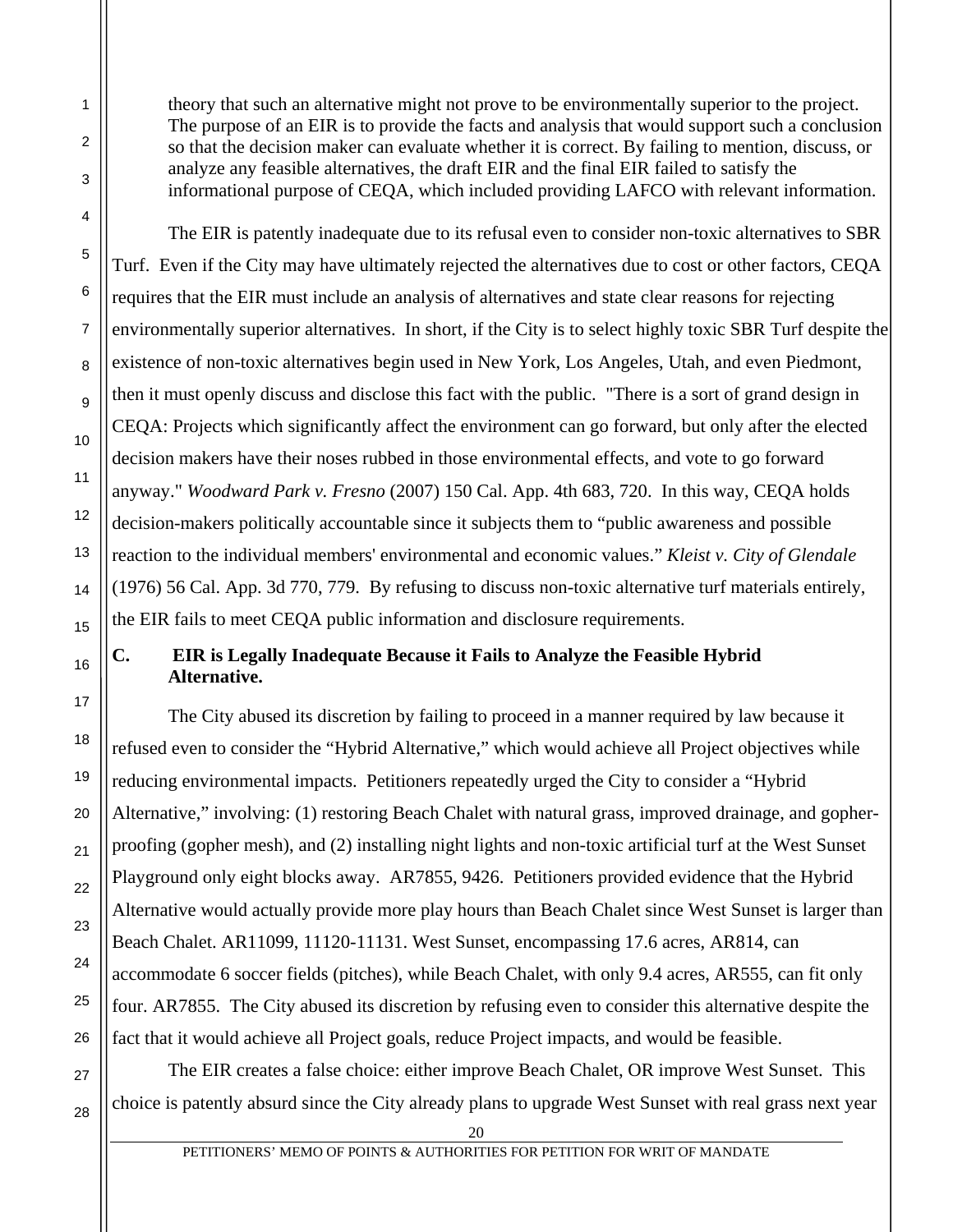[http://sfrecpark.org/BondOutreach.aspx]. AR9427. The Hybrid Alternative simply "swaps" the two parks – instead of real grass at West Sunset, install artificial turf and lights; and instead of plastic turf at Beach Chalet, install real grass. This will result in 6 artificial soccer pitches at West Sunset instead of 4 at Beach Chalet, and will upgrade Beach Chalet with new, real grass fields. The Hybrid Alternative achieves ALL of the Project Objectives, while avoiding the admittedly significant impacts on the natural and historic resources of the Western end of Golden Gate Park. The EIR is patently inadequate due to its refusal to analyze the Hybrid Alternative, and the City is required to select the Hybrid Alternative since it is environmentally superior and achieves all Project objectives.

# **1. CEQA Requires Discussion of Alternatives that would Feasibly Attain Most Project Objectives but would Substantially Avoid Impacts.**

Where a project is found to have significant adverse impacts, *CEQA requires the adoption of a feasible alternative that meets most of the project objectives but results in fewer significant impacts. Citizens of Goleta Valley v. Bd. of Supervisors* (1988) 197 Cal.App.3d 1167, 1180-81. A "feasible" alternative is one that is capable of being accomplished in a successful manner within a reasonable period of time, taking into account economic, environmental, legal, social and technological factors. (PRC § 21061.1; Guidelines § 15364). In the recent case of *Habitat & Watershed Caretakers v. City of Santa Cruz* (2013) 213 Cal. App. 4th 1277, 1304-1305 the court held:

A potentially feasible alternative that might avoid a significant impact must be discussed and analyzed in an EIR so as to provide information to the decision makers about the alternative's potential for reducing environmental impacts. Without analysis, the theory posited by the City and the Regents is purely speculative and is not supported by any facts discussed in the draft EIR or the final EIR. Since, as Habitat points out, the draft EIR and the final EIR neither discussed nor analyzed a limited-water alternative, the decision makers were not provided with any information about the effect that such an alternative might have on water supply impacts or other impacts.

CEQA does not permit a lead agency to omit any discussion, analysis, or even mention of any alternatives that feasibly might reduce the environmental impact of a project on the unanalyzed theory that such an alternative might not prove to be environmentally superior to the project.

An EIR shall describe a range of reasonable alternatives to the project, or to the location of the project, which would feasibly attain most of the basic objectives of the project but would avoid or substantially lessen any of the significant effects of the project, and evaluate the comparative merits of the alternatives. CEQA Guidelines § 15125.6. The analysis of project alternatives must contain a quantitative assessment of the impacts of the alternatives. *Kings County Farm Bureau v. City of Hanford* (1990) 221 Cal.App.3d 692, 733-73.

28

1

 $\overline{2}$ 

3

4

5

6

7

8

9

10

11

12

13

14

15

16

17

18

19

20

21

22

23

24

25

26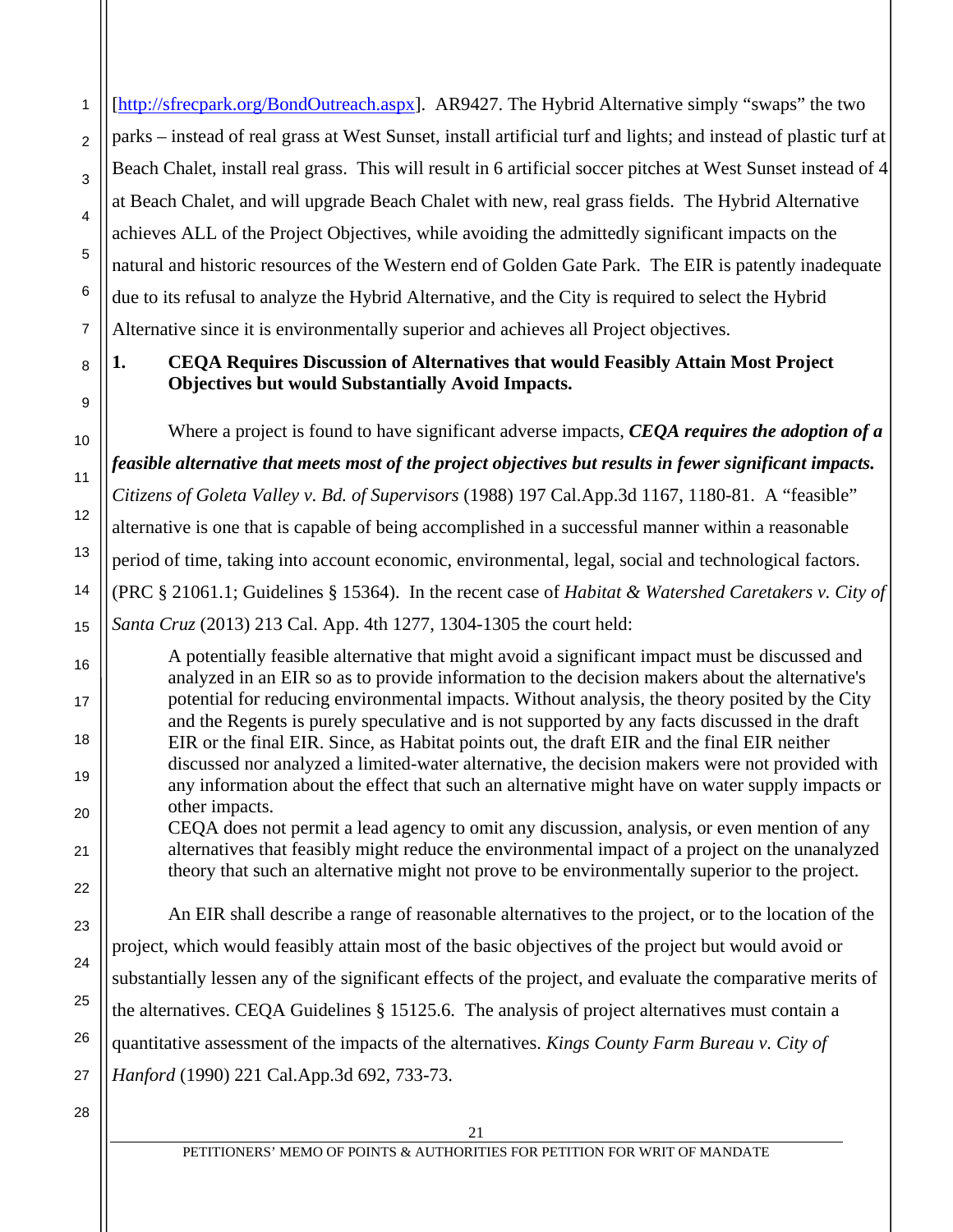The lead agency is required to select the environmentally preferable alternative unless it is infeasible. As explained by the Supreme Court, an environmentally superior alternative may not be rejected simply because it is more expensive or less profitable:

The fact that an alternative may be more expensive or less profitable is not sufficient to show that the alternative is financially infeasible. What is required is evidence that the additional costs or lost profitability are sufficiently severe as to render it impractical to proceed with the project.

*Citizens of Goleta Valley v. Bd. of Supervisors* (1988) 197 Cal.App.3d 1167, 1180-81; *see also*, *Burger v. County of Mendocino* (1975) 45 Cal.App.3d 322; *County of El Dorado v. Dept. of Transp*. (2005) 133 Cal.App.4th 1376 (agency must consider small alternative to casino project); *Preservation Action Counsel v. San Jose* (2006) 141 Cal. App. 4th 1336.

The City could accomplish all of the project objectives if it would only consider—as has been urged by members of the public since the genesis of this project—a "Hybrid Alternative" that would  $(1)$ improve the grass turf and existing facilities at the Beach Chalet and (2) renovate the West Sunset Playfields to meet higher playing time demands (e.g., installing non-toxic artificial turf, lights, etc.) This would result in the creation of *six* non-toxic artificial turf fields at West Sunset (3 full size and 3 U10), rather than 4 at Beach Chalet, plus improved grass fields at Beach Chalet. The Final Staff Report states that the Hybrid Alternative is "encompassed" in the other alternatives. AR3646. However, this is plainly untrue since none of the other alternatives achieve all of the Project objectives by both increasing play time and improving both West Sunset and Beach Chalet.

The record contains no substantial evidence from the City indicating that the Hybrid Alternative is technologically infeasible, cost prohibitive, or that it would provide any less play hours than the proposed Project. By contrast, Petitioners provided substantial evidence from registered Landscape Architect Katherine Howard, ASLA, that the cost of the Hybrid Alternative would be essentially the same as the proposed Project, and that it would provide at least as many or more play hours. AR11120- 11131; 11436-11440; 11403-07. Ms. Howard provided a detailed analysis demonstrating that the Hybrid Alternative would provide 22,913 play hours per year, while the City's Project would provide only 21,975 play hours. AR11124. Thus, the Hybrid Alternative provides almost 1000 more play hours than the City's proposed Project. The EIR and administrative record provides no substantial evidence to rebut these calculations. To the extent that the City rejected consideration of the Hybrid Alternative due to cost, the SFOE has prepared a cost analysis showing that the cost of the Hybrid Alternative is almost identical to the cost of the Beach Chalet alternative. AR 11403-07. The City has produced no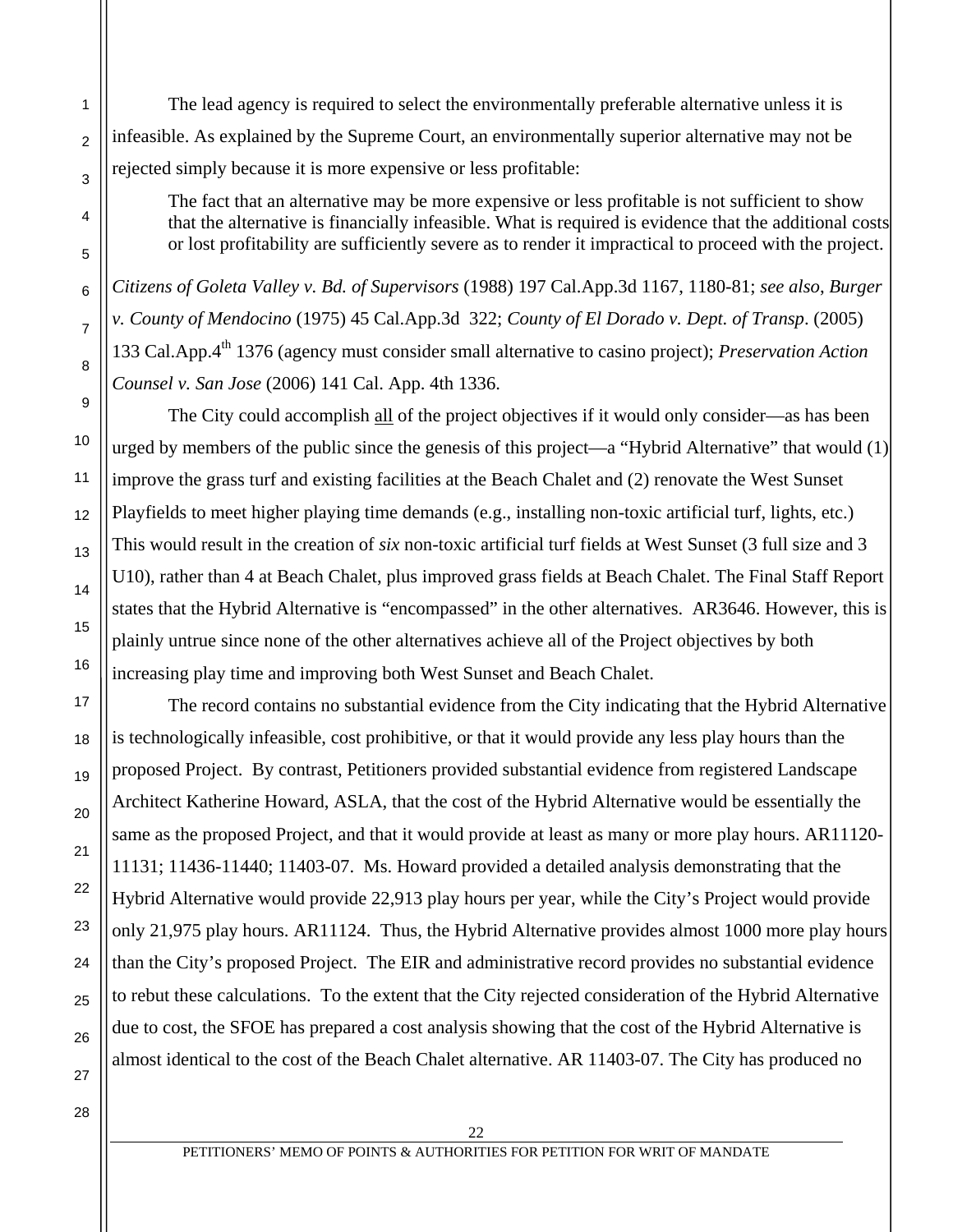substantial evidence to show that the Hybrid Alternative is economically infeasible or to support the proposed statement of overriding considerations to reject the Hybrid Alternative.

 Since the Hybrid Alternative is "potentially feasible," and would reduce impacts of the Project, the EIR was legally deficient since it refused to analyze the alternative.

#### **2. The Project Objectives are too Narrowly Defined.**

The objectives for the Beach Chalet Project have been tailored to result in the rejection of any off-site Alternative. The Project really has two major goals: (1) renovate the Beach Chalet facilities to provide for more play time and a better user experience and (2) contribute to meeting an increased citywide demand for play time. AR809. There is no reason that these two objectives must be linked to the Beach Chalet site itself.

The EIR and findings reject the Off-site Alternative primarily because it would not meet the Project objective to improve the condition of the Beach Chalet fields. AR3646, AR22. The EIR rejects the Off-site Alternative primarily because it would allow the Beach Chalet field to "continue to degrade." AR544. Of course, this ignores the option of improving both fields. An agency may not reject an off-site alternative *because* it is off-site – which is essentially what the City has done. It is well-established that off-site alternatives must be considered under CEQA. As the Supreme Court has explained, an EIR is required to explain in detail why various alternatives were deemed infeasible, and should explore the potential to locate the project somewhere other than proposed. (*Laurel Heights I*, 47 Cal.3d at 404-406; *Goleta Valley*, 197 Cal.App.3d 1180-81) The City's position, rejecting the West Sunset alternative *because* it is not located at Beach Chalet, makes a mockery of CEQA's requirement for a true off-site alternative analysis. If an offsite alternative could be rejected simply because it is in a different location, then the offsite alternative analysis would be meaningless.

Furthermore, the Hybrid Alternative would achieve the on-site objectives of restoring the Beach Chalet Fields, (with natural grass, gopher controls and good drainage), while also providing non-toxic artificial turf fields for additional play hours at West Sunset.

To narrowly define the primary "objective" of the proposed project itself constitutes a violation of CEQA since such a restrictive formulation would improperly foreclose consideration of alternatives. *See City of Santee v. County of San Diego* (1989) 214 Cal.App.3d 1438) (holding that when project objectives are defined too narrowly an EIR's analysis may also be inadequate). As a leading treatise on CEQA compliance cautions, "The case law makes clear that…overly narrow objectives may unduly circumscribe the agency's consideration of project alternatives." (Remy, Thomas, Moose & Manley,

1

2

3

4

5

6

7

8

9

10

11

12

13

14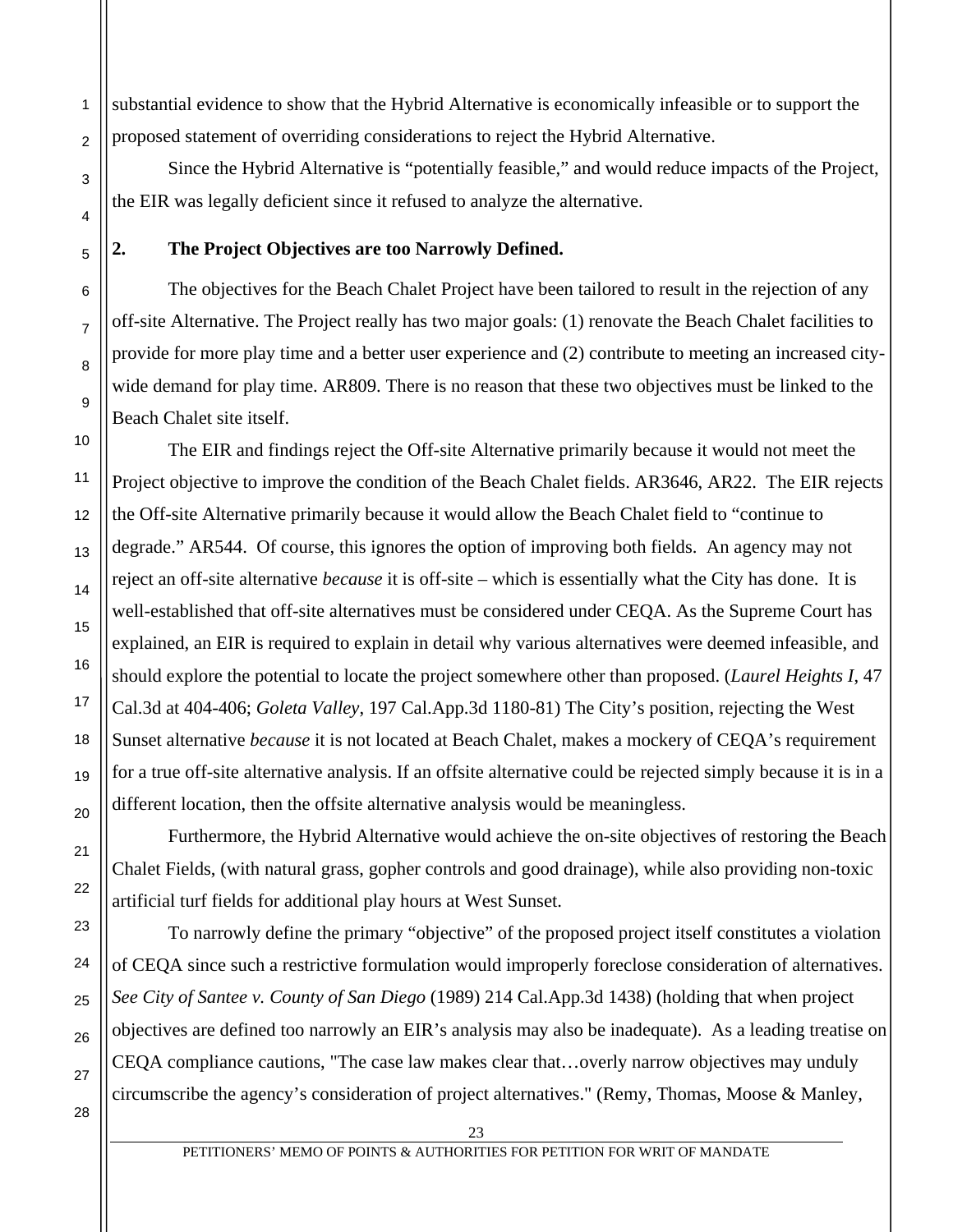*Guide to CEQA* (Solano Books, 2007), at 589) For example in *Preservation Action Council v. City of San Jose*, 141 Cal.App.4th 1336, 1354, the developer of a Lowe's store insisted that the store had to be built on a single story because all Lowe's are single story. The Court held that the alternatives analysis was inadequate due to a failure to consider a two-story Lowe's design that would have reduced impacts on an adjacent historic building. See also, *Kings County Farm Bureau v. City of Hanford* (1990) 221 Cal.App.3d 692, 736 (alternatives may not be artificially limited). Inconsistency with only some of the Project Objectives is not necessarily an appropriate basis to eliminate impact-reducing project alternatives from analysis in an EIR. 14 Cal. Code Regs § 15126.6(c), (f).

## **3. Barring Consideration of the Hybrid Alternative, the Off-Site Alternative Should Be the Preferred Alternative for the Project.**

The FEIR admits that the off-site alternative "would attain most of the project's basic objectives," and would "avoid or substantially lessen one of more of the significant environmental impacts of the proposed project," and would be "feasible." The Planning Commission therefore abused its discretion by failing to adopt the off-site alternative. The Responses to Comments states:

> **[t]he EIR includes analysis of an off-site alternative (West Sunset Playground) that would: (1) attain most of the project's basic objectives; (2)** *avoid or substantially lessen* **one or more of the significant environmental impacts of the proposed project; and (3) be feasible.** AR1759.

As discussed above, under CEQA, the lead agency may not approve a proposed project if feasible alternatives exist. Pub. Res. Code § 21002. "Our Supreme Court has described the alternatives and mitigation sections as the 'core' of an EIR ... In furtherance of this policy, section 21081, subdivision (a) contains a 'substantive mandate' requiring public agencies to refrain from approving projects with significant environmental effects if 'there are feasible alternatives … that can substantially lessen or avoid those effects'." *Uphold Our Heritage v. Woodside* (2007) 147 Cal.App.4th 587, 597; C*itizens of Goleta Valley v. Bd. of Supervisors* (1988) 197 Cal.App.3d 1167, 1180-81.

Since the Final EIR admits that the West Sunset Off-site alternative (1) attain most of the project's basic objectives; (2) avoids or substantially lessen one or more of the significant environmental impacts of the proposed project; and (3) is feasible, CEQA prohibits the City from approving the environmentally inferior proposed Project.

# **D. The City Illegally Deferred Development of Mitigation Measures.**

 The City abused its discretion by failing to proceed in a manner required by law because it deferred the development of mitigation measured until after Project approval to address toxic

1

 $\mathfrak{p}$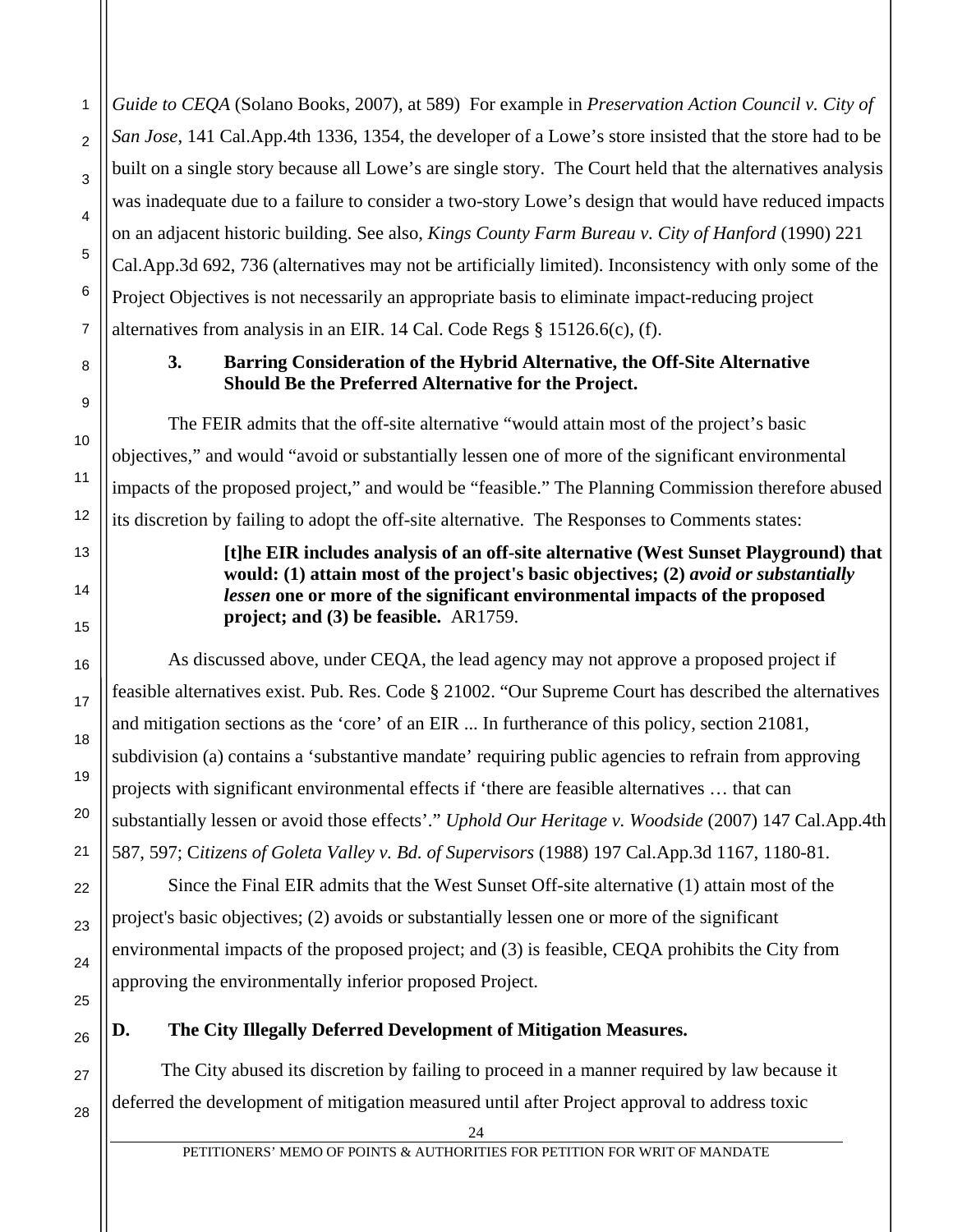stormwater run-off and disposal of toxic SBR Turf at the end of its lifespan. CEQA prohibits deferred mitigation. *Communities for a Better Environment v. City of Richmond* (2010) 184 Cal.App.4th 70, 92.

### **1. Toxic Stormwater Run-off.**

 The EIR acknowledges that the SBR Turf is so toxic that stormwater run-off from the field threatens to contaminate soil and groundwater, and that mitigation will therefore be required to protect groundwater beneath the field. In other words, although children will be directly exposed to the toxic SBR, the City admits that it must take action to protect the dirt. The EIR states:

[T]he composition of tire crumb is dependent on the tires used in the manufacturing process and can be variable. Therefore, the quality of stormwater runoff and leachate from the proposed synthetic playfields is unknown and could contain pollutants that could degrade groundwater quality… *Therefore, cumulative impacts related to degradation of water quality are potentially significant*.

AR772 (emphasis added). According to a letter from the Dec. 9, 2011 memo from San Francisco Public Utilities Commission to the San Francisco Department of Parks and Recreation, *zinc levels in stormwater run-off from SBR fields are fifty times higher than drinking water standards*, which is a potentially significant impact. AR7878; 11269-70; 26032. The memo states further, "The SFPUC will coordinate with the San Francisco Recreation & Parks Department (SFRPD) on potentially feasible options to manage the stormwater runoff from the artificial turf underdrain system onsite; if and when it is determined that artificial turf runoff can be infiltrated and managed onsite.." AR11269-70.

 CEQA prohibits such deferred mitigation. CEQA requires the agency to specifically identify the mitigation measures to be used so that the public can scrutinize their adequacy. *Sundstrom v. County of Mendocino* (1988) 202 Cal.App.3d 296, 307. "[R]eliance on tentative plans for future mitigation after completion of the CEQA process significantly undermines CEQA's goals of full disclosure and informed decision making; and [,] consequently, these mitigation plans have been overturned on judicial review as constituting improper deferral of environmental assessment." *Communities for a Better Environment v. City of Richmond* (2010) 184 Cal.App.4th 70, 92; *Defend the Bay v. City of Irvine* (2004) 119 Cal.App.4th 1261, 1275; *San Joaquin Raptor Rescue Center v. County of Merced* (2007) 149 Cal.App.4th 645, 670.

 The EIR is inadequate due to its failure to set forth specific mitigation measures to reduce toxic stormwater run-off.

# **2. The EIR Improperly Defers Mitigation for Disposal of Toxic SBR Turf at the End of its 8 year lifespan.**

28

1

 $\mathfrak{p}$ 

3

4

5

6

7

8

9

10

11

12

13

14

15

16

17

18

19

20

21

22

23

24

25

26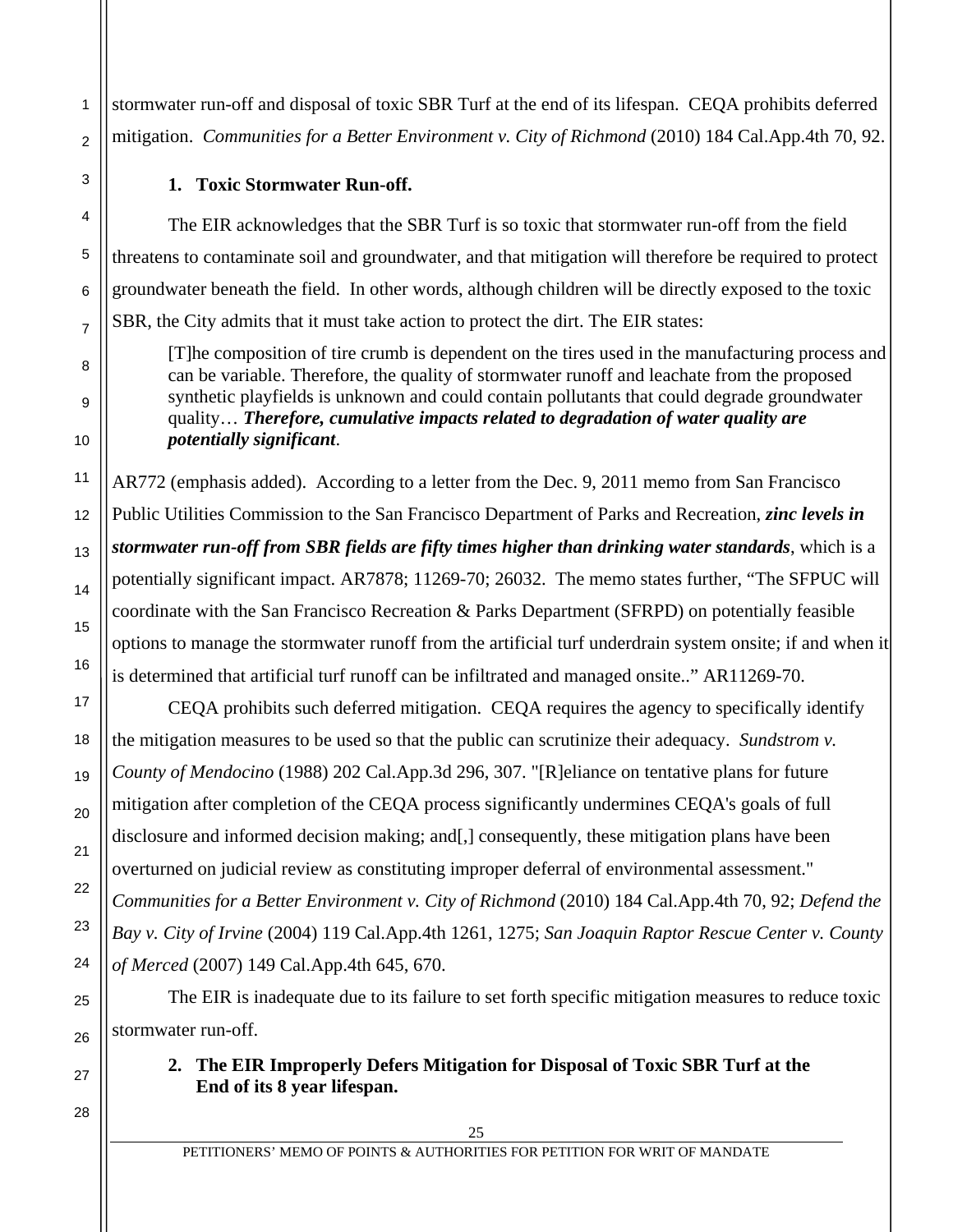The City acknowledges that the disposal of artificial turf is required every 8-12 years, creating 400 tons of debris, and having potentially significant adverse impacts on landfill space. AR781, 541. Further, the City admits that there are no companies that currently recycle SBR turf. AR803. To address this significant impact on landfill space, the City has unlawfully deferred development of mitigation measures by allowing the turf manufacturer to propose a turf recycling plan as late at 7 years after project approval. AR802. This unlawfully defers development of mitigation, since there is no reasonable assurance that an adequate mitigation measure will be developed.

 For the purposes of CEQA compliance, the City's decision to defer development of the mitigation measure for turf disposal unlawfully removes the development of mitigation from all public review and scrutiny. The end-of-life plan will be left in the hands of a private company, subject only to staff-level review, and outside the scope of CEQA, public review, and review by elected decisionmakers. As explained by the *Sundstrom* court:

An EIR "[is] subject to review by the public and interested agencies. This requirement of "public and agency review" has been called "the strongest assurance of the adequacy of the EIR." The final EIR must respond with specificity to the "significant environmental points raised in the review and consultation process." . . . Here, the hydrological studies envisioned by the use permit would be exempt from this process of public and governmental scrutiny.

*Sundstrom*, 202 Cal.App.3d at 308. The same is true with the non-existent mitigation measures for artificial turf recycling.

 The EIR's reliance on the possibility of a turf manufacturer implementing a recycling program constitutes inappropriately speculative and deferred mitigation under the EIR. Guidelines § 15126.4(a)(1)(B). The City has abused its discretion and failed to proceed in a manner required by law by failing to specify how the SBR Turf will be recycled or disposed of.

# **E. The City's Decision Must be Set Aside Because the City Refuses to Produce the "Whole Record."**

 The City has refused to produce documents that are required to be included in the Administrative Record. CEQA requires the Court to review the "whole record" in determining whether the City has complied with the law. The City's refusal to produce documents that are required to be included in the administrative record requires the Court to reverse the agency's decision. In this case, the City steadfastly refuses to produce any letters, electronic mails or other correspondence sent to or from members of the Board of Supervisors – the ultimate decision-making body for this action. In addition, the City refuses to produce correspondence sent to the Clerk of the Board or members of the

28

1

2

3

4

5

6

7

8

9

10

11

12

13

14

15

16

17

18

19

20

21

22

23

24

25

26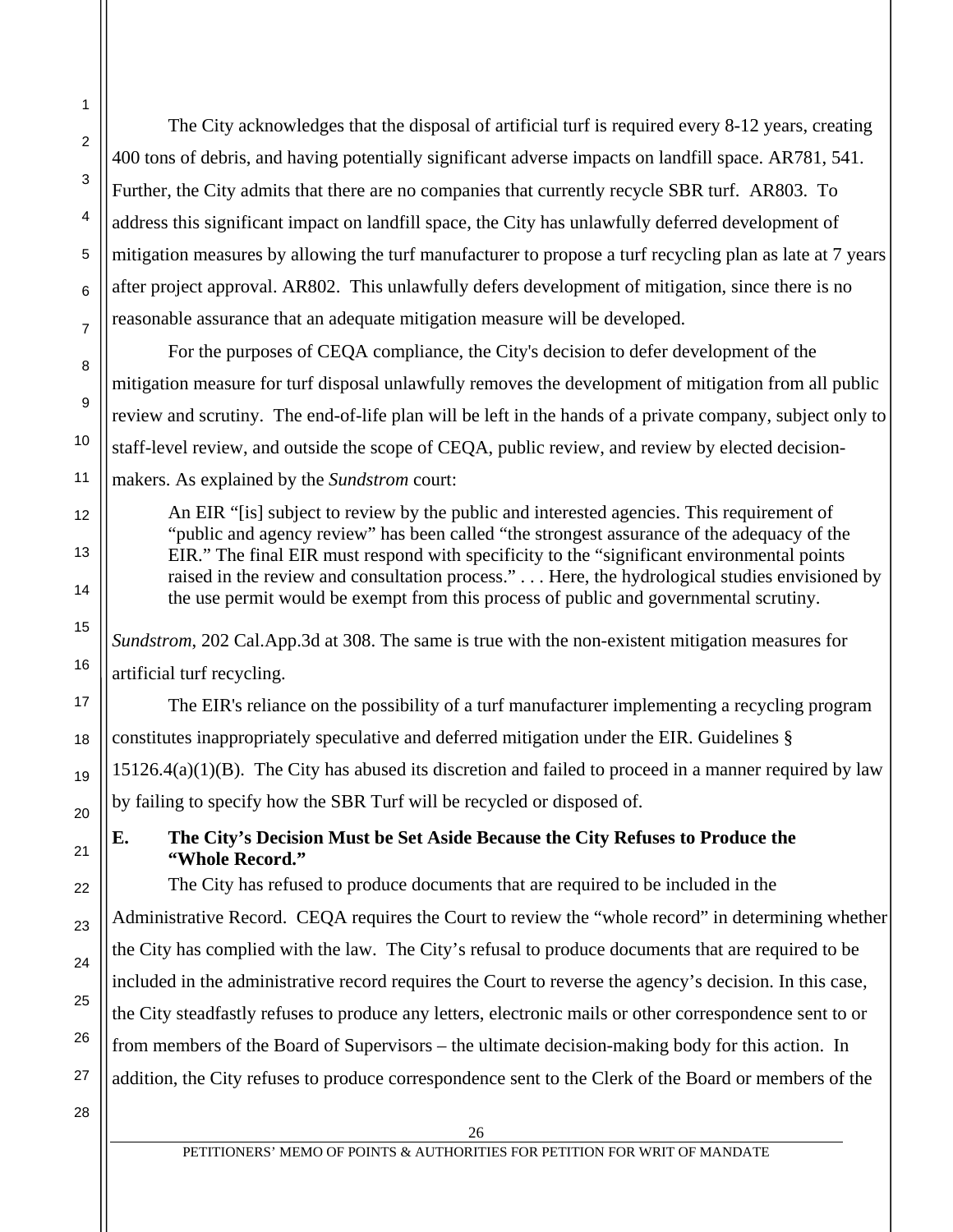Board of Supervisors prior to the date of the appeal of the EIR approval from the Planning Commission to the Board of Supervisors. In addition, key City staff members, including the director of the Recreation and Parks Department, Mr. Philip Ginsberg, the official City spokesperson for the Beach Chalet Project, Ms. Sarah Ballard, and key Planning Department staff, Dan Mauer and Sarah Jones, have admitted that they destroyed numerous emails related to the Project. (AR30079-30102; Transcript of Ethics Commission Hearing, Request for Judicial Notice in Support of Petition for Writ of Mandate ("RJN"), Exh. A, pp. 6, 26, 28-30, 50-51, 59-60). This intentional omission renders the Administrative Record legally inadequate and requires the Court to set aside the City's decision.

CEQA requires the Court to determine "whether there is 'substantial evidence in light of the *whole record'*… indicating the project may have a 'significant effect on the environment.'" *Western States Petroleum Assn. v. Superior Court* ("*WSPA*") (1995) 9 Cal. 4th 559, 571, citing, Pub. Res. Code, § 21080(c) & (d), 21082.2(a) & (d) (emphasis added). To perform this function, the record before the Court must contain all documents that were "before the agency at the time it made its decision." *WSPA*, 9 Cal. 4th at 574. In determining whether any particular piece of evidence is "substantial," a reviewing court must look at "the entire record," rather than "isolated bits of evidence" selected by one of the parties. *Bowers v. Bernards* (1984) 150 Cal.App.3d 870, 873-874. "[C]ontrary evidence is considered in assessing the weight of the evidence supporting the asserted environmental impact." *Stanislaus Audubon Society, Inc. v. County of Stanislaus* (1994) 33 Cal.App.45h 144, 151; *San Joaquin Raptor/Wildlife Rescue Center v. County of Stanislaus* (1996) 42 Cal.App.4th 608, 617. As a result, "[T]he court must consider all relevant evidence, including evidence detracting from the decision, a task which involves some weighing to fairly estimate the worth of the evidence." *Lucas Valley Homeowners Association v. County of Marin* (1991) 233 Cal.App.3d 130, 142; see also, *Richard v. Board of Pension Comrs*. (1985) 164 Cal.App.3d 405, 412 ("in all cases, the determination whether there was substantial evidence to support a finding or judgment must be based on the whole record. The reviewing court may not consider only supporting evidence in isolation, disregarding all contradictory evidence").

In CEQA cases such as this one, PRC section 21167.6(e) governs the specific documents that *must* be included in the Administrative Record. Among other specific categories of documents, Section 21167.6(e) provides that "[t]he record of proceedings shall include, but is not limited to, all of the following items: . . .

 (3) All staff reports and related documents prepared by the respondent public agency and *written testimony or documents submitted by any person* relevant to any findings or

28

1

 $\overline{2}$ 

3

4

5

6

7

8

9

10

11

12

13

14

15

16

17

18

19

20

21

22

23

24

25

26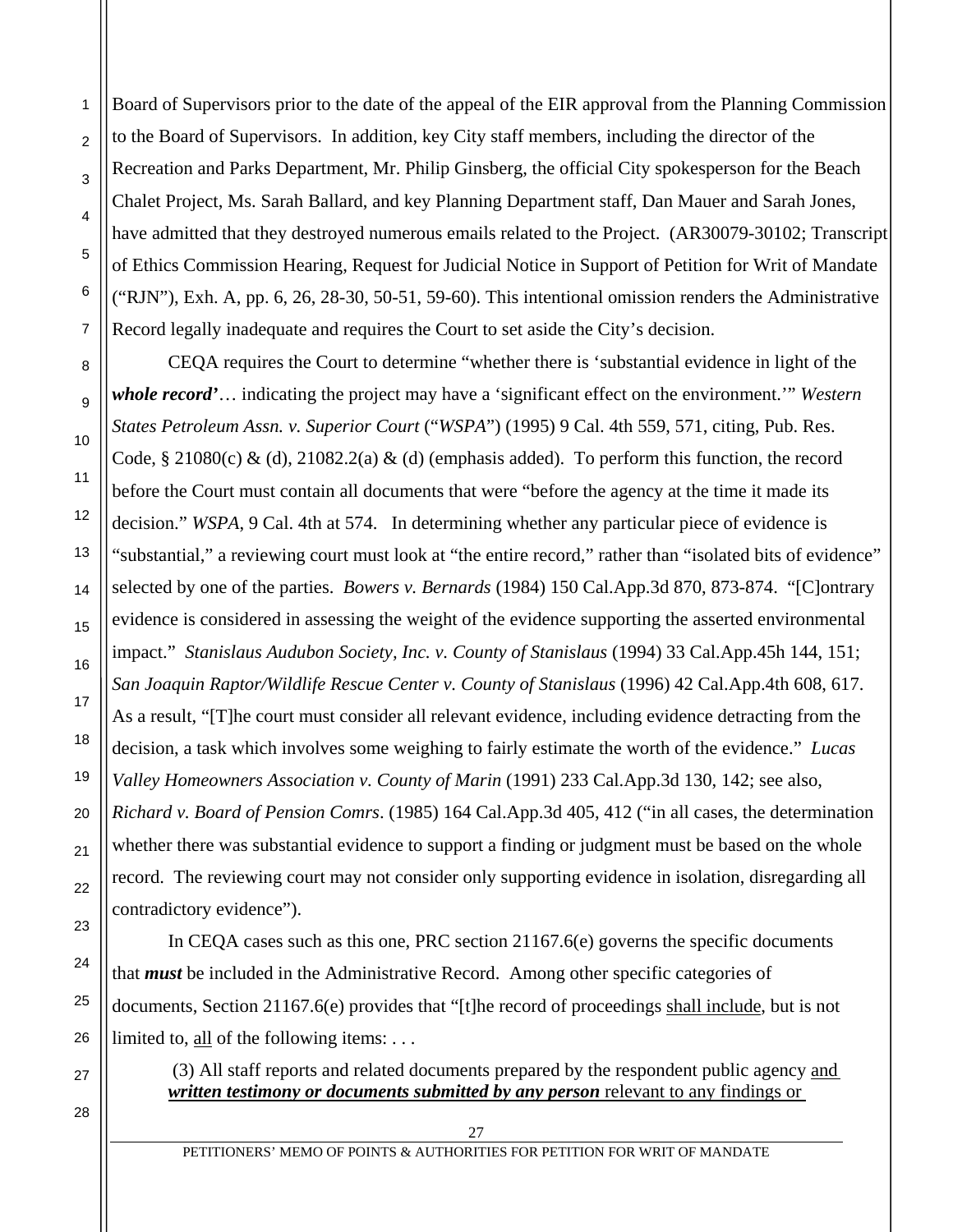statement of overriding considerations adopted by the respondent agency pursuant to this division...[and] (6) *All written comments received in response to, or in connection with, environmental documents prepared for the project*, including responses to the notice of preparation…[and] (7) *All* written evidence or *correspondence submitted to, or transferred from, the respondent public agency* with respect to compliance with this division or with respect to the project….[and] (10) Any other written materials relevant to the respondent public agency's compliance with this division or to its decision on the merits of the project, including…all internal agency communications, including *staff*  notes and memoranda related to the project or to compliance with this division. . . . PRC § 21167.6(e) (emphasis added). "The quoted statutory language... is mandatory—all items described in any of the enumerated categories shall be included in the administrative record." *County of Orange*, 113 Cal.App.4th at 8; *Eureka Citizens for Responsible Gov't v. City of Eureka* ("*Eureka*")

(2007) 147 Cal. App. 4th 357, 366–67. Under this provision, "Decision-making body" expressly includes "*any person or group of people* within a public agency permitted by law to approve or disapprove the project at issue." 14 CCR §15356. Furthermore, the Court of Appeal has specifically held that emails and correspondence are properly part of the administrative record in a CEQA action. *Citizens for Open Gov't v. City of Lodi ("Lodi")* (2012) 205 Cal.App.4th 296, 307, 311. Section 21167.6(e) has consistently been

interpreted broadly to include, inter alia: documents from prior project proceedings, including application materials, staff reports, *correspondence*, environmental studies, and other documents from proceedings previously resulting in a court judgment on the project (*Mejia v. City of Los Angeles* (2005) 130 Cal App 4th 322; *County of Orange*, 113 Cal. App. 4th at 7)); *correspondence "presented to" City Council members* (*Eureka,* 147 Cal. App. 4th at 366); and emails that include internal agency communications and with city consultants (*Lodi*, 205 Cal. App. 4th at 304).

By excluding these very documents, the City certified an incomplete record, in violation of CEQA.<sup>1</sup> All of these documents are properly within the scope of the record under PRC  $\S 21167.6(e)$ . Furthermore, the omission of documents from the administrative record that are relevant to an agency's decision to approve a project is a grave error, and constitutes both agency misconduct and a basis for reversal of the project approvals. *Lodi*, 205 Cal.App.4th at 309-310; *Protect Our Water v. County of Merced* (2003) 110 Cal.App.4th 362, 365-73.; see *Berkeley Jets over the Bay Com. v. Board* 

26 27 28  $\overline{a}$ <sup>1</sup> The City is not entitled to any deference for its decision to certify an incomplete Administrative Record. Certification of the administrative record is a ministerial task. *See County of Orange*, 113 Cal.App.4th at 11 (compilation of administrative record is ministerial task). Ordinarily, when an agency performs a ministerial task, deferential judicial review is not appropriate. *See W. States Petroleum Ass'n v. Super. Ct* (1995) 9 Cal.4th 559, 576 (ministerial actions by an agency do not merit deference).

1

2

3

4

5

6

7

8

9

10

11

12

13

14

15

16

17

18

19

20

21

22

23

24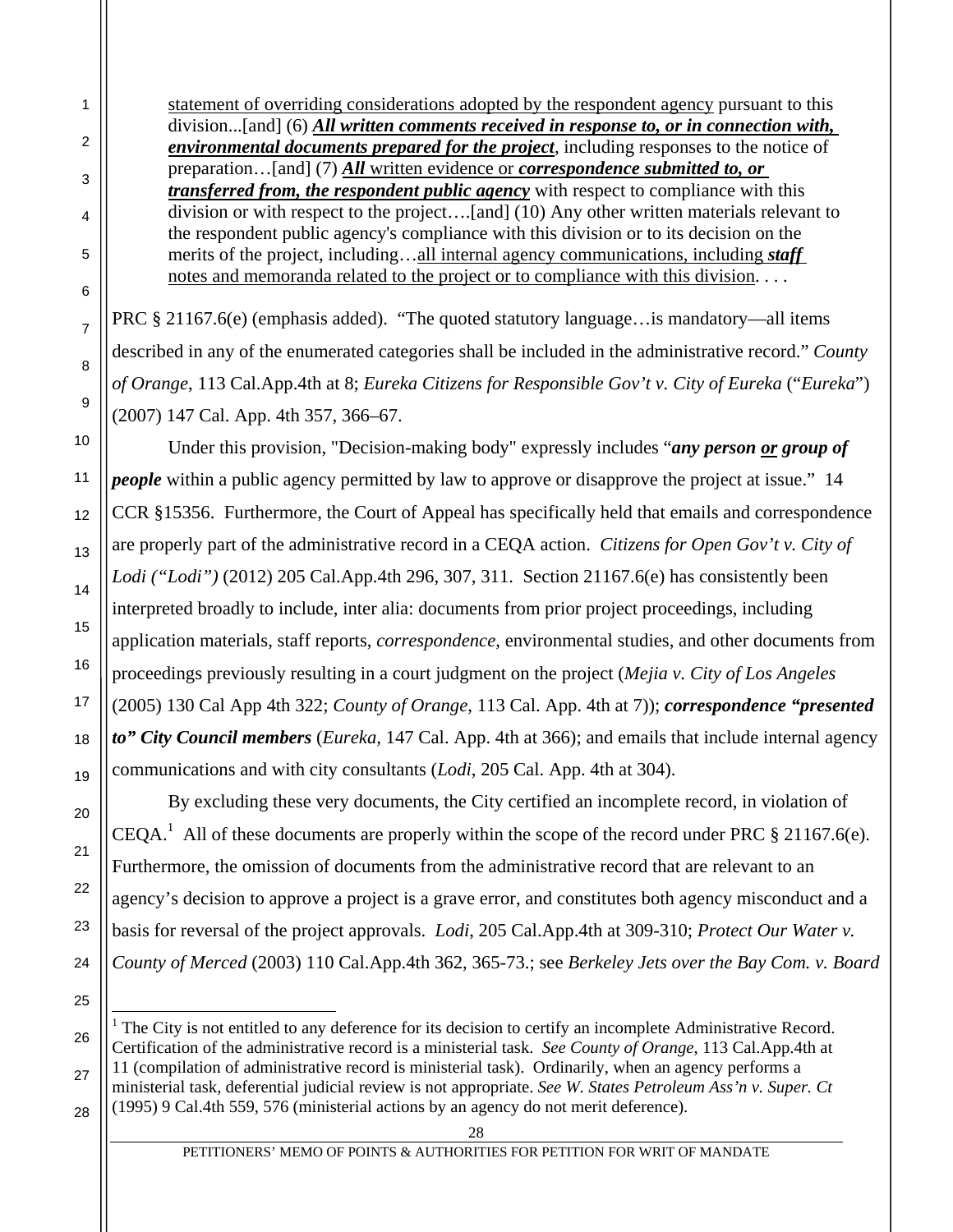*of Port Comrs*. (2001) 91 Cal.App.4th 11344, 1366 ("The omission of the CARB official's opinion...is a serious one, and is such as to prevent a decisionmaker and the public from gaining a true understanding of ...important environmental consequences.").

### **1. The Board of Supervisors Correspondence Is Properly Part of the Administrative Record.**

The City has refused to include in the administrative record letters or emails sent to members of the Board of Supervisors. The Board of Supervisors (BOS) Correspondence falls squarely Section 21167.6(e), including, in particular, "written evidence or correspondence submitted to, or transferred from, the respondent public agency" (PRC § 21167.6(e)(7)), and "internal agency communications, including staff notes and memoranda" related to the project or to compliance with CEQA. *Id*. at subs. (e)(10). Individual Board members comprise the City's "decision-making body" as defined by CEQA, each being individually a "*person…*within a public agency permitted by law to approve or disapprove the project at issue." 14 CCR § 15356 (emphasis added); *see El Morro Community Ass'n v. Cal. Dep't.. of Parks & Rec*. (2004) 122 Cal. App. 4th 1341, 1349 (agency that acts through individual director or designee is "decision-making body" within the meaning of CEQA). They are also part of the "public agency" whose correspondence is required to be include in the record under Section 21167.6(e)(6) and (7). See PRC § 21063; 14 Cal. Code Regs ("CCR") § 15379. In *Lodi*, the Court specifically interpreted Section 21167.6(e) to include emails. Petitioners in that case sought to augment a CEQA administrative record with 27 emails the city had failed to include in the record, including *internal agency communications* and emails with city consultants. 205 Cal. App. 4th at 304. The court held that the emails were properly part of the record, and ordered them included.

The City has relied on *Eureka* and *El Morro* to argue that the BOS Correspondence does not belong in the record because it was not submitted "during time periods when the Project approval was[] before the Board." Both cases conclude the opposite. In *Eureka*, petitioners submitted 47 documents to augment the record that included "correspondence to or from various City officials." 147 Cal. App. 4th at 366. Only some of the documents related to the Project, and most were never "presented to" the City council. *Id*. at 367. Here, by contrast, the BOS Correspondence are "from files" of the Board, and that the documents relate to the Project. They are thus part of the record.

Simlarly, in *El Morro*, the court refused to augment an administrative record to include extrarecord, post-decisional documents that were not before the agency at the time of its decision. 122 Cal. App. 4th at 1359. By contrast, Petitioners seek a narrow range of documents that were "before the agency" and which were submitted to the City during the relevant period from the City's posting of its

1

2

3

4

5

6

7

8

9

10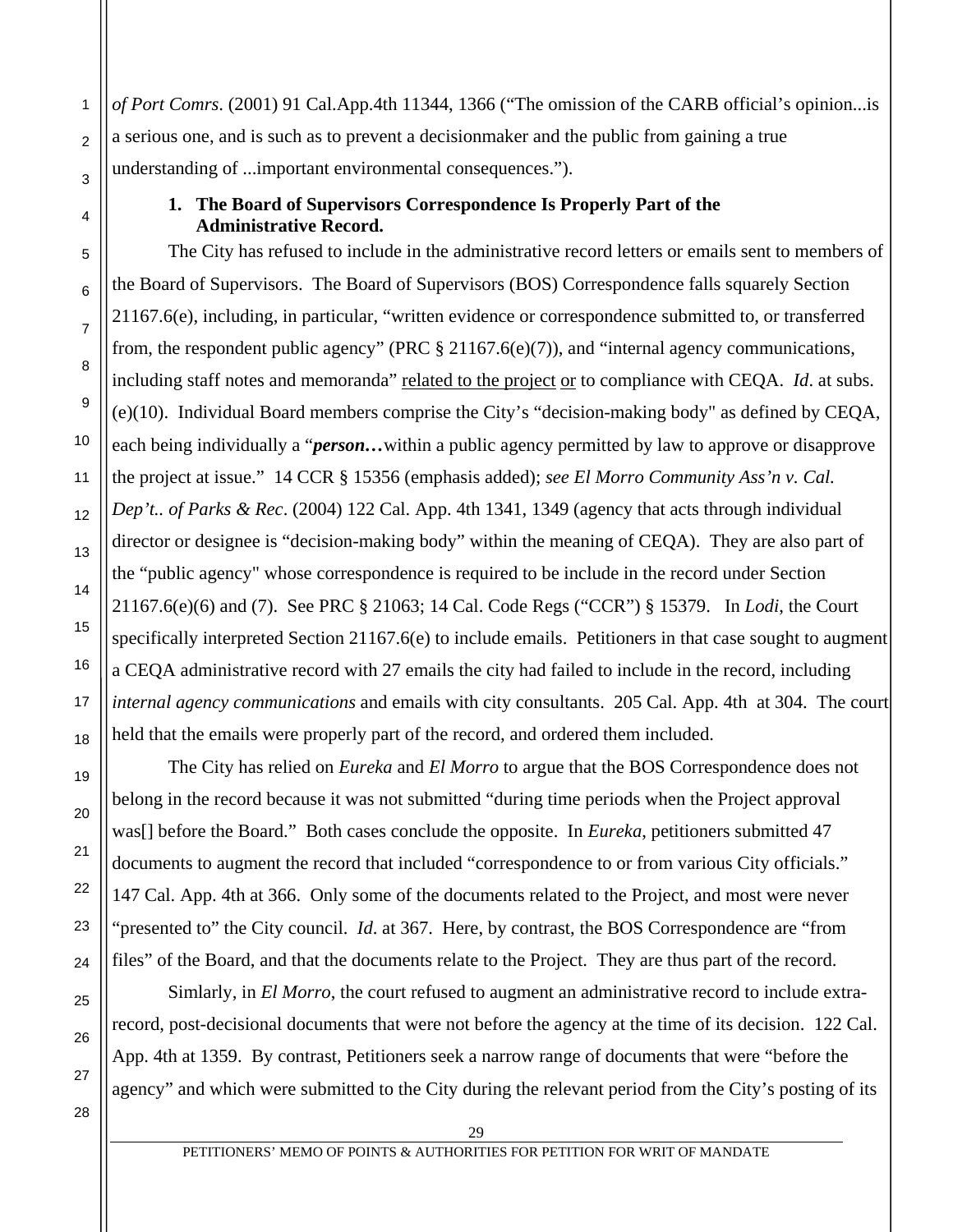CEQA Notice of Preparation ("NOP") of an EIR for the Project, on February 2, 2011, and its September 13, 2012 posting of the Notice of Determination ("NOD") that approved the Project.

Finally, the City contends that any correspondence with the Board, including with the Clerk of the Board, does not fall under Section 21167.6(e) if it was submitted prior to the date on which Petitioners filed their appeal to the Board, June 12, 2012. This argument has no basis in CEQA. The plain language of Section 21167.6(e) places no such time restraint on the record. Furthermore, under *County of Orange*, the timing of the documents is irrelevant, so long as they existed at some point *prior to* the ultimate project approval, and are relevant. 113 Cal. App. 4th at 7-8 (EIR Addendum from prior project part of record even though predated Board's consideration of challenged project EIR).

The City may not unilaterally exclude documents from the record based on policies that do not exist in the statute. PRC §21083.1. Rather, the City must comply with the plain language, and include, *at a minimum*, all documents enumerated in Section 21167.6(e). Indeed, if Section 21167.6(e) has been held to include "not only the final version of the project approved by the public agency, but also prior versions of the project constituting substantially the same overall activity," as in *Mejia*, 130 Cal. App. 4th at 334, and *County of Orange*, 113 Cal. App. 4th at 7, then certainly the record must also include any correspondence and documents submitted to that same Board of Supervisors relating to the same Project, and the same EIR, that was ultimately considered and approved by the Board, so long as they were submitted during the Project's administrative process.

### **2. Emails from Planning Department and Rec & Park Staff are Properly Part of the Administrative Record.**

Planning Department staff, Dan Mauer and Sarah Jones, admit in emails to deleting emails concerning the Beach Chalet Project. AR30079-30102. Ms. Jones states that "informational communications" from the "project sponsor" (City Fields Foundation) are "not retained as a matter or course." AR300079. Rec & Park General Manager, Phillip Ginsberg , testified to the Ethics Commision, stating"*I did delete the email,"*in response to a question concerning an email related to the Project.

The City's spokesperson for the Beach Chalet project, Ms. Ballard, then testified that she routinely destroyed *all emails* after she sent them, regardless of importance. RJN, Exh. A, pp. 50-51. The Planning Department, Ginsberg and Ballard emails are necessary parts of the administrative record. CEQA expressly provides that the record includes "all internal agency communications, including *staff* notes and memoranda," PRC §21167.6(e)(10) (emphasis added)), and including emails. *Lodi,* 205 Cal.App.4th at 307.

28

1

 $\overline{2}$ 

3

4

5

6

7

8

9

10

11

12

13

14

15

16

17

18

19

20

21

22

23

24

25

26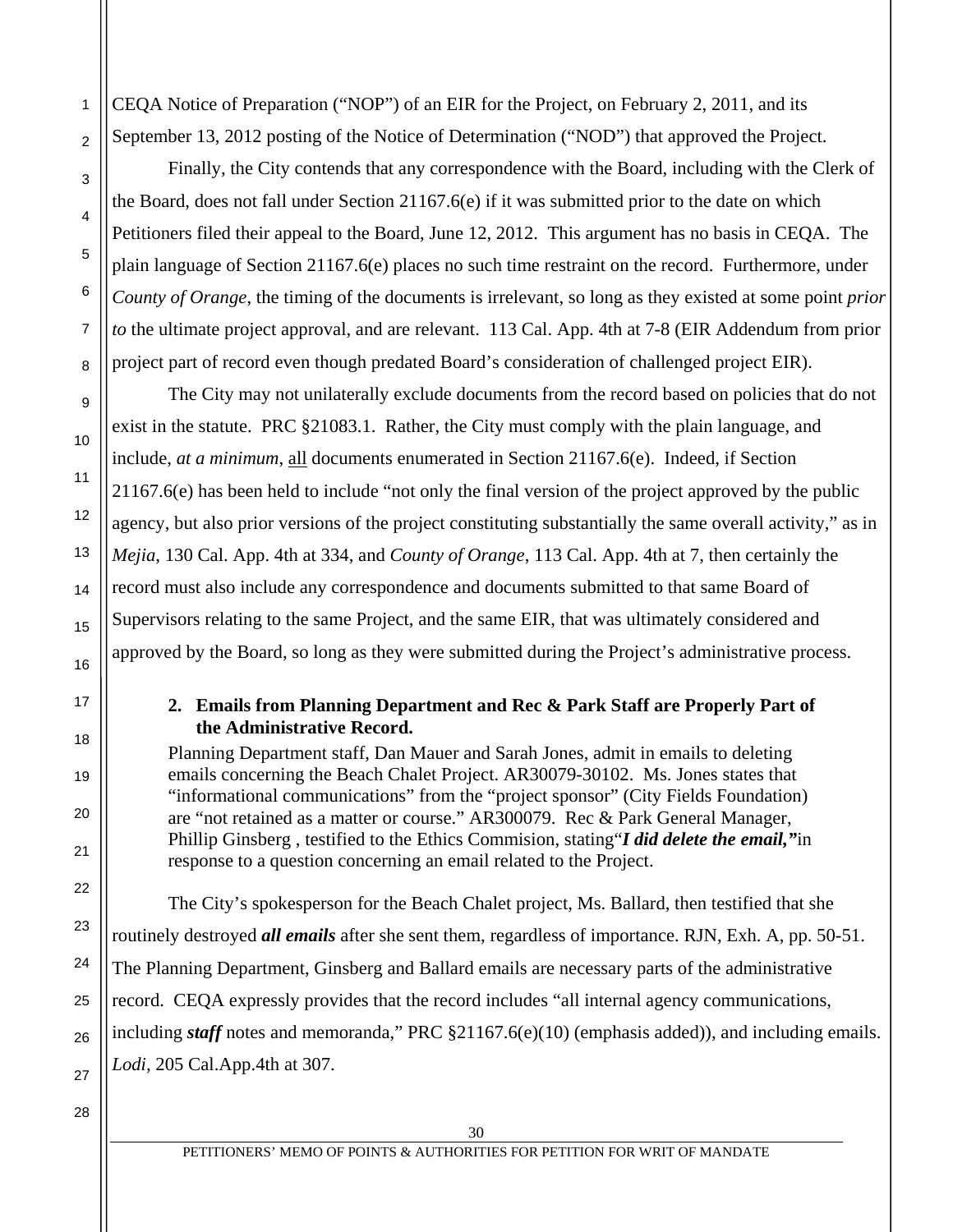It cannot be disputed that Rec and Park, as the proponent sponsor of the Project, was an agency within the meaning of this statute, and emails about that concerned the Project were "related to the project." A CEQA administrative record must contain all materials related to CEQA compliance, not just those documents reviewed by the approving governmental body. *County of Orange v. Super. Ct.* (2003) 113 Cal.App.4th 1, 7-8. In *County of Orange*, the court stated that PRC § 21167.6(e) sets forth an inclusive view of the record and "contemplates that *the administrative record will include pretty much everything that ever came near a proposed development or to the agency's compliance with CEQA in responding to that development*," including "any other written materials relevant to the respondent public agency's compliance with this division or to its decision on the merits of the project." *Id*. (Emphasis added). Emails are properly part of the administrative record in a CEQA action. *Lodi,* 205 Cal.App.4th 296, 307. Where there is an illegal exclusion of such documents and it is prejudicial, an agency's project approvals must be set aside. *Lodi*, 205 Cal.App.4th 296, 309-310; *Protect Our Water v. County of Merced* (2003) 110 Cal.App. $4^{\text{th}}$  362, 365-73.<sup>1</sup>

1

2

3

4

5

6

7

8

9

10

11

12

13

14

15

16

17

 $\overline{a}$ 

 Thus, in this CEQA action, the City was required to retain all documents set forth under PRC §21167.6(e) for inclusion in the Administrative Record. If the Planning and Rec and Park Departments failed to do so because they followed an improper email retention policy, or implemented a proper policy in an improper manner, it then destroyed records that constituted a mandatory part of the CEQA administrative record and the record produced by the City is incomplete. $2$ 

18 19 20 21 22 23 24 25 26 27 28 1 See also, Evid. Code § 413. Party's failure to explain or deny evidence. In determining what inferences to draw from the evidence or facts in the case against a party, the trier of fact may consider, among other things, the party's failure to explain or to deny by his testimony such evidence or facts in the case against him, or his willful suppression of evidence relating thereto, if such be the case. <sup>2</sup> Petitioners are entitled to an evidentiary presumption that any documents destroyed by the City would have supported Petitioners' action. A party, or anyone who anticipates being a party, to a lawsuit has a duty to preserve evidence. (*Cedars-Sinai Med. Ctr. v. Super. Ct*. (1998) 18 Cal.4th 1, 11-12; see *Fujitsu v. Federal Express Corp.* (2d Cir. 2001) 247 F3d 423, 436 ("The obligation to preserve evidence arises when the party has notice that the evidence is relevant to litigation or when a party should have known that the evidence may be relevant to future litigation."); *Zubulake v. UBS Warburg LLC* (SDNY 2003) 220 FRD 212, 216) A party or anticipated party must retain all relevant documents in existence at the time the duty to preserve attaches, and any relevant documents created thereafter. ( *Zubulake*, 220 FRD at 218). Failure to take reasonable measures to preserve evidence pending the completion of the litigation can result in evidentiary, monetary, issue, contempt, or even terminating sanctions being imposed against a public agency. (See Evid. Code § 413; Cal. Code Civ. Proc. § 2031.060(i); *Cedars-Sinai Med. Ctr*., 18 C4th at 11-12; *Williamson v. Super. Ct*. (1978) 21 Cal. 3d 829, 836 ("if [defendant] fails to produce evidence that would naturally have been produced he must take the risk that the trier of fact will infer, and properly so, that the evidence, had it been produced, would have been adverse."); *People v. Zamora* (1980) 28 Cal. 3d 88, 95). This is particularly true since Petitioners sent the City a letter on July 18, 2012, advising the City and its staff "not to destroy, conceal or alter any information or documents

PETITIONERS' MEMO OF POINTS & AUTHORITIES FOR PETITION FOR WRIT OF MANDATE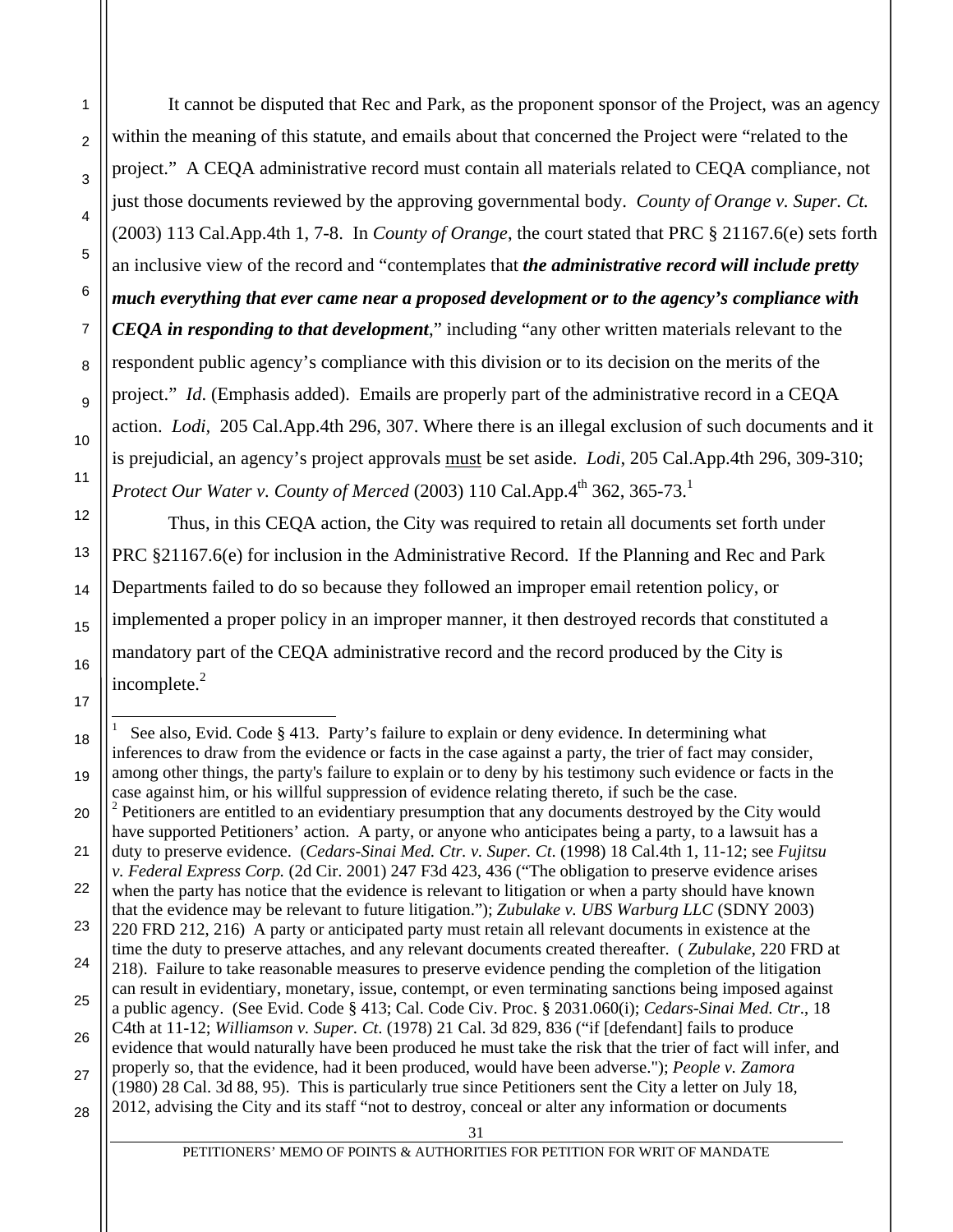32 1 2 3 4 5 6 7 8 9 10 11 12 13 14 15 16 17 18 19 20 21 22 23 24 25 26 27 28 **F. The City Has Violated Government Code §34090 By Destroying Documents in Less than Two Years, and by Maintaining a Policy Allowing Such Document Destruction.**  The City is required to retain records for a minimum of two (2) years under the Gov. Code. Gov. Code § 34090(c)-34090.8). Gov. Code § 34090 provides as follows: Unless otherwise provided by law, with the approval of the legislative body by resolution and the written consent of the city attorney the head of a city department may destroy any city record, document, instrument, book or paper, under his charge, without making a copy thereof, after the same is no longer required. This section does not authorize the destruction of: (c) Records required to be kept by statute (d) Records less than two years old Under the Government Code, the City was required to retain its emails for 2 years, and the emails destroyed prior to then are "records illegally destroyed" even if the City permitted such destruction under its retention policies. *People v. Zamora* (1980) 28 Cal.3d 88, 95. Gov. Code § 34090 also requires the City to retain all "records required to be kept by statute." Here CEQA  $\S21167.6(e)$ , required Rec and Park to maintain records on that project and produce them in the administrative record to decide Petitioners' claims. Mr. Ginsberg and Ms. Ballard have admitted in testimony to destroying governmental documents that were less than two years old. This is a violation of Section 34090. Rec and Park maintains a policy entitled Record Retention and Destruction Policy ("Record Retention Policy"). RJN, Exh. B. The Record Retention Policy applies to "all records and documents, regardless of physical form or characteristics, which have been made or received by the Recreation and Park Department in connection with the transaction of public business." The Record Retention Policy designates four categories of documents: Category 1: Permanent Retention, Category 2: Current Records, Category 3: Storage Records, Category 4: No Retention Required. *Id*. at pp. 1-2. As part of its Record Retention Policy, the City also maintains a policy entitled "Record Retention and Destruction Schedule," which sets specific limitations on premature destruction of records. RJN, Exh. C. The Record Retention Policy expressly allows the destruction of certain governmental documents. It provides as follows:  $\overline{a}$ referring or relating to the Beach Chalet Project." AR 11420-23. The letter put the City on notice that litigation was anticipated and that any document destruction could result in discovery sanctions, including terminating sanctions. <sup>1</sup> Gov. Code § 6252(e) defines "Public records" to include "any writing containing information relating to the conduct of the public's business prepared, owned, used, or retained by any state or local agency regardless of physical form or characteristics." Gov. Code § 6252(g) defines "Writing" to specifically include email.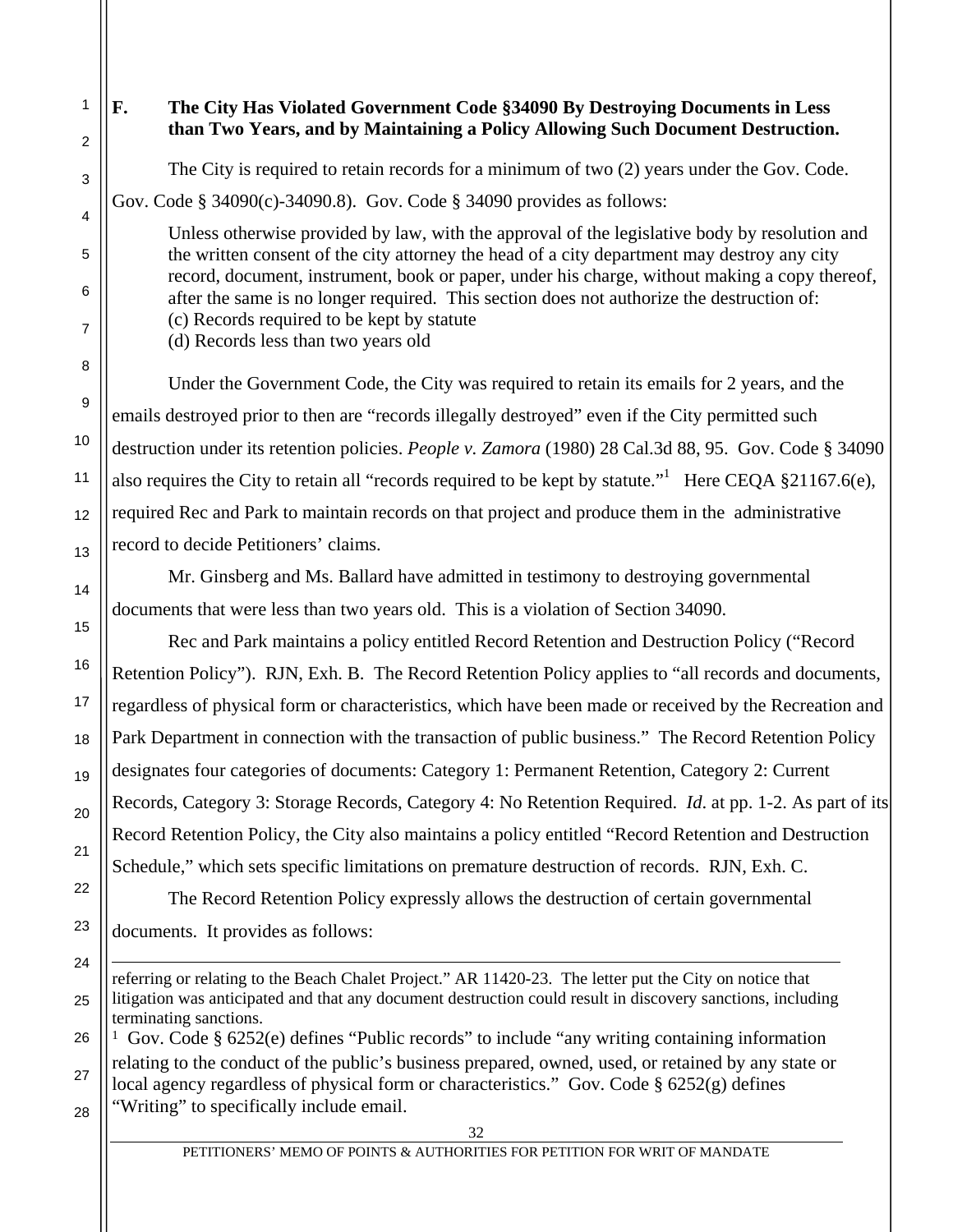Category 4: No Retention Required. Documents and other materials that are not "records" as defined by Administrative Code section 8.1 need not be retained unless otherwise specified by local law. Documents and other materials (including originals and duplicates) that are not otherwise required to be retained, are not necessary to the functioning or continuity of the Department and which have no legal significance may be destroyed when no longer needed. Examples include materials and documents generated for the convenience of the person generating them, draft documents (other than draft of agreements subject to disclosure pursuant to Administrative Code Section 67.24(a)) which have been superseded by subsequent versions, or rendered moot by departmental action, and duplicate copies of records that are no longer needed. Specific examples include calendars, telephone message slips, miscellaneous correspondence not requiring follow-up or departmental action, notepads, e-mails that do not contain information required to be retained under this policy, and chronological files. With limited exceptions, no specific retention requirements are assigned to documents within this category. Instead, *it is up to the originator or recipient to determine when the documents business utility has ended*. RJN, Exh. B, p. 2 (emphasis added).

 Category 4 is the exception that swallows the rule. It allows city staff to decide unilaterally whether to destroy governmental documents and to determine unfettered from any review whether a particular document is "not necessary to the functioning or continuity of the Department" or has "legal significance." The testimony of Mr. Ginsberg and Ms. Ballard displays how this exception operates to allow massive document destruction. Ms. Ballard testified that she immediately deletes all of her outgoing email, no matter how important. Mr. Ginsberg regularly deletes the email from his inbox. It is simply not credible to believe that all of a staff members' email is not legally significant.

 Category 4 is plainly in violation of Government Code §34090, which requires government to retain all documents for a minimum of two years. The City has violated its mandatory duty to maintain records under both the Government Code. Petitioners request a writ of mandate requiring the City to comply with Government Code §34090 and setting aside the City's illegal document destruction policy.

# **G. The City Has Violated The Public Records Act.**

 By refusing to produce correspondence and emails to and from members of the Board of Supervisors related to the Beach Chalet Project, the City has violated the California Public Records Act (PRA or "Act"). The PRA, Gov. Code §§ 6250-6277, is the statutory scheme that provides for the disclosure of public records held by public agencies. In enacting the PRA, the Legislature declared that "access to information concerning the conduct of the people's business is a fundamental and necessary right of every person in this state." Gov. Code § 6250. The Act's objective is to increase freedom of information, and is designed to give the public access to information in possession of public agencies. *Los Angeles Police Dept. v. Super. Ct*. (1977) 65 Cal. App. 3d 661, 668. "As the result of an initiative

1

2

3

4

5

6

7

8

9

10

11

12

13

14

15

16

17

18

19

20

21

22

23

24

25

26

<sup>28</sup>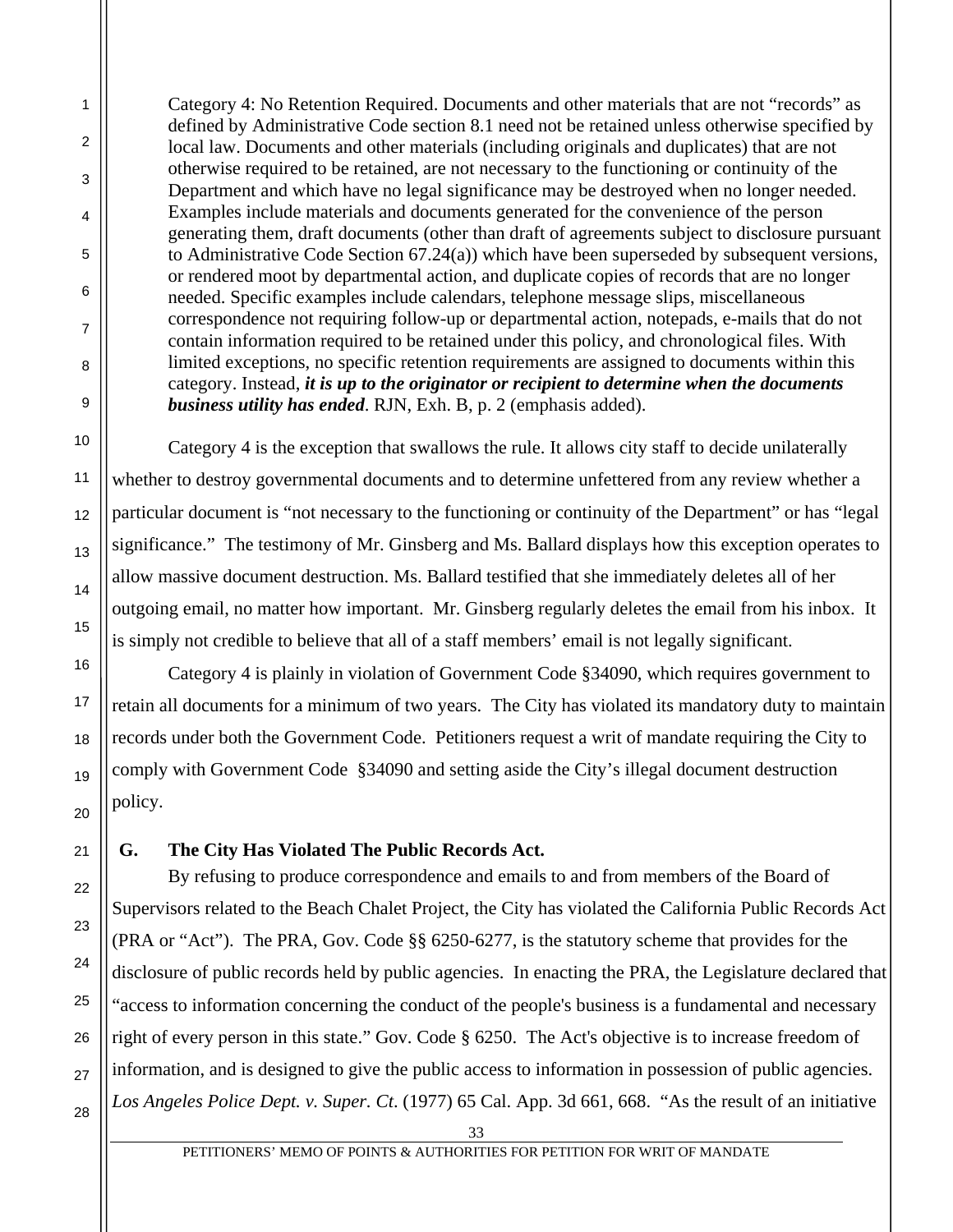measure adopted by the voters in 2004, this principle now is enshrined in the state Constitution: 'The people have the right of access to information concerning the conduct of the people's business, and, therefore,…the writings of public officials and agencies shall be open to public scrutiny.'" *Comm'n on Peace Officer Stds. v. Super. Ct* (2007) 42 Cal. 4th 278, 288, citing Cal. Const., art. I, § 3, subd. (b)(1).

 Under the Act, public records are open to inspection "at all times during the office hours of the state or local agency and every person has a right to inspect any public record, except as expressly provided." Gov. Code § 6253(a). "Public records" include "any writing containing information relating to the conduct of the public's business prepared, owned, used, or retained by any state or local agency regardless of physical form or characteristics." Gov. Code § 6252(e). Under the Act, "writing" means "any handwriting, typewriting, printing, photostating, photographing, photocopying, transmitting by *electronic mail* or facsimile, and every other means of recording upon any tangible thing any form of communication or representation, including letters, words, pictures, sounds, or symbols, or combinations thereof, and any record thereby created, regardless of the manner in which the record has been stored. Gov. Code  $\S 6252(g)$  (emphasis added).

 An agency must justify withholding any record by demonstrating the record is expressly exempt under the Act, or that on the facts of a particular case the public interest in nondisclosure clearly outweighs the public interest served by disclosure. Gov. Code § 6255. Further, any reasonably segregable portion of a record must be available for inspection by any person requesting the record after redaction of portions that are exempted by law. Gov. Code § 6253(a). "This definition is intended to cover every conceivable kind of record that is involved in the governmental process and will pertain to any new form of record-keeping instrument as it is developed. Only purely personal information unrelated to 'the conduct of the public's business' could be considered exempt from this definition." *Commission on Peace Officer Standards & Training v. Superior Court* (2007) 42 Cal. 4th 278, 288 fn3. The City must respond to Public Records Act requests within ten days. Gov. Code § 6253(c). No extension to respond to a PRA request may be for more than fourteen (14) days. Gov. Code § 6253(c).

 On October 24, 2012. Petitioners sent a Public Records Act request to the City's records custodian (Decl. Drury, Exh. B) requesting, inter alia:

- (3) All staff reports and related documents prepared by the City and written testimony or documents submitted by any person relevant to any findings or statement of overriding considerations adopted by the agency pursuant to CEQA.
- (6) All written comments received in response to, or in connection with, environmental documents prepared for the Project, including responses to the notice of preparation.
	- (7) All written evidence or correspondence submitted to, or transferred from, the City with respect to compliance with CEQA or with respect to the Project.

28

1

 $\overline{2}$ 

3

4

5

6

7

8

9

10

11

12

13

14

15

16

17

18

19

20

21

22

23

24

25

26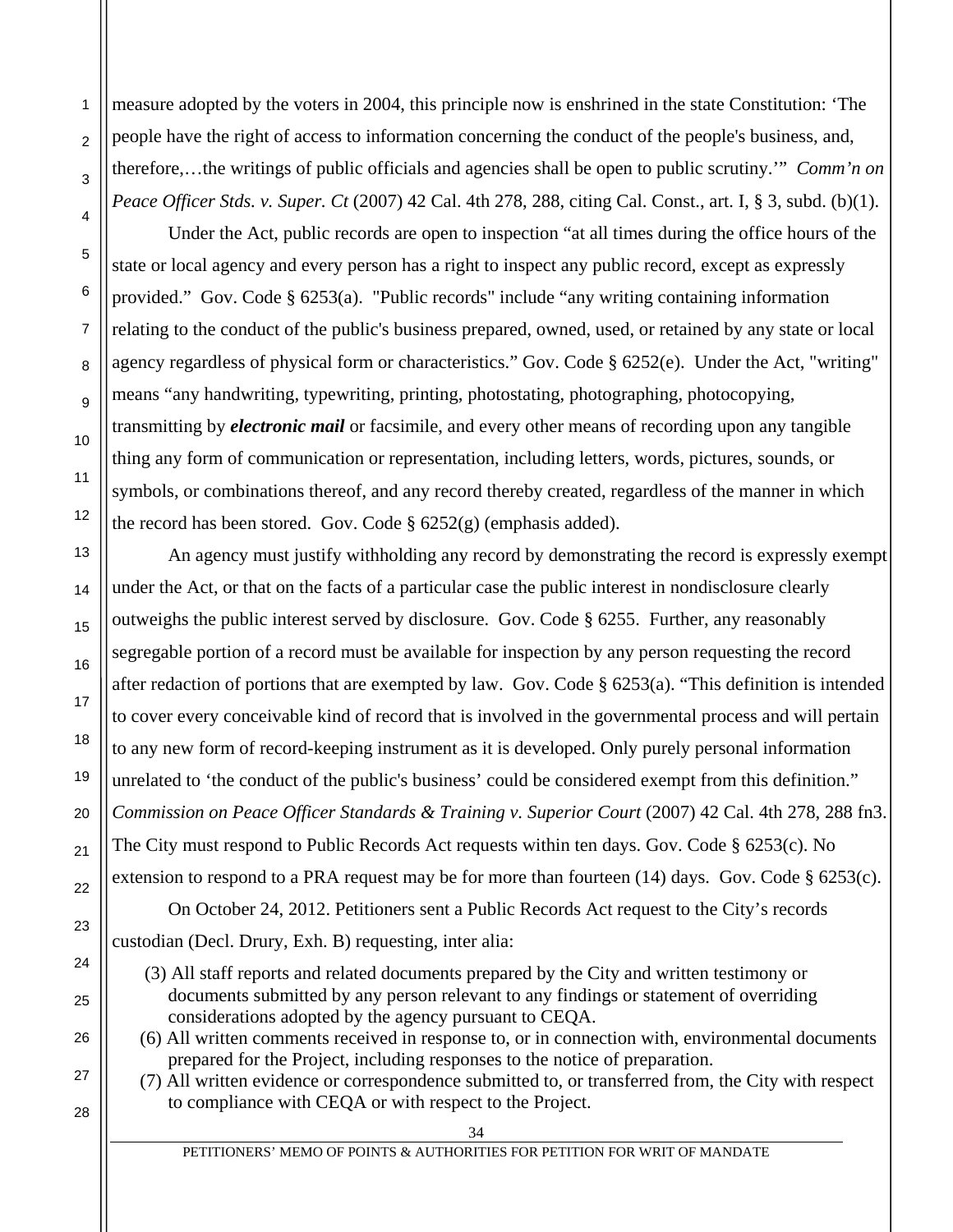(10) Any other written materials relevant to the City's compliance with CEOA or to its decision on the merits of the Project, including the initial study, any drafts of any environmental document, or portions thereof, that have been released for public review, and copies of studies or other documents relied upon in any environmental document prepared for the Project and either made available to the public during the public review period or included in the public agency's files on the Project, and all internal agency communications, including staff notes and memoranda related to the Project or to compliance with CEOA.

Letters and emails sent to and from members of the Board of Supervisors concerning the Beach Chalet Project clearly fall within scope of Petitioners PRA request. The City has refused to produce these documents. These documents are not exempt from disclosure under any exclusions or exceptions to the Public Records Act. Therefore the City has violated the PRA.

The City may argue that certain of the requested documents are subject to the deliberative process privilege or attorney client privilege. However, the City would still have a duty to produce the documents that are not subject to these privileges and cannot claim a blanket exclusion for all documents. Further, if the City claims an exclusion, it bears the burden to demonstrate that an exemption applies for each documents withheld. It has not even attempted to make this showing. Lodi, 205 Cal. App. 4th at 305-6 ("Not every disclosure which hampers the deliberative process implicates the deliberative process privilege. Only if the public interest in nondisclosure clearly outweighs the public interest in disclosure does the deliberative process privilege spring into existence. The burden is on the [one claiming the privilege] to establish the conditions for creation of the privilege.").

The City is in violation of the PRA, and should be ordered to produce the requested BOS documents to Petitioners.

# V. CONCLUSION

For the foregoing reasons, Petitioners respectfully ask this Court to issue the requested

Writ of Mandate. July  $\times$ , 2013

1

 $\overline{2}$ 

3

4

5

6

 $\overline{7}$ 

8

9

10

11

 $12$ 

13

 $14$ 

15

16

17

18

19

20

 $21$ 

22

23

 $24$ 

25

26

27

28

IOZEAU DRURY-LLP

Richard T. Drury Christina M. Caro Attorneys for Petitioners and Plaintiffs

LAW OFFICE OF VERNON C. GRIGG, III

Vernon C. Grigg, IIL **Attorneys for Petitioners and Plaintiffs**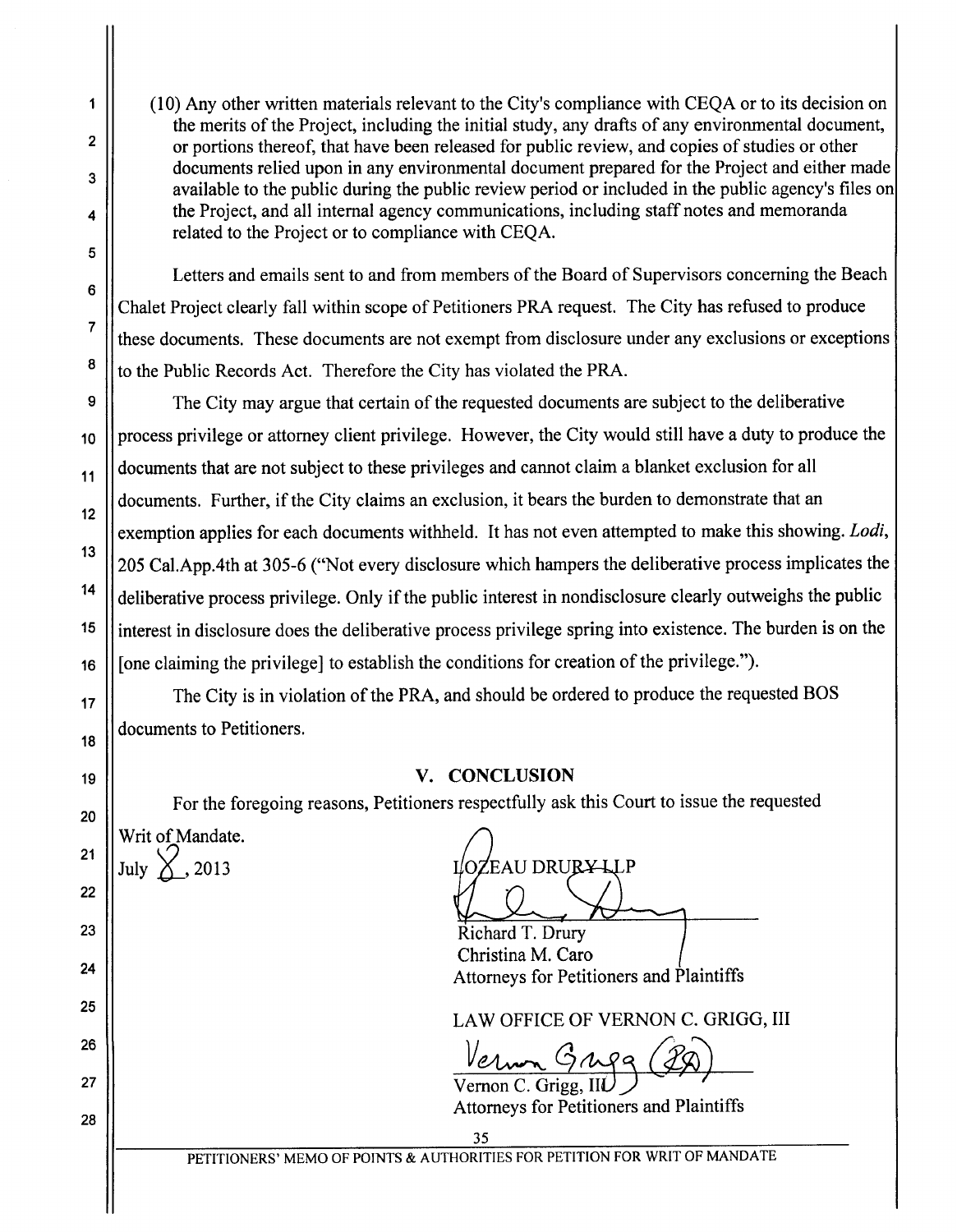